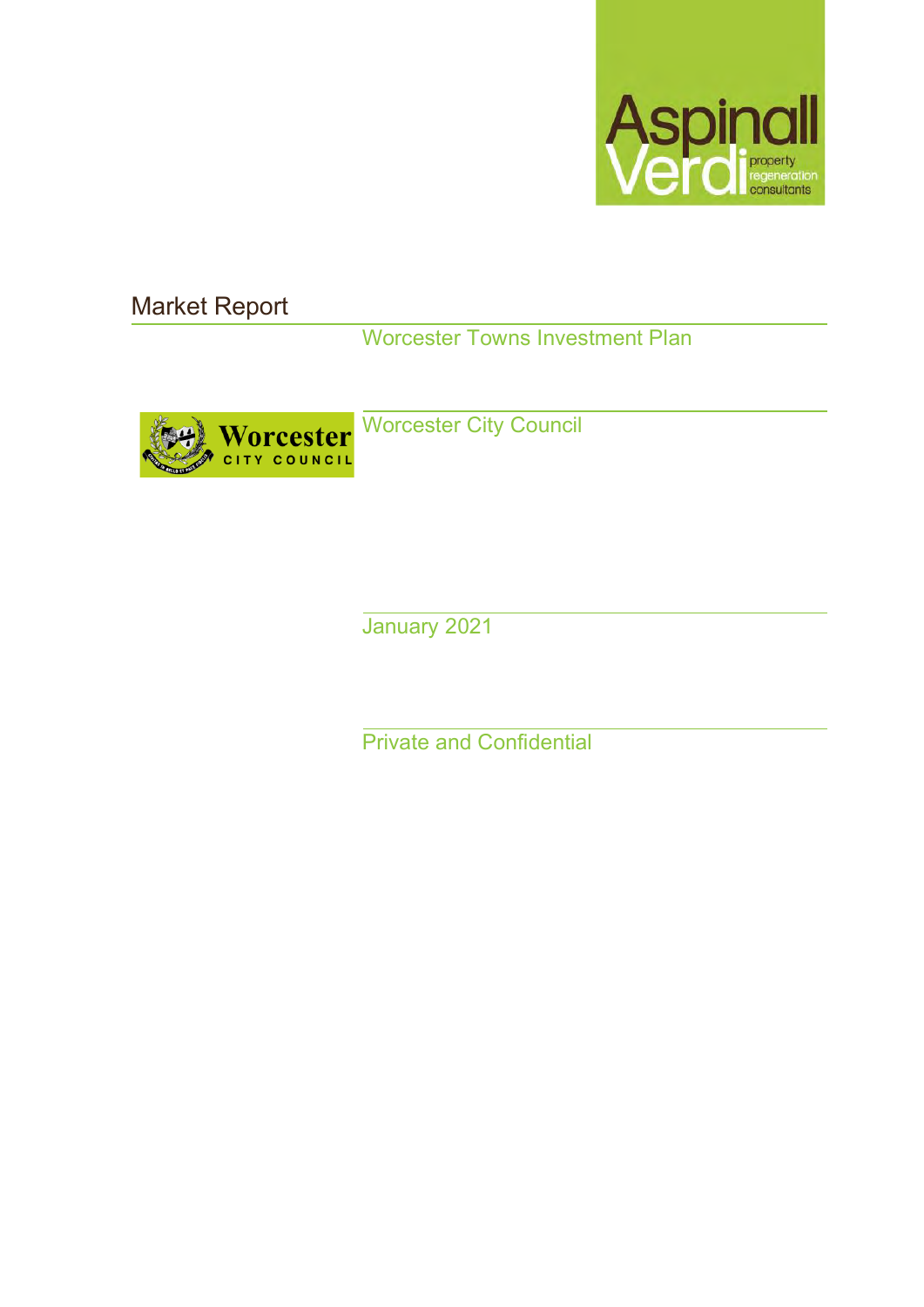# Quality Assurance

| Date of Report       | January 2020                                                                                                                                            |
|----------------------|---------------------------------------------------------------------------------------------------------------------------------------------------------|
| Version              | V8                                                                                                                                                      |
| Filename and path    | $Z \land$ Client<br>Projects\2008<br>Worcester<br>Towns<br>Investment<br>Plan Worcester<br>CC\Reports\200911 Worcester Towns Fund Market Report v5.docx |
| <b>Prepared by</b>   | Jessica Mistry, Senior Consultant                                                                                                                       |
| Checked by           | Andy Delaney, Director                                                                                                                                  |
| Date                 | 25/01/2021                                                                                                                                              |
| <b>Authorised by</b> | Andy Delaney, Director                                                                                                                                  |
| Date                 | 25/01/2021                                                                                                                                              |
| Limitation           |                                                                                                                                                         |
|                      | This report has been prepared on behalf of and for the exclusive use<br>of Asninall Verdi Limited's Client and it is subject to and issued in           |

of Aspinall Verdi Limited's Client and it is subject to and issued in connection with the provisions of the agreement between Aspinall Verdi Limited and its Client. Aspinall Verdi Limited accepts no liability or responsibility whatsoever for or in respect of any use of or reliance upon this report by any third party.

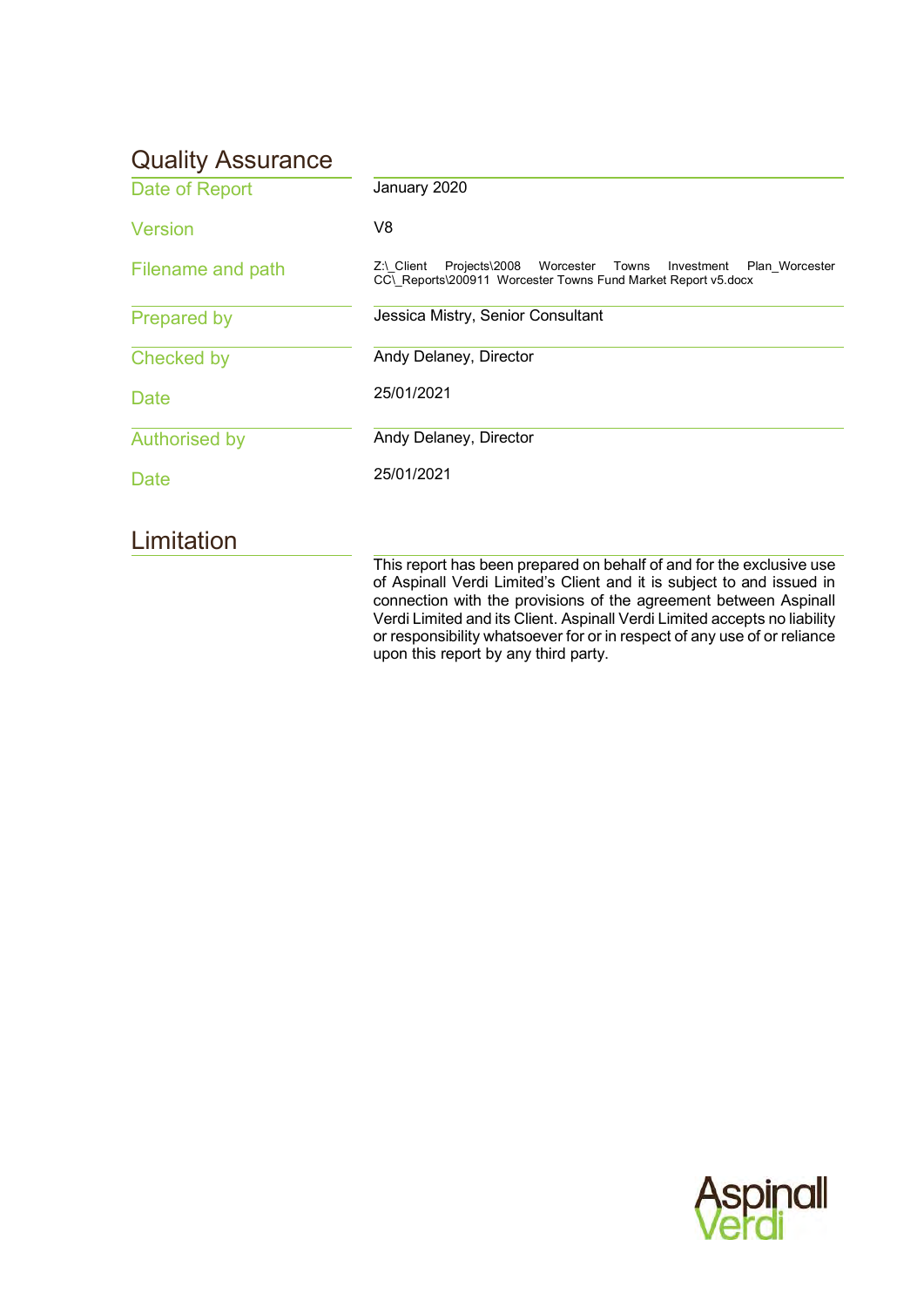# **Contents**

# Executive Summary

# Report

| $\mathbf 1$ | Introduction                                                                                                        | 1                   |
|-------------|---------------------------------------------------------------------------------------------------------------------|---------------------|
|             | <b>Local Profile</b><br>Local economy<br>Affluence and mobility •                                                   | $\overline{2}$<br>3 |
| 2           | <b>Residential Market Overview</b>                                                                                  | 5                   |
|             | <b>National Overview</b><br>National & Local Overview<br><b>Worcester Local Overview</b><br><b>Value Conclusion</b> | 5<br>5<br>6<br>12   |
| 3           | <b>Town Centre Retail</b>                                                                                           | 13                  |
|             | Retail market area<br><b>High Street Retail Context</b><br><b>Worcester Retail Review</b>                           | 13<br>16<br>17      |
| 4           | <b>Town Centre Leisure</b>                                                                                          | 23                  |
|             | <b>Worcester Leisure Review</b>                                                                                     | 24                  |
| 5           | <b>Offices</b>                                                                                                      | 27                  |
|             | Analysis<br>Conclusion                                                                                              | 28<br>34            |
| 6           | <b>Conclusions and Recommendations</b>                                                                              | 35                  |

# Tables & Figures

| Figure $1.1 -$ Location Map                                   | 2  |
|---------------------------------------------------------------|----|
| Figure 2.1 - Average Property Prices Overtime                 | 6  |
| Table 2.1 - Average Property Prices in Worcester              | 6  |
| Table 2.2 - Analysis of New Build Achieved Prices - Worcester | 7  |
| Figure 2.2 - Location Map of New Build Schemes                | 8  |
| Table 2.3 - New Build Asking Prices                           | 8  |
| Table 2.4 - New Build Housing Developments                    | 9  |
| Table 2.5 - Retirement Living Asking Prices                   | 11 |
| Table 2.6 - Residential Value Assumptions                     | 12 |
| Figure 3.1 - The Deloitte Consumer Tracker Q2 2020            | 14 |
| Table 3.1 - Achieved Rents                                    | 18 |
| Figure 3.2 - Median Rents (Not Zoned) by Floorspace           | 19 |
| Table 3.2 - Asking Rents                                      | 20 |
| Table 3.3 -- Summary                                          | 21 |

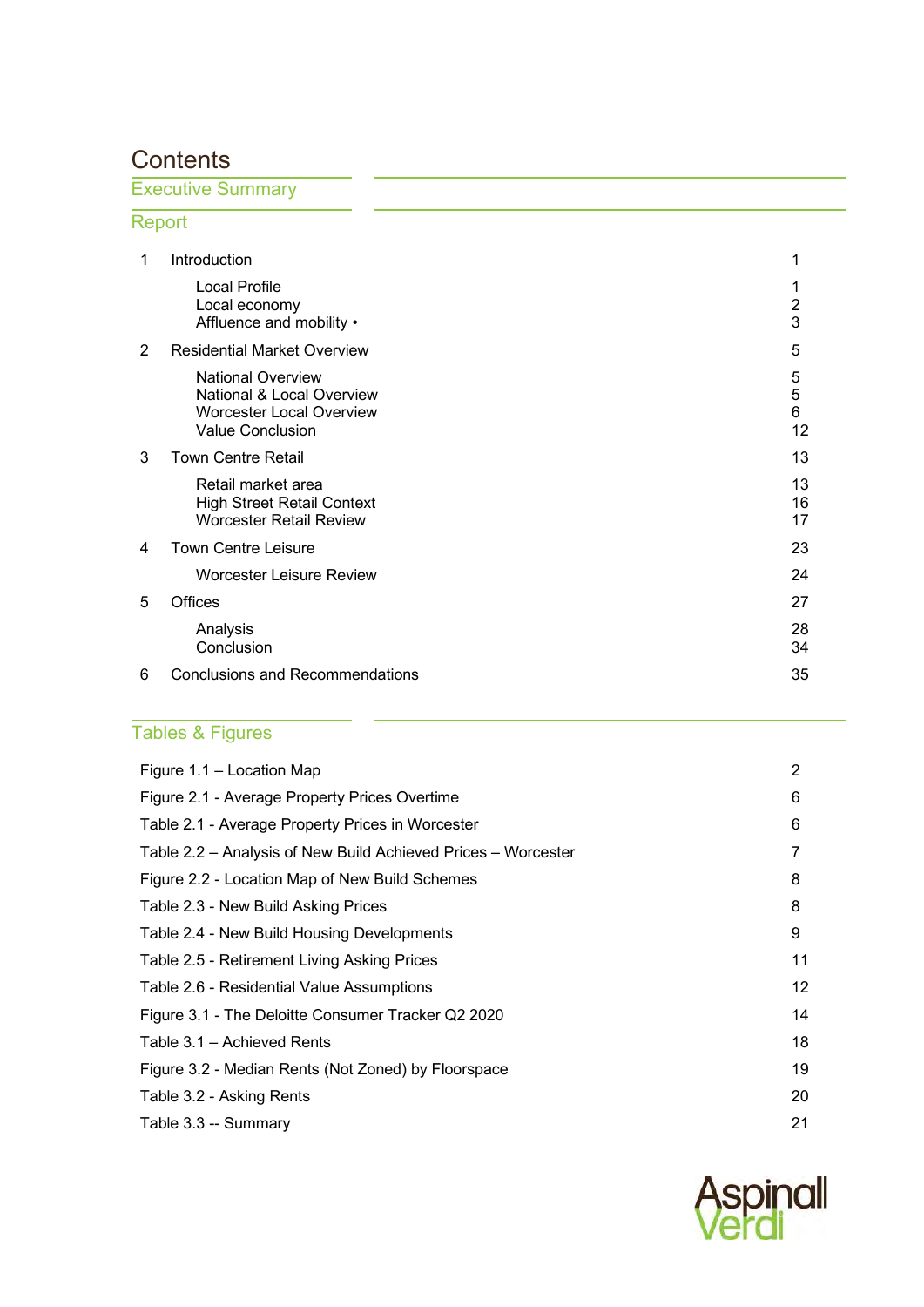| Table 3.4 - Investment Transactions                                | 21 |
|--------------------------------------------------------------------|----|
| Figure 4.1 - UK consumer leisure spending in the last three months | 23 |
| Table 4.1 - Achieved Rents - Leisure Uses                          | 25 |
| Figure 4.2 - Restaurants & Bars                                    | 25 |
| Table 4.2 - Leasehold Achieved Rents                               | 26 |
| Figure 5.1 - Office Availability                                   | 29 |
| Table 5.1 - Asking Rents - Offices                                 | 30 |
| Table 5.2 - Achieved Rents - Offices                               | 31 |
| Table 5.3 – Investment Transactions                                | 33 |

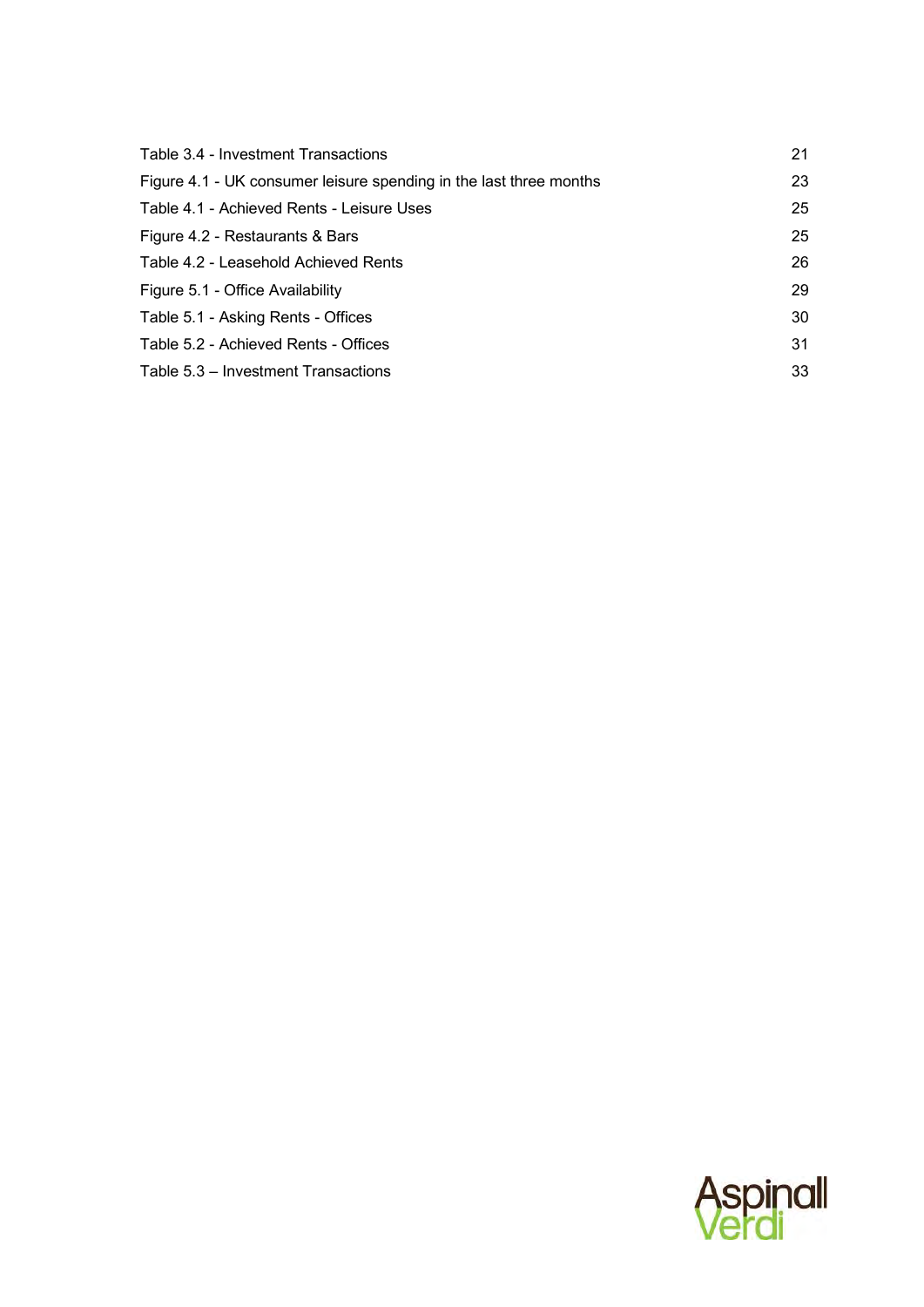# <span id="page-4-0"></span>1 Introduction

- 1.1 AspinallVerdi is a specialist practice of Chartered Surveyors and Town Planners providing fully integrated property and economic development; regeneration; and town planning services to a wide range of local, regional and national clients across both the public and private sectors.
- 1.2 We have been instructed by Worcester City Council (hereafter referred to as the Council), as part of a multi-disciplinary team led by Mott MacDonald. As part of the baseline analysis, we have carried out a property market review of the following sectors: residential, retail & leisure and office workspace.
- 1.3 This property market report brings together the background research into the different property market sectors and provides some overarching conclusions to ensure the development proposals:
	- reflect market demand.
	- are as commercially viable and deliverable as possible

### **Limitations**

1.4 It should be noted that the baseline review was undertaken during the outbreak of the Novel Coronavirus (COVID-19), declared by the World Health Organisation as a "Global Pandemic" on 11 March 2020. This has impacted global financial markets. Travel restrictions have been implemented by many countries. Market activity is being impacted in many sectors; however, the exact consequences of the COVID-19 outbreak are unknown and we are faced with an unprecedented set of circumstances on which to base a judgement. There is therefore a higher degree of uncertainty than would normally be the case. We have conducted our market research based on the existing available evidence and our assumptions are based on a 'business as normal' approach. The assumptions used may be subject to change and we recommend that the conclusions of this report are kept under review.

### <span id="page-4-1"></span>Local Profile

1.5 The City of Worcester is located within the county of Worcestershire, in the West Midlands of England. The neighbouring South Worcestershire districts of Malvern Hills and Wychavon surround the boundary of the city. The city is located approximately 48km south of Birmingham, and 40km north of Cheltenham via the M5. Worcester Foregate station also provides regular services to Birmingham New Street, Hereford and London Paddington. We provide a location map at Figure 1.1 below.

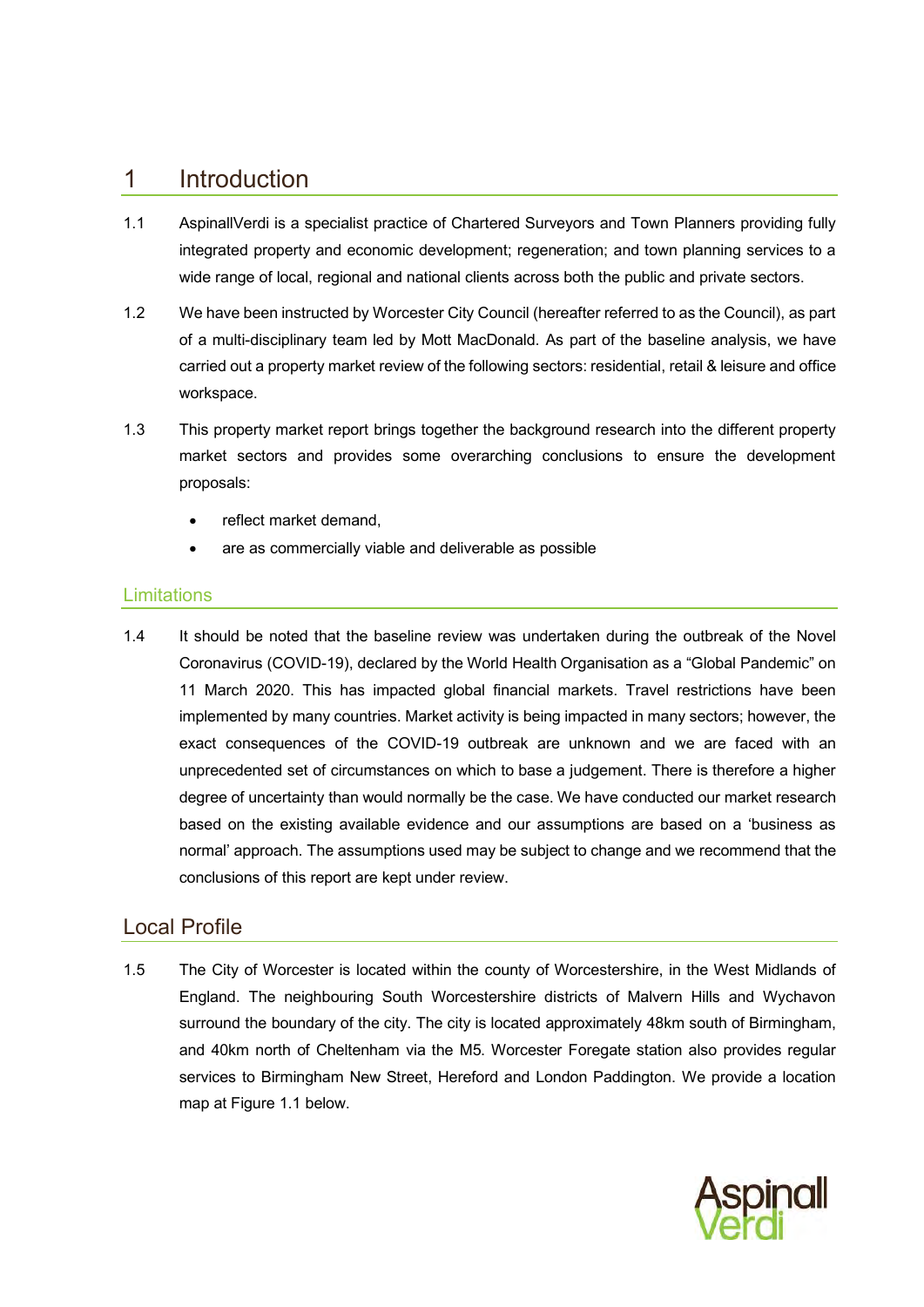#### **Figure 1.1 – Location Map**

<span id="page-5-1"></span>

Source: Google Maps, 2020

1.6 The resident population of the city is estimated at 101,957 people in 2018<sup>1</sup>. Worcester is considered a historic county town and cathedral city which has Roman origins. The city is also home to a growing university.

### <span id="page-5-0"></span>Local economy

- 1.7 Worcester benefits from reasonably good road communications; the city is located just to the west of the M5, which provides direct access to the West Midlands and the South West. However, accessibility to Worcester from the more rural western part of the catchment is not so good, with few major roads. There is good access via rail to Birmingham city centre.
- 1.8 Employment in private sector services accounts for 53% of total employment in Worcester, specifically, professional & business services and finance sectors together account for a close to average 12.0% of total employment, while retailing and leisure account for 21.8% of total employment. The public sector accounts for 23.7% of total employment in Worcester.
- 1.9 The impact of COVID-19 since March 2020 impacted a wide section of the economy with, continued social distancing requirements alongside a weak consumer economy placing downward pressure on many businesses.
- 1.10 Worcester has a well above average proportion of jobs in Public Services. Worcestershire Health and Care NHS Trust is a major employer, as are both the city and county councils.



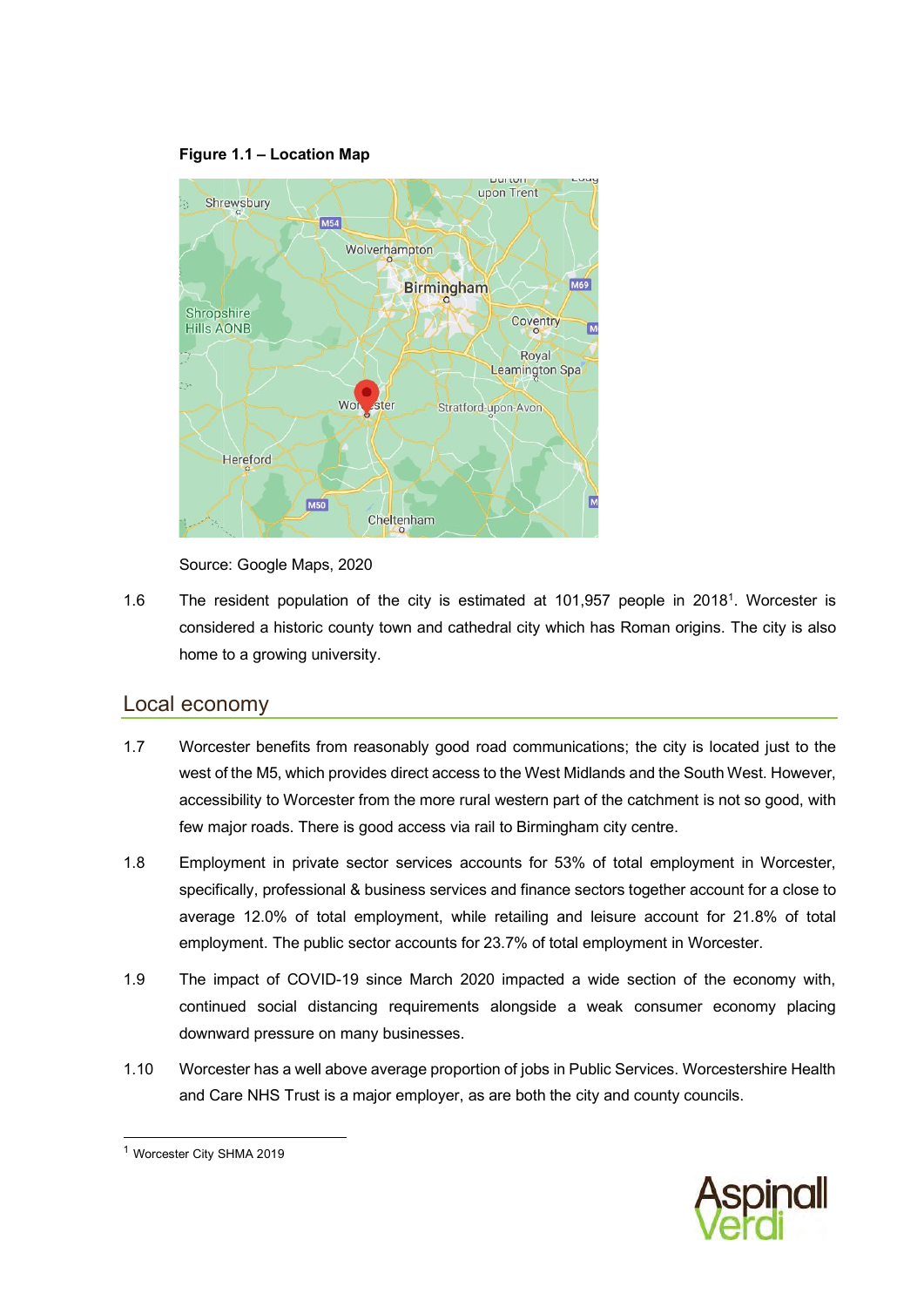- 1.11 Worcester's proximity to the M5 motorway has attracted wholesale distribution companies such as Salvesen Food Logistics, who operate a distribution centre in Droitwich.
- 1.12 The manufacturing sector in Worcester accounts for 9% of total employment. Bosch Thermotechnology, manufacturer of Worcester Bosch boilers, is the largest employer within the manufacturing sector. Utility provider, Npower, also employs 600 staff at its office in Worcester.
- 1.13 Engineering accounts for a large proportion of manufacturing jobs in Worcester; Yamazaki Mazak UK Ltd, manufacturer of metal cutting machine tools, has its European manufacturing plant on Badgeworth Drive, Worcester. Southco Limited, who produce latches and access fasteners, has its European Customer and Technical Support Centre in Worcester. Morgan sports cars are manufactured further afield in Malvern.
- 1.14 Other traditional firms such as Lea & Perrins continue to feature as major employers and whilst the brands of porcelain manufacturer, Royal Worcester, were acquired by Portmeirion in 2009, production no longer takes place in the city.
- 1.15 Worcester firm, Gtech, a cordless power tools designer and manufacturer, is creating 100 new jobs in 2018/2019 in the area as the result of deciding to shift part of its manufacturing operation to the UK from China.
- 1.16 Worcester Six Business Park previously known as Worcester Technology Park is under construction on a 178 acre site adjacent Junction 6 of the M5; the new park will be targeted at technology rich manufacturing businesses and the completed development is expected to create around 5,500 jobs over a ten year period. Kimal PLC has confirmed it will be moving to the site, as well as Spire Healthcare, who expect to create up to 60 jobs. Siemens opened a 3D printing factory on the park in January 2019, creating around 55 jobs.

## <span id="page-6-0"></span>Affluence and mobility •

- 1.17 The age profile of Worcester includes a particularly high proportion of the retired aged 65 and over; older working age adults aged 45-64 are also over-represented. In contrast, young adults aged 15-24 are particularly under-represented within the Worcester area and children aged 0-14 and adults aged 25-44 are moderately underrepresented.
- 1.18 Reflecting the demographic profile and spending habits, the Worcester area contains a significantly above average proportion of adults of working age categorised within the most affluent AB social group (which includes those in managerial and professional occupations). In contrast, the least affluent D and E social groups (which includes those in skilled and unskilled

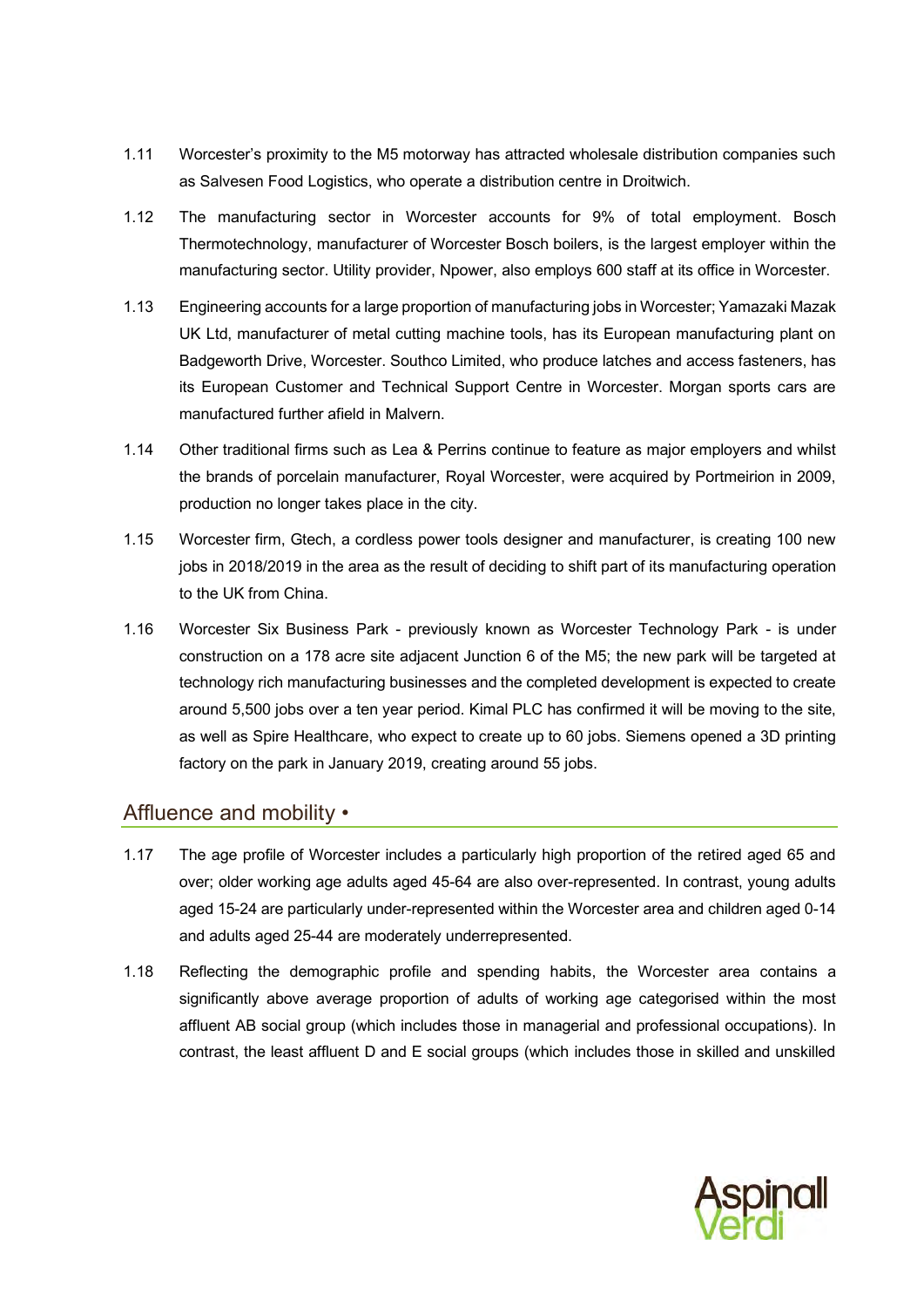manual employment, the unemployed and those on state benefits) are particularly underrepresented within the Worcester area. <sup>2</sup>

- 1.19 The level of car ownership in Worcester is significantly above average with a particularly high proportion of two car households.
- 1.20 The structure for the remainder of this report is as follows:

| Chapter       | Overview                           |
|---------------|------------------------------------|
| Chapter $2 -$ | <b>Residential Market Overview</b> |
| Chapter $3 -$ | <b>Retail Overview</b>             |
| Chapter $4-$  | Leisure Overview                   |
| Chapter $5 -$ | Office / Workspace Overview        |
| Chapter 6 -   | <b>Recommendations</b>             |

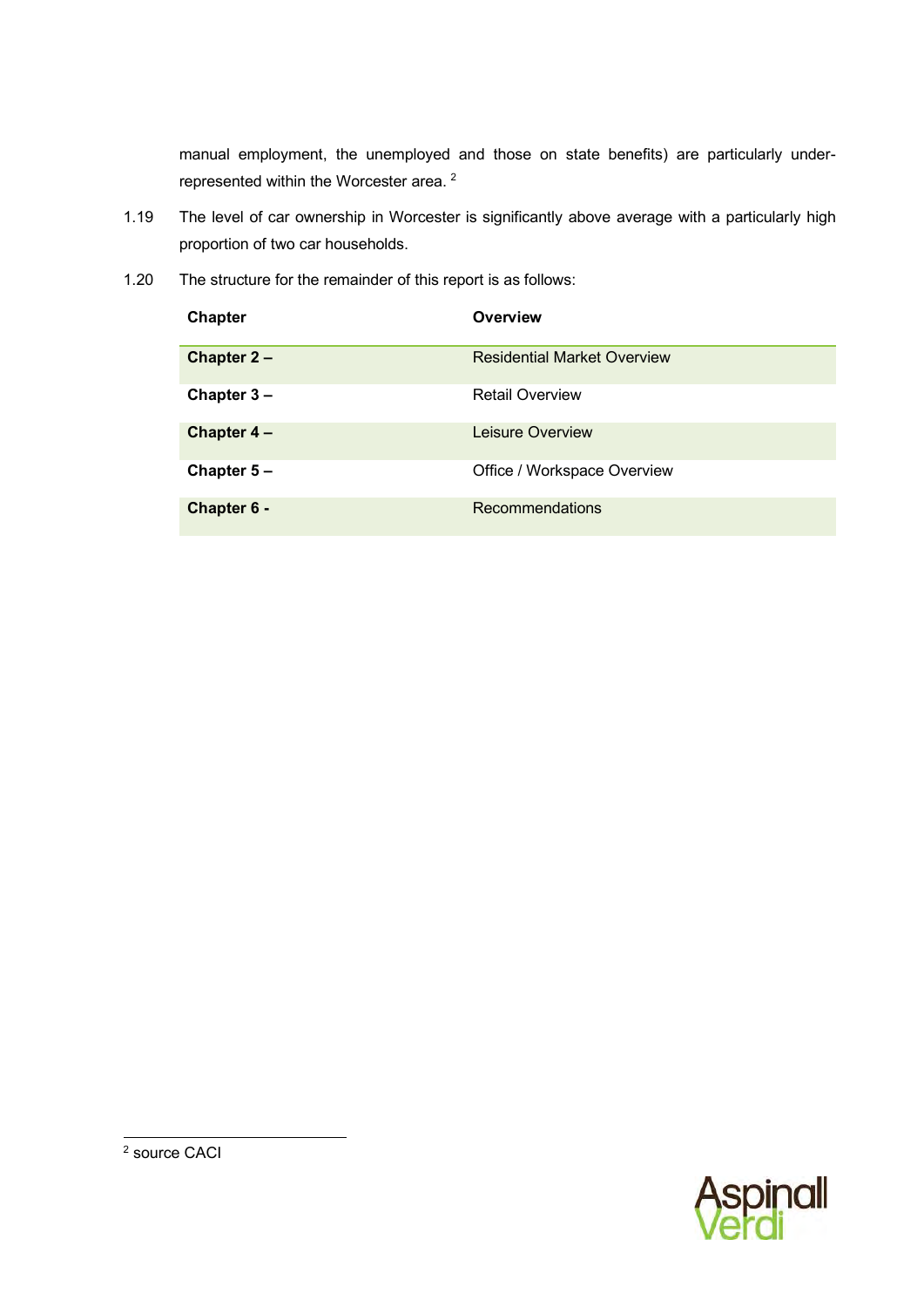# <span id="page-8-0"></span>2 Residential Market Overview

- 2.1 This section deals with the residential market. We begin by reviewing the national market in the context of the current COVID-19 global pandemic. Following this we undertake a review at a local level by looking at new-build achieved and asking prices for properties in Worcester Town Centre.
- 2.2 The property market review was undertaken in November 2020.

# <span id="page-8-1"></span>National Overview

- 2.3 The latest edition of the RICS UK Residential Market Survey<sup>3</sup> was for July 2020. The key messages were as follows;
	- All activity metrics point to a significant pick-up in July
	- The headline price growth indicator moves out of negative territory for the first time since March
	- Respondents envisage sales slowing at the twelve-month horizon due to the difficult economic climate
- 2.4 The July 2020 RICS UK Residential Survey results signal the ongoing recovery in sales market activity gained further momentum over the month. That said, despite the recent pick-up, respondents are circumspect on the prospect of this being maintained once wider government support measures are phased out across the economy later in the year.
- 2.5 In terms of buyer demand, a headline net balance of +75% of survey participants saw a rise in enquiries over July. At the same time, new instructions being listed onto the sales market also rose sharply over the month, evidenced by a net balance of +59%.
- 2.6 In terms of house prices, the survey's headline gauge of price growth moved out of negative territory for the first time since March. Across the UK in aggregate, a net balance of +12% of respondents reported an increase in house prices during July, a noticeable turnaround on the reading of -13% registered in the June results. In the lettings market, respondents noted a firm recovery in tenant demand over the three months to July, posting a net balance of +35%.

# <span id="page-8-2"></span>National & Local Overview

2.7 Figure 2.1 below displays the average sold values for all property types in England and Wales and in Worcester. It shows that values for all property types in Worcester are consistently below the national average. Leading up to 2018 there has been a slight increase in average prices however, following the Brexit vote as well as the recent outbreak of COVID-19 and uncertainties surrounding the British economy, the market has shown signs of slowing down as property prices



 $^3$  July 2020: UK Residential Market Survey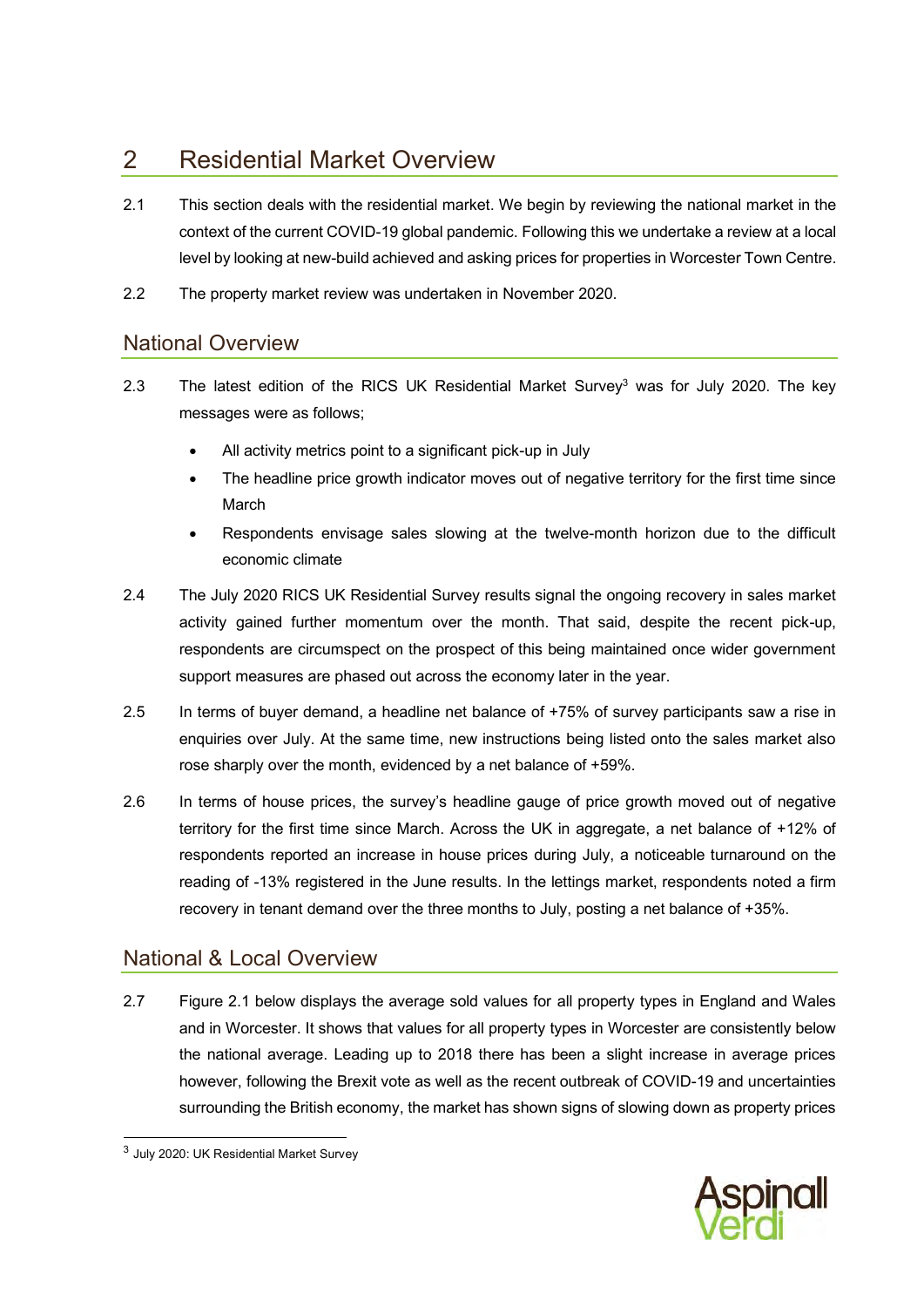have begun to plateau. The average recorded price for all property types as of May 2020 is £212,500 in Worcester and c. £247,000 in England and Wales.

<span id="page-9-1"></span>



Source: Land Registry (2015-2020)

## <span id="page-9-0"></span>Worcester Local Overview

2.8 [Table 2.1](#page-9-2) presents the average values for all property types in Worcester. It indicates both the average asking prices and sold prices for the last 12 months. The data upon which these values are based include all house types.

<span id="page-9-2"></span>

| Table 2.1 - Average Property Prices in Worcester |  |  |  |  |
|--------------------------------------------------|--|--|--|--|
|--------------------------------------------------|--|--|--|--|

| <b>Property</b><br><b>Type</b> | <b>Avg. Current</b><br><b>Value</b> |      | Avg. £ psf Average. # beds | Avg. £ paid (last<br>12 months) |
|--------------------------------|-------------------------------------|------|----------------------------|---------------------------------|
| <b>Detached</b>                | £390,866                            | £245 | 3.8                        | £366,209                        |
| Semi-detached                  | £229,898                            | £223 | 3.1                        | £227,618                        |
| <b>Terraced</b>                | £193,413                            | £218 | 2.7                        | £199,046                        |
| <b>Flats</b>                   | £157,551                            | £218 | 1.8                        | £141,393                        |

Source: Zoopla, (2019-2020)

2.9 From the above table it can be seen that detached properties command significantly higher than other property types. It is also interesting to note that prices for most property types are not being

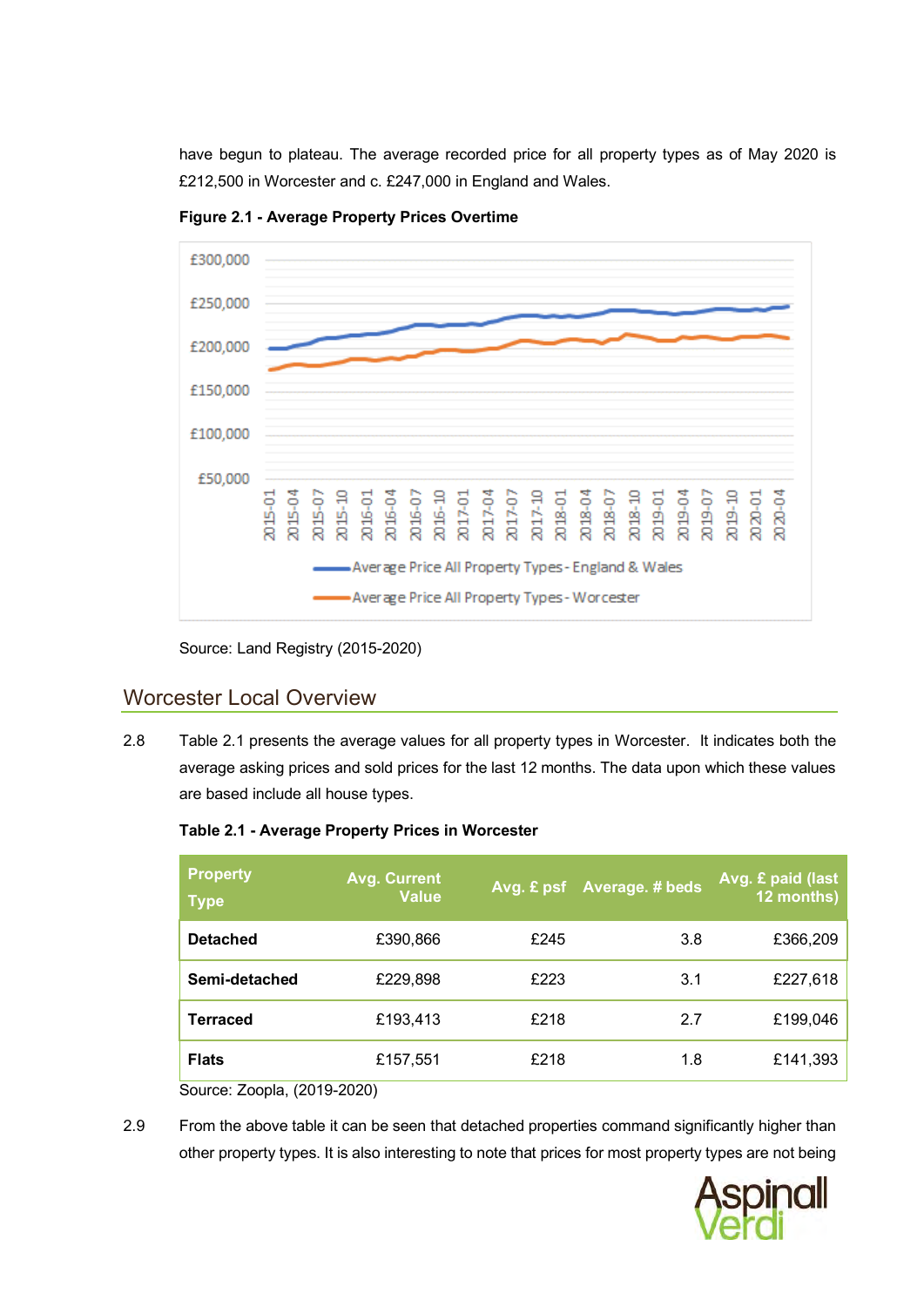achieved in context to their asking prices. On the  $E$  psf basis, all property types have achieved on average in excess of £200 psf.

#### New Build Achieved Prices

- 2.10 New build sale values have been analysed using Land Registry data and analysed on a £ psm basis through cross referencing the data with EPC. The Energy Performance certificate data provides evidence of the unit sizes but does not record the number of bedrooms per property. The data covers two years of sales (January 2018 – September 2020).
- 2.11 [Table 2.2](#page-10-0) provides a summary of new build sold prices across Worcester between January 2018 and September 2020. The analysis of new build sold prices shows that there has been a total of 59 transactions of flatted property types. The majority of units transacted in 2018/2019 with no recorded transactions for this year. There has also been no recorded transactions for other property types within our review period.

| <b>Typology</b> | <b>Number</b> | Average  | Sold value | Sold value | Average     | Average |
|-----------------|---------------|----------|------------|------------|-------------|---------|
|                 | of sales      | size Sam | min        | max        | <b>£psm</b> | £ psf   |
| <b>Flats</b>    | 59            | 73       | £150,000   | £581,039   | £3,104      | £288    |

#### <span id="page-10-0"></span>**Table 2.2 – Analysis of New Build Achieved Prices – Worcester**

Source: Land Registry (January 2018 – September 2020)

- 2.12 As can be seen by table above, there is a large range in achieved prices for flats across Worcester. Prices range due to the nature of the scheme and location. The higher sold prices have been achieved at Chamberlain Court which is a unique development of 4 and 5 bedroom townhouses and 3 bedroom apartments located on Severn Street (WR1 2BZ). Apartments transacted at this development range in size of between  $161$  sqm  $-173$  sqm and are available with 2 allocated parking spaces. As this is a unique development aimed at aspirational purchasers, we do not expect prices for new build apartments to achieve this level of price range.
- 2.13 The map overleaf identifies the new build schemes and their location in relation to the City Centre. It can be seen that the majority of the new build schemes are located to the south of the City Centre.

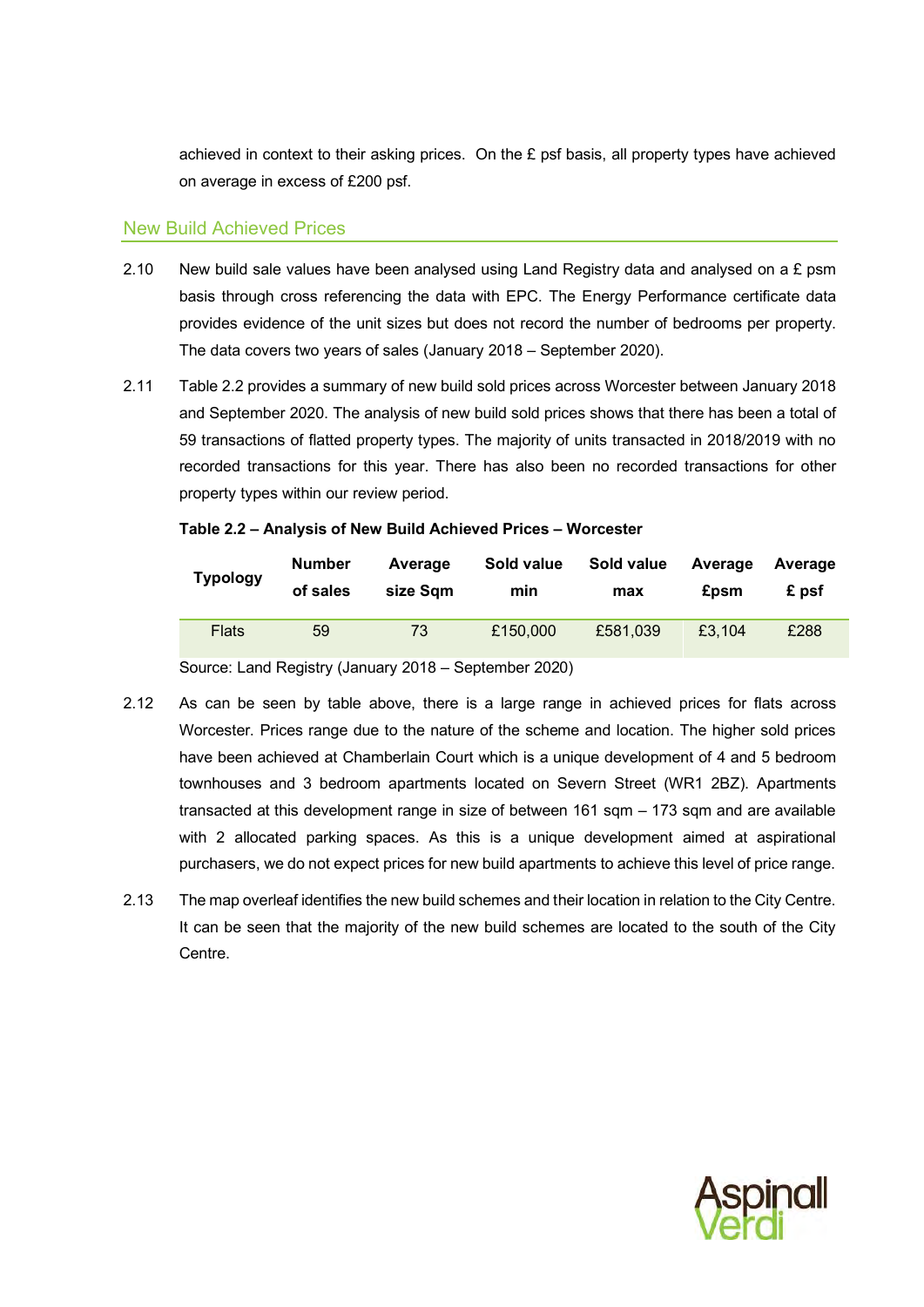<span id="page-11-0"></span>

**Figure 2.2 - Location Map of New Build Schemes**

Source: Google Maps, September 2020

### New Build Asking Prices

- 2.14 This section reviews asking prices for new-build properties marketed on Rightmove and developer websites in September 2020 in Worcester. It should be noted that asking prices may be aspirational. It is important to note that house builders may offer incentives to purchasers or negotiate discounts against quoting prices to achieve sales.
- 2.15 From undertaking a search on Rightmove, we have identified the following developments and asking prices.

| <b>Address</b>                         | Image | <b>Property</b><br>Type | <b>Floor</b><br>Area<br>(sqm) | <b>Asking</b><br><b>Price</b> | £ psm | £<br>psf | <b>Comments</b>                                       |
|----------------------------------------|-------|-------------------------|-------------------------------|-------------------------------|-------|----------|-------------------------------------------------------|
| Watermill<br>Court.<br><b>Bromyard</b> |       | 2 Bed<br>Penthouse      | N/A                           | £180,000                      | N/A   | N/A      | A contemporary<br>new development<br>located          |
| Road,<br>Worcester,<br>WR2             |       | 2 Bed Flat              | N/A                           | £175,000                      | N/A   | N/A      | approximately 2<br>miles west of the<br>City Centre.  |
|                                        |       | 2 Bed Flat              | N/A                           | £172,500                      | N/A   | N/A      | Apartments are<br>available with on-<br>site parking. |
|                                        |       | 2 Bed Flat              | N/A                           | £170,000                      | N/A   | N/A      |                                                       |

#### <span id="page-11-1"></span>**Table 2.3 - New Build Asking Prices**

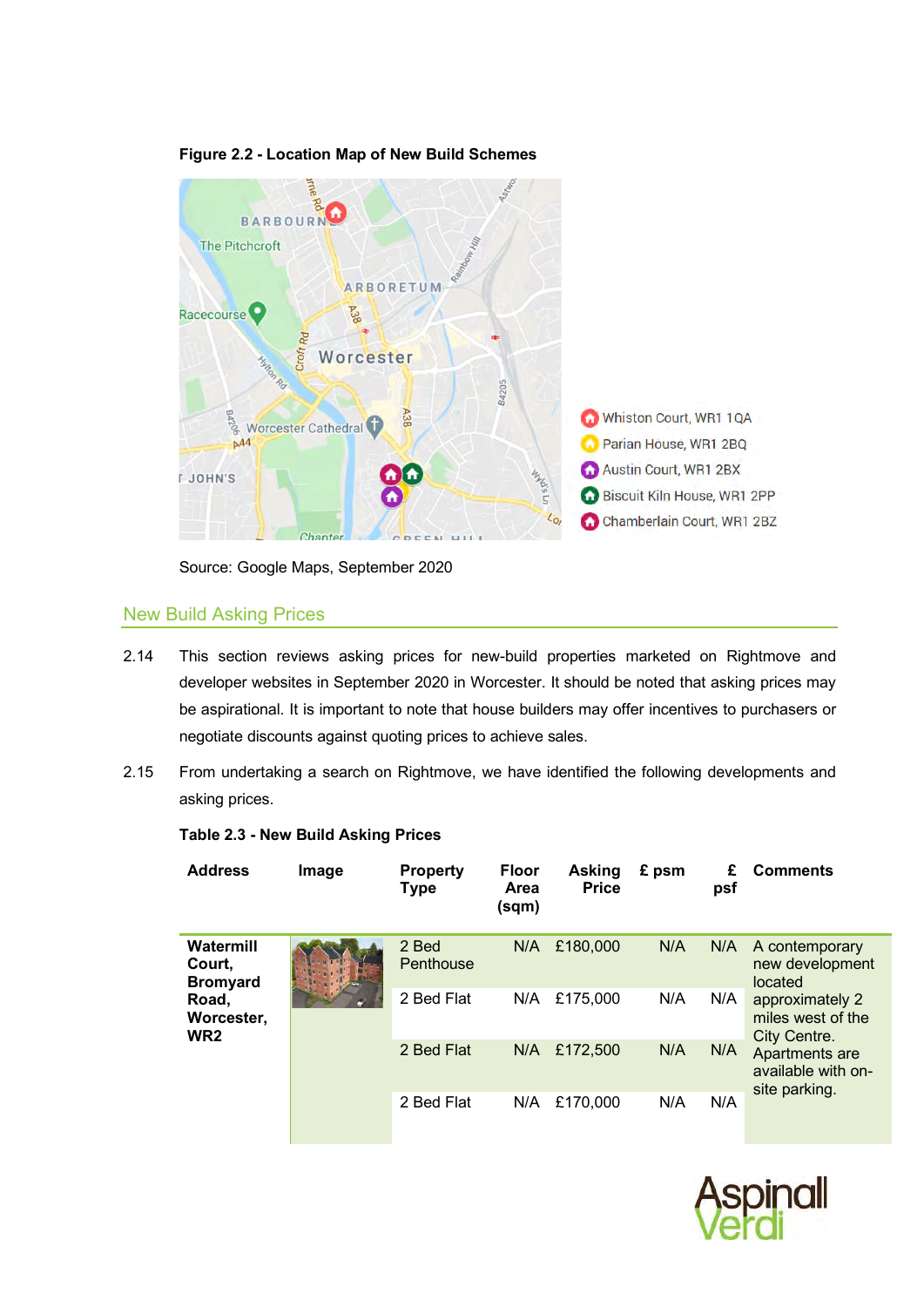| <b>Merrimans</b><br>Hill Road,<br>Worcester,<br>WR <sub>3</sub>                                                           | 2 Bed<br>Townhouse | 58.8 | £200,000 | £3,401 | £316 | Recently<br>constructed two<br>bedroomed mid-<br>terraced house<br>located within<br>walking distance<br>of the city centre.                                                                                                                                                 |
|---------------------------------------------------------------------------------------------------------------------------|--------------------|------|----------|--------|------|------------------------------------------------------------------------------------------------------------------------------------------------------------------------------------------------------------------------------------------------------------------------------|
| Royal<br><b>Porcelain</b><br>Works,<br>Chamberlain<br>Court,<br><b>Severn</b><br>Street,<br>Worcester,<br>WR <sub>1</sub> | 4 Bed<br>Townhouse | N/A  | £520,000 | N/A    | N/A  | Townhouse 2 has<br>four double<br>bedrooms and<br>three bathrooms<br>and is situated in a<br>unique<br>development of<br>townhouses and<br>apartments on<br>Severn Street<br>which combines<br>contemporary<br>living with<br>Worcester's<br>historic Victorian<br>heritage. |

Source: Rightmove, September 2020

2.16 Due to the lack of housing development schemes currently on offer in the city centre, we have extended our search over a 1 mile radius. The developments and asking prices identified are set out i[n Table 2.4](#page-12-0) below.

### <span id="page-12-0"></span>**Table 2.4 - New Build Housing Developments**

| <b>Address</b>                                      | <b>Plot</b>                         | <b>Property</b><br>Type                     | <b>Asking</b><br><b>Price</b> | <b>Comments</b>                                                                                                                                                                 | Site Plan / Image |  |                         |
|-----------------------------------------------------|-------------------------------------|---------------------------------------------|-------------------------------|---------------------------------------------------------------------------------------------------------------------------------------------------------------------------------|-------------------|--|-------------------------|
| Woodland<br>Edge, Perry<br>Wood Walk,<br>Worcester, | <b>The Gosford</b><br>- Plot 14     | 3 Bed<br>Semi-<br>Detached<br>House         | £254,995                      | <b>Woodland Edge is</b><br>collection of 1, 2, 3<br>and 4 bedroom<br>homes. Once<br>completed the<br>development will<br>provide 215 homes<br>being offered by<br>Taylor Wimpy. |                   |  | İ<br><b>CERTIFICATE</b> |
| <b>WR5 1EH</b>                                      | The Yewdale<br>- Plot 11            | 4 Bed<br>Detached<br>House                  | £290,000                      |                                                                                                                                                                                 | <b>RE</b>         |  |                         |
|                                                     | The Yewdale<br>$-$ Plot 9           | 4 Bed<br>Detached<br>House                  | £290,000                      |                                                                                                                                                                                 |                   |  |                         |
|                                                     | <b>The</b><br>Monkford -<br>Plot 2  | 4 Bed<br>Detached<br>House<br>(109)<br>sqm) | £325,000                      |                                                                                                                                                                                 |                   |  |                         |
|                                                     | <b>The</b><br>Monkford -<br>Plot 77 | 4 Bed<br>Detached<br>House<br>(109)<br>sqm) | £325,000                      |                                                                                                                                                                                 |                   |  |                         |

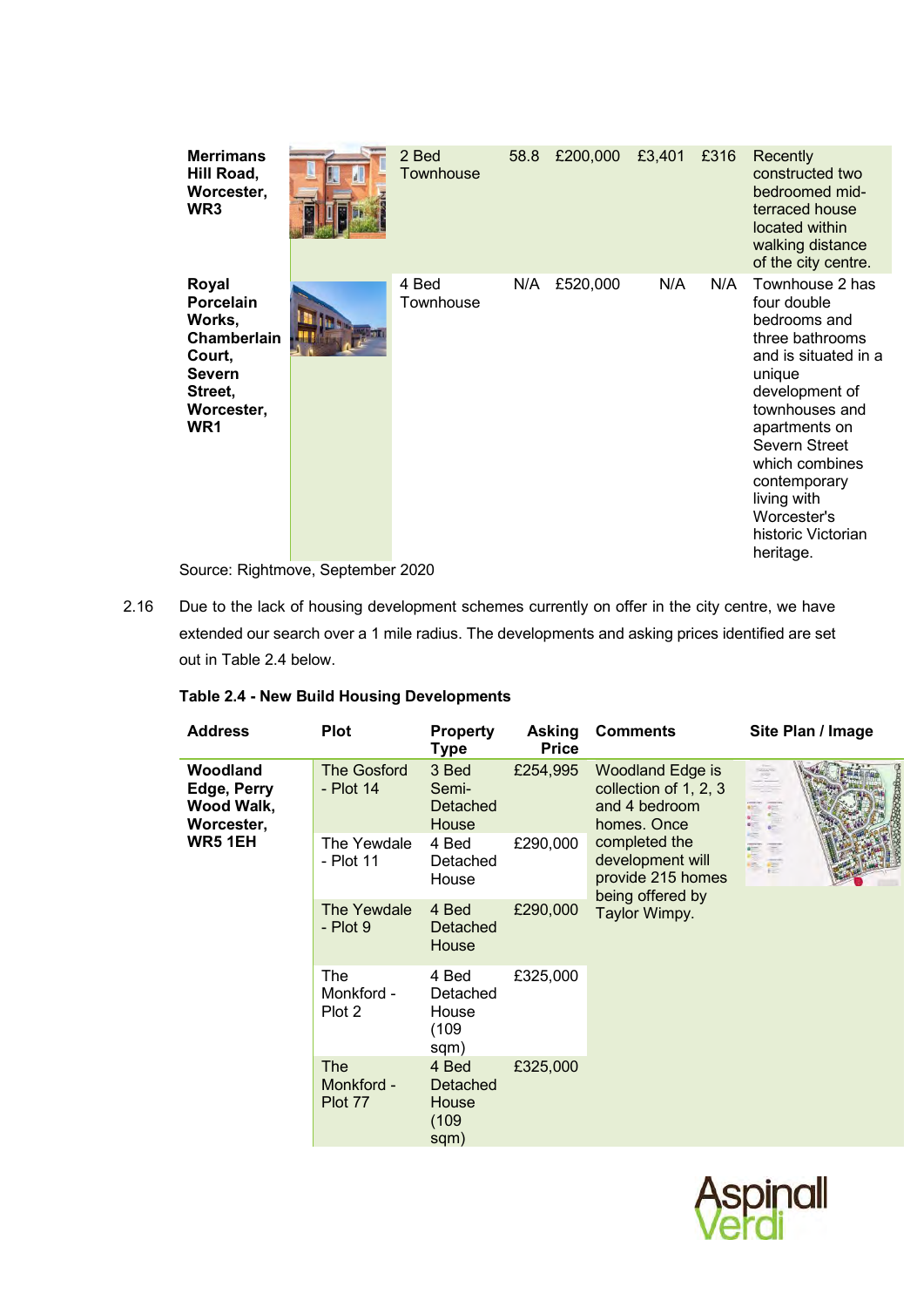| <b>Abbotsford</b><br>Grange,<br><b>Sherwood</b><br>Lane, Lower<br>Wick, | The<br>Sherbrooke -<br>Plot 6<br><b>The</b> | 3 Bed<br>Semi-<br>Detached<br>House<br>3 Bed | £285,000<br>£300,000 | <b>Abbotsford Grange</b><br>is an exclusive<br>development of 9<br>houses within the<br>village of Lower |                           |
|-------------------------------------------------------------------------|---------------------------------------------|----------------------------------------------|----------------------|----------------------------------------------------------------------------------------------------------|---------------------------|
| Worcester                                                               | Edmonton -<br>Plot 2                        | Detached<br>House                            |                      | Wick, Worcester                                                                                          |                           |
|                                                                         | The<br>Hamilton -<br>Plot 3                 | 4 Bed<br>Semi-<br>Detached<br>House          | £375,000             |                                                                                                          |                           |
|                                                                         | <b>The</b><br>Brampton -<br>Plot 1          | 5 Bed<br>Detached<br>House                   | £435,000             |                                                                                                          |                           |
| <b>Birch</b><br>Meadows,<br><b>Battenhall</b><br>Road,<br>Worcester,    | The Baxter                                  | 4 Bed<br>Detached<br>House<br>(179)<br>sqm)  | £525,000             | Birch Meadows is a<br>new development<br>of $3, 4$ & $5$ bedroom<br>homes. The<br>development is         | $\mathbb{L}^{\mathbb{L}}$ |
| Worcestershire,<br>WR5                                                  | <b>The</b><br>Chamberlain                   | 5 Bed<br>Detached<br>House<br>(196)<br>sqm)  | £560,000             | located in<br><b>Battenhall in</b><br>Worcester                                                          |                           |

Source: Rightmove, September 2020

2.17 From [Table 2.3](#page-11-1) and [Table 2.4](#page-12-0) above, we consider the best comparable evidence is the developments located at Watermill Court and the housing scheme located at Woodland Edge which is being offered by Taylor Wimpey. We do not consider the developments located at Birch Meadows, Abbotsford Grange and Royal Porcelain Works as good comparables. These are all exclusive developments aimed at aspirational purchasers which is reflected in the higher asking prices for properties at these developments.

# Retirement Living (WR1)

2.18 As part of our market review we have also considered retirement living developments. This was undertaken using Zoopla as well as searching individual developer websites i.e. Churchill Retirement Living and McCarthy & Stone.

# Asking prices – Retirement Living

2.19 From undertaking a search on Zoopla, [Table 2.5](#page-14-0) sets out the properties currently listed as available in WR1 postcode area.

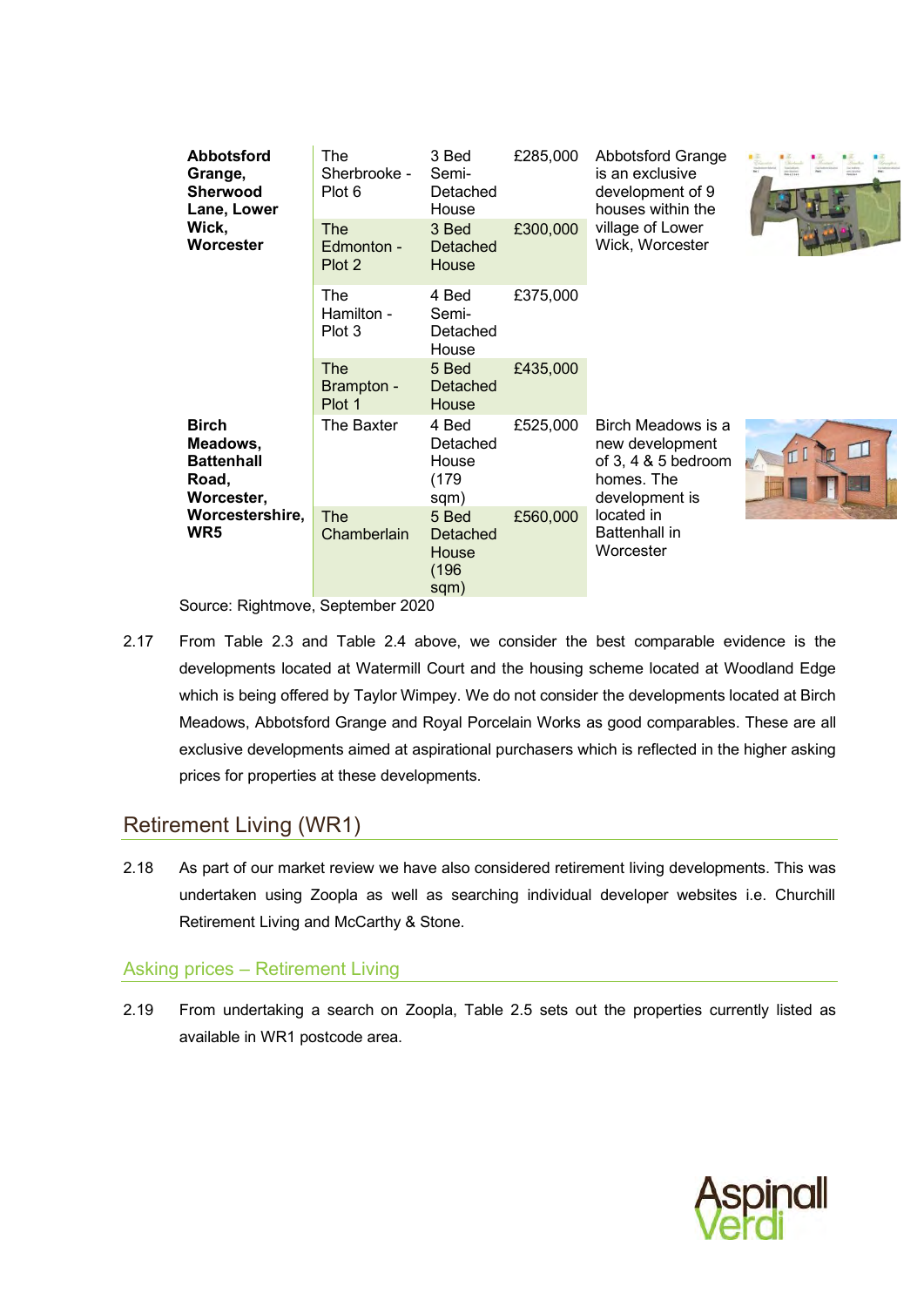| <b>Address</b>                                                          | <b>Property</b><br><b>Type</b> | Image | <b>Asking</b><br><b>Price</b> | <b>Description</b>                                                                                                                                                                                                                                                                                                 |  |  |
|-------------------------------------------------------------------------|--------------------------------|-------|-------------------------------|--------------------------------------------------------------------------------------------------------------------------------------------------------------------------------------------------------------------------------------------------------------------------------------------------------------------|--|--|
| <b>St. Georges</b><br>Lane North,<br><b>Worcester WR1</b>               | 1 Bed Flat                     |       | £87,500                       | This one bedroom apartment<br>is located in a retirement<br>complex for the over 60's.<br>The complex is situated<br>within a short distance of<br>both the shops and facilities<br>on Barbourne Road and the<br><b>City Centre. Further benefits</b><br>are a site manager on site<br>and a personal alarm system |  |  |
| <b>Homenash</b><br>House, St.<br><b>Georges Lane</b><br>North,          | 1 Bed Flat                     |       | £80,000                       | Located in a retirement<br>complex for the over 60's.<br>The complex is situated<br>within a short distance of                                                                                                                                                                                                     |  |  |
| Worcester,<br>WR <sub>1</sub>                                           | 2 Bed Flat                     |       | £110,000                      | both the shop and facilities<br>on Barbourne Road and the<br>City Centre. There are<br>communal gardens and a<br>communal parking area.                                                                                                                                                                            |  |  |
| <b>Gheluvelt Court,</b><br><b>Brook Street.</b><br><b>Worcester WR1</b> | 1 Bed Flat                     |       | £85,000                       | <b>Gheluvelt Court was</b><br>constructed by McCarthy &<br>Stone (Developments) Ltd<br>and comprises 52 properties                                                                                                                                                                                                 |  |  |
|                                                                         | 2 Bed Flat                     |       | £95,000                       | arranged over 3 floors served<br>by lift. In addition, there is a<br>separate detached block<br>comprising four two bedroom<br>apartments.                                                                                                                                                                         |  |  |
| <b>White Ladies</b><br>Close,<br><b>Worcester WR1</b>                   | 1 Bed Flat                     |       | £185,000                      | High specification retirement<br>apartments available for the<br>over 60's. The apartments<br>benefit from a communal<br>garden, 24 hour on site                                                                                                                                                                   |  |  |
|                                                                         | 2 Bed Flat                     |       | £210,000                      | support, main meals,<br>cleaning and utility bills<br>included in the monthly living<br>costs, regular planned<br>activities, a health and<br>beauty suite and onsite<br>parking.                                                                                                                                  |  |  |

#### <span id="page-14-0"></span>**Table 2.5 - Retirement Living Asking Prices**



- 2.20 As can be seen by [Table 2.5](#page-14-0) above, values for retirement properties generally range between the following;
	- $\bullet$  1 bed retirement flat £80,000 £87,500
	- 2 bed retirement flat £95,000 £110,000

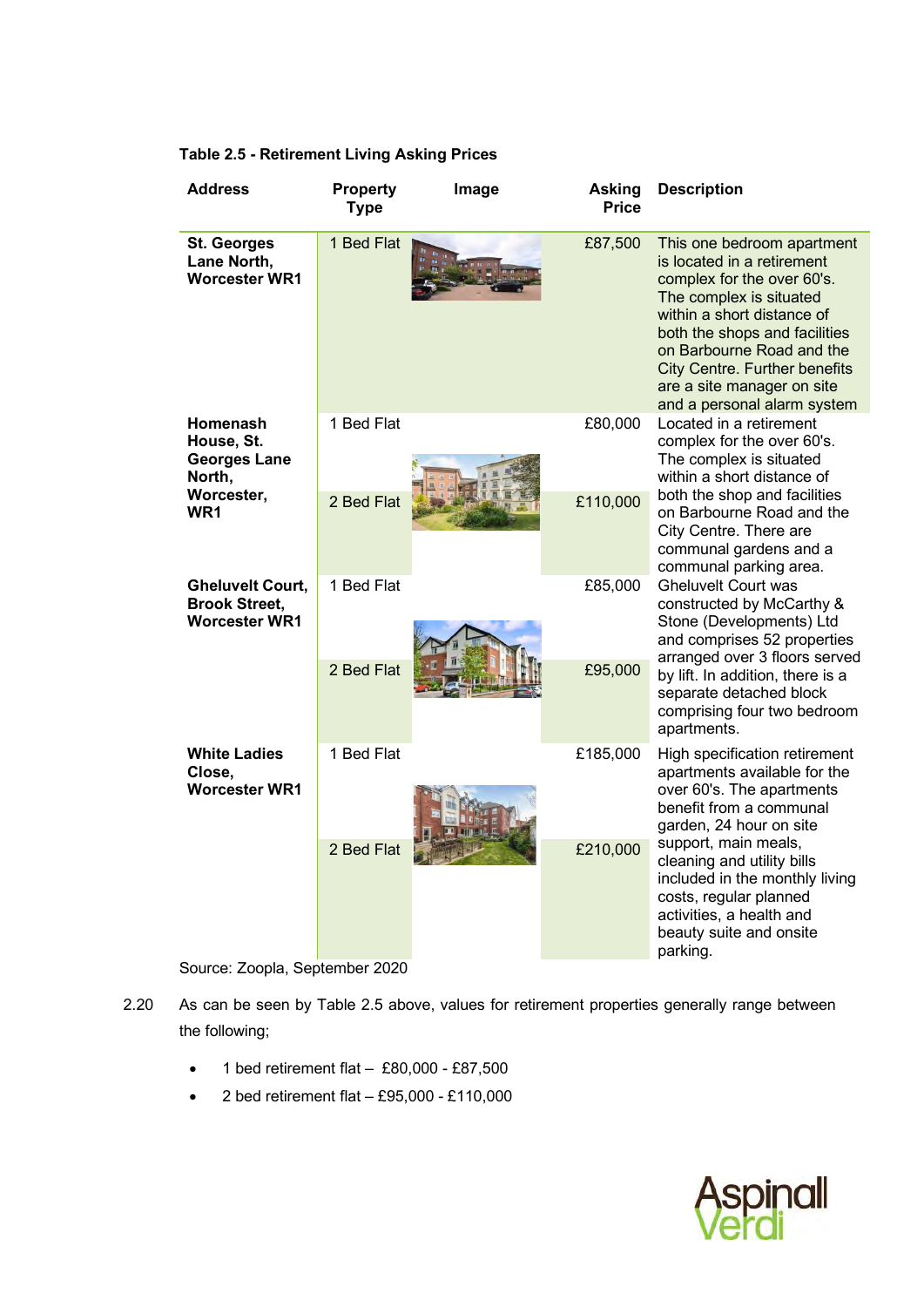2.21 We do not consider the apartments located at White Ladies Close as a good comparable. The higher asking price for apartments located here is reflected in the additional services, specification and amenities available, again targeting aspirational purchasers.

## <span id="page-15-0"></span>Value Conclusion

2.22 Based on the market research presented in this report our value assumptions are shown in [Table](#page-15-1)  [2.6.](#page-15-1) Please note that the values presented below are broad estimates for new-build 1-4 bed properties and if there is a more detailed breakdown of house types, size and mix when preparing appraisals, these figures can be used as a guide.

#### <span id="page-15-1"></span>**Table 2.6 - Residential Value Assumptions**

|                                | 1-Bed    | 2-Bed      | 3-Bed     | 4-Bed    |
|--------------------------------|----------|------------|-----------|----------|
| Flat (for sale)                | £155,000 | £185,000 - | £210,000- | N/A      |
|                                |          | £210,000   | £220,000  |          |
| House (for sale)               | £210,000 | £220,000   | £290,000  | £330,000 |
| Retirement living (for sale) * | £85,000  | £100,000   | N/A       | N/A      |

Source: AspinallVerdi, September 2020

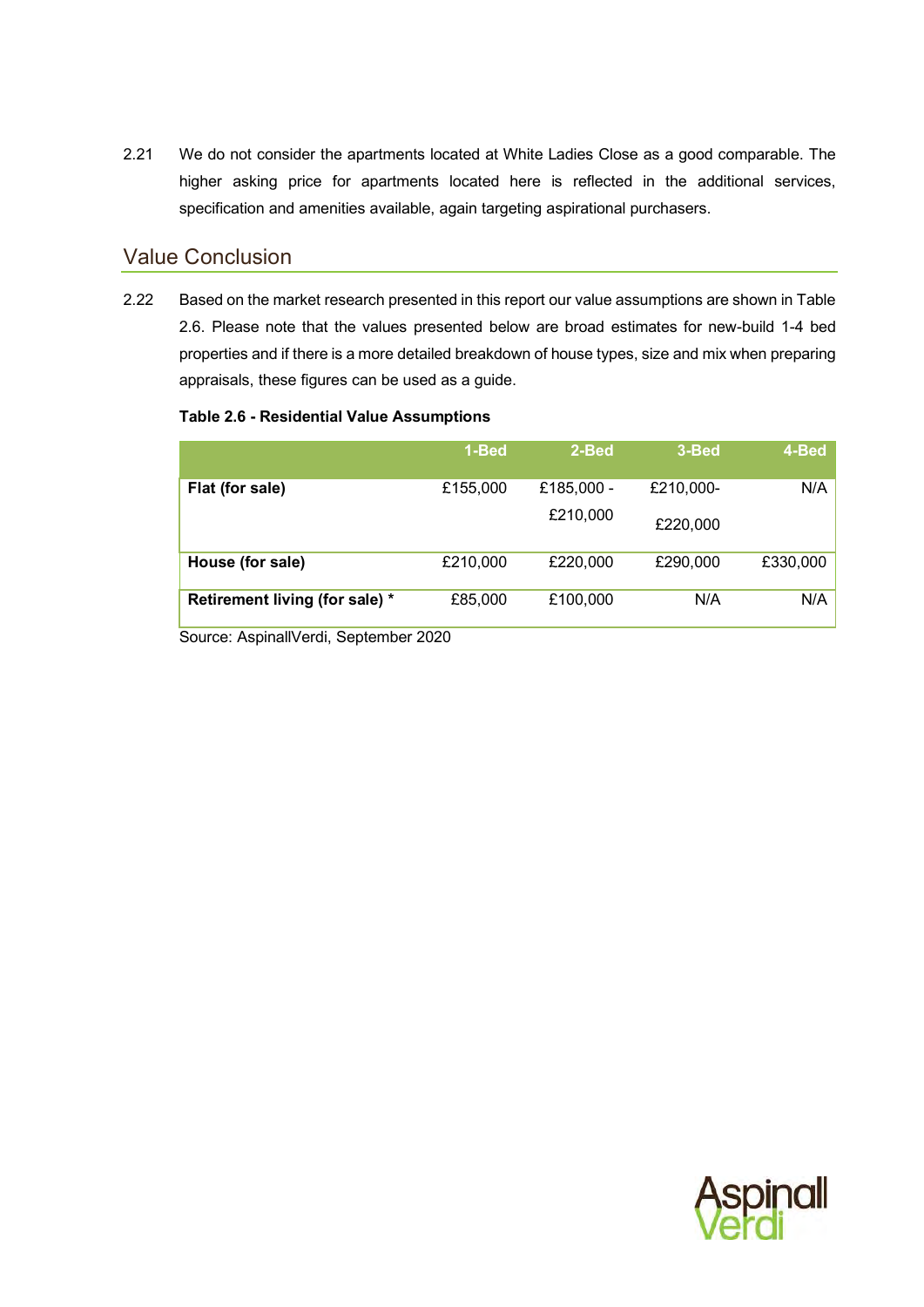# <span id="page-16-0"></span>3 Town Centre Retail

In this section, we focus on the retail market in Worcester City Centre. `It is the main employment centre for the largely rural county of Worcestershire, and benefits from close proximity to the M5 It is classified as a ub Regional Resilient Town, on the basis of the volume and quality of its retail offer.

# <span id="page-16-1"></span>Retail market area

- 3.1 The Primary Retail Market Area for Worcester is modelled by PMA based upon the retail attractiveness of Worcester relative to competing retail destinations. The area includes all wards where the penetration of the city exceeds 15%.
- 3.2 The total population within the Worcester Primary Retail Market Area, as modelled by the Promis data set is estimated at 217,000 at the of end 2019.



- 3.3 The same dataset estimates the Consumer Base of Worcester to be 186,000, ranking the city 60 of retail centres, which is above the average for the Sub Regional Resilient Towns. The estimated Consumer Base reflects the modelled market penetration of the town both within the Primary Retail Market Area and beyond.
- 3.4 The city is projected to see close to average growth in population within its Retail Market Area over the period 2019-2024. In terms of retail spend, Worcester ranks 72 and this is forecast to see around average percentage growth in the available pool of retail spending over the forecast period, end 2019-2024.
- 3.5 Given the rural nature of the surrounding area and the distance to major competing centres, we would expect Worcester to retain a large proportion of spending within its catchment, as well as attracting occasional visits from further afield.

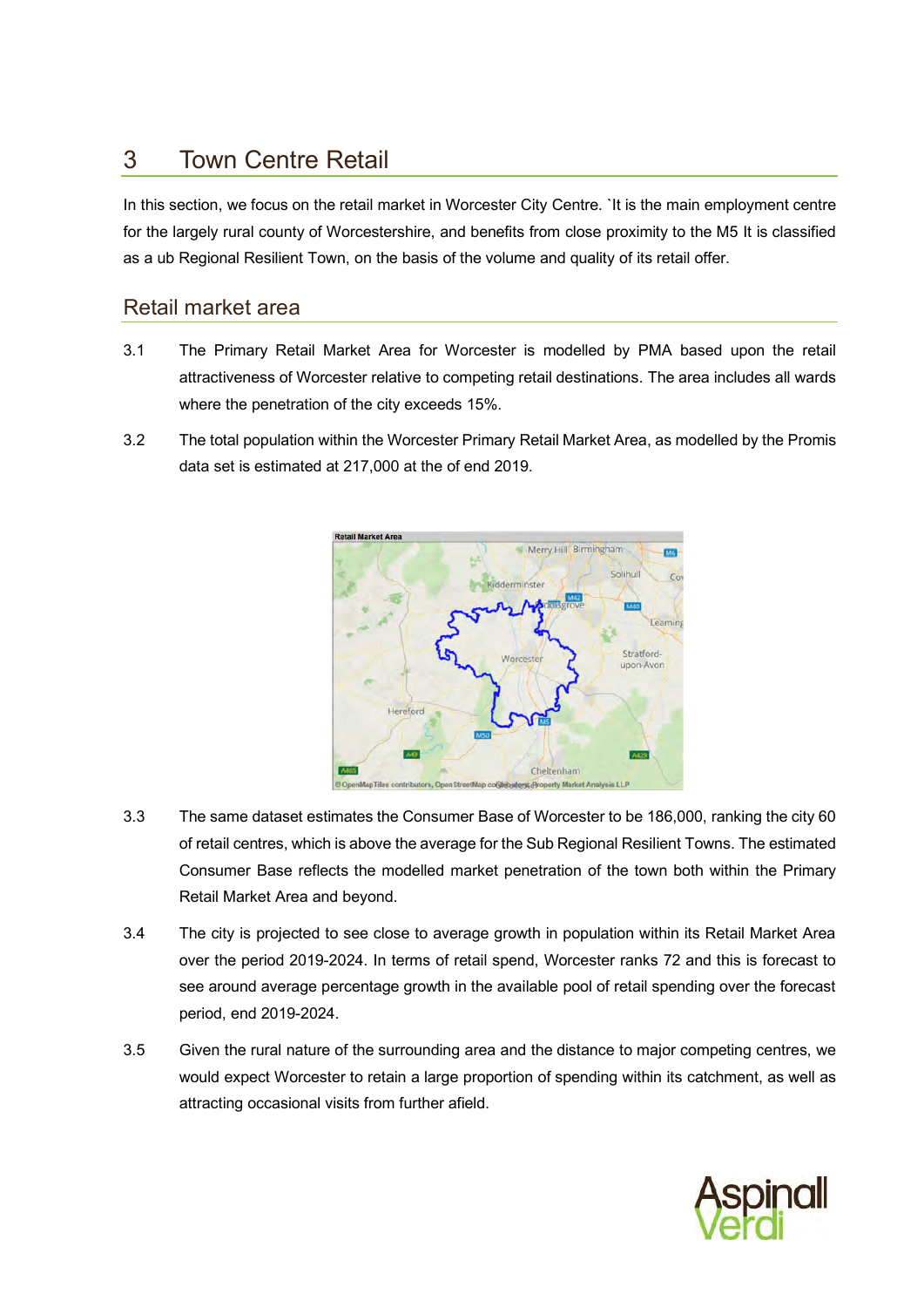3.6 In addition, Worcester attracts a significant level of tourist spending. The city's key attraction, Worcester Cathedral is located adjacent to the central shopping area.

# National Context

- 3.7 When considering the performance of the retail and leisure sectors, it is useful to understand the wider economic trends. The Deloitte Consumer Tracker<sup>4</sup> hit a record low in the first quarter of 2020, as the impact of COVID-19 unfolded in the UK. This has however started to improve in the second quarter.
- 3.8 [Figure 3.1](#page-17-0) provides an overview of consumer spending confidence. The COVID-19 pandemic is having an impact across many measures of consumer confidence. Confidence levels around children's education and welfare, job opportunities/ career progression and the state of the UK economy continue to fall. Confidence in the state of the UK economy saw the greatest decline this quarter, falling by -17% . The overall consumer spending confidence is however moving in a positive direction in comparison to Q1 which saw a negative impact on all 6 measures of consumer spending confidence.

<span id="page-17-0"></span>

#### **Figure 3.1 - The Deloitte Consumer Tracker Q2 2020**

#### Source: Deloitte Consumer Tracker Q2 2020

3.9 2019 saw the slowest rate of growth in the UK retail sector since 2010, which has largely been attributed to the uncertainty surrounding Brexit. There was a huge amount of business restructuring, with 85,000 jobs lost and 9,169 store closures, including brands like Forever 21 and Coast disappearing from the High Street Forever. As of 2020 more than 12% of UK stores



<sup>4</sup> The Deloitte Consumer Tracker Q1 2020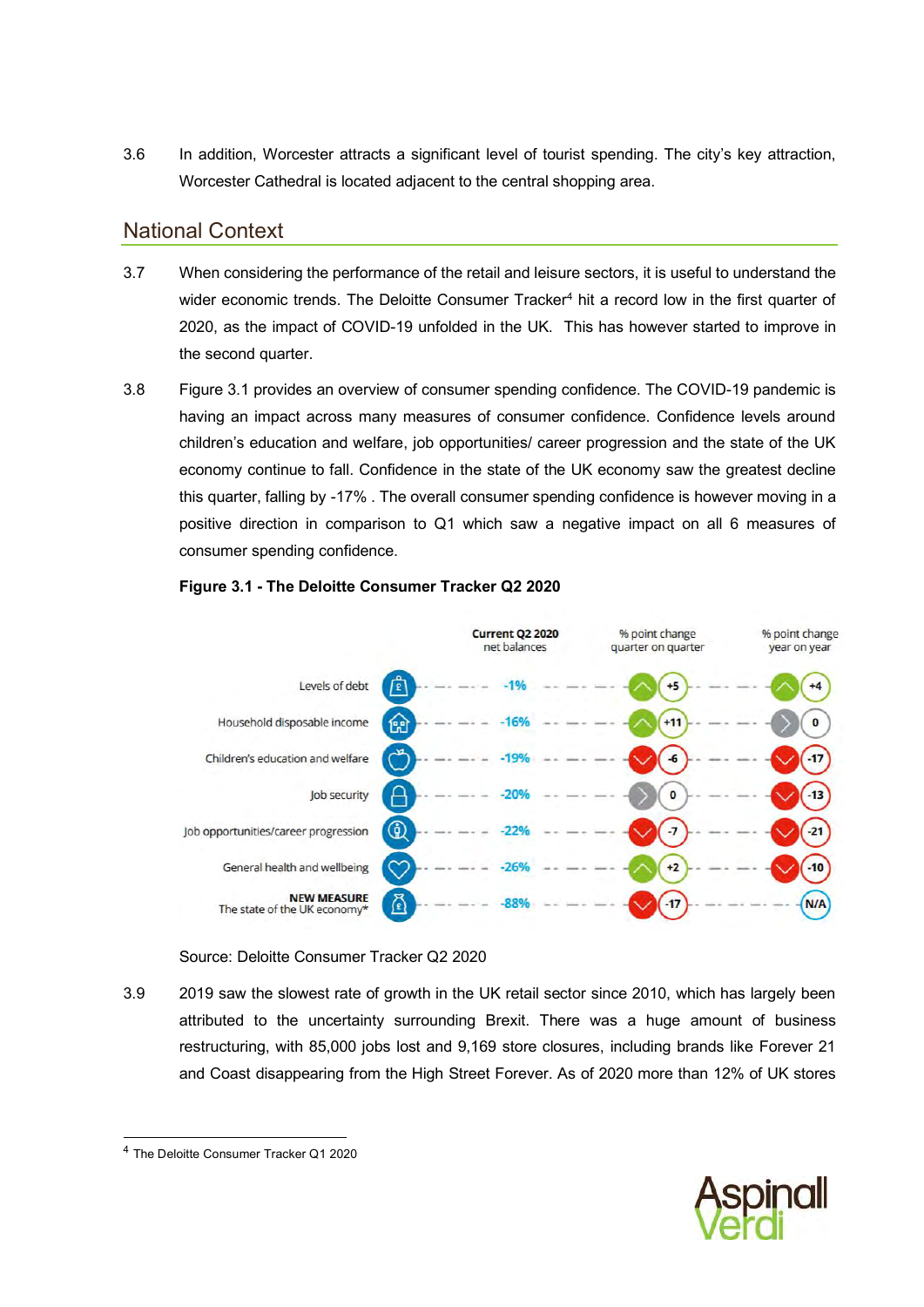now stand empty, compared with 11.5% a year ago.<sup>5</sup> Online sales continued to grow and reached 21% of total sales in 2019.<sup>6</sup> This trend is expected to continue with online shopping expected to more than double its share of the retail market by 2028.<sup>7</sup>

- 3.10 In general, UK retail remains in a state of uncertainty, not only due to Brexit and the state of the economy, but also due to a growing number of challenges such as changing attitudes to materialism, rising expectations for value and convenience and increased spending on experiences rather than products.
- 3.11 Occupier demand is selective with requirements from retailers very specific. These retailers are unwilling to compromise on space, location or cost parameters. The current marketplace is offering opportunities for more dynamic retailers to adapt their stores, lowering costs and building in future flexibility across their portfolios.
- 3.12 Larger city centres, key regional shopping centres and commuter towns generate higher levels of demand than secondary locations and towns with multiple shopping centres which are generally over-shopped where there are clear affordability issues.
- 3.13 Retailers will continue to undertake strategic reviews of their entire portfolio which will in turn be used to drive acquisition and disposal strategy. Re-gear and lease restructuring deals are therefore expected to account for a significant percentage of transactional activity in the retail sector in the coming year.



<sup>5</sup> Cushman & Wakefield, UK Retail & Brexit, what's next for retail property

<sup>6</sup> Deloitte, Retail Trends 2020

 $7$  The Guardian, Half of UK retail sales will be online within 10 years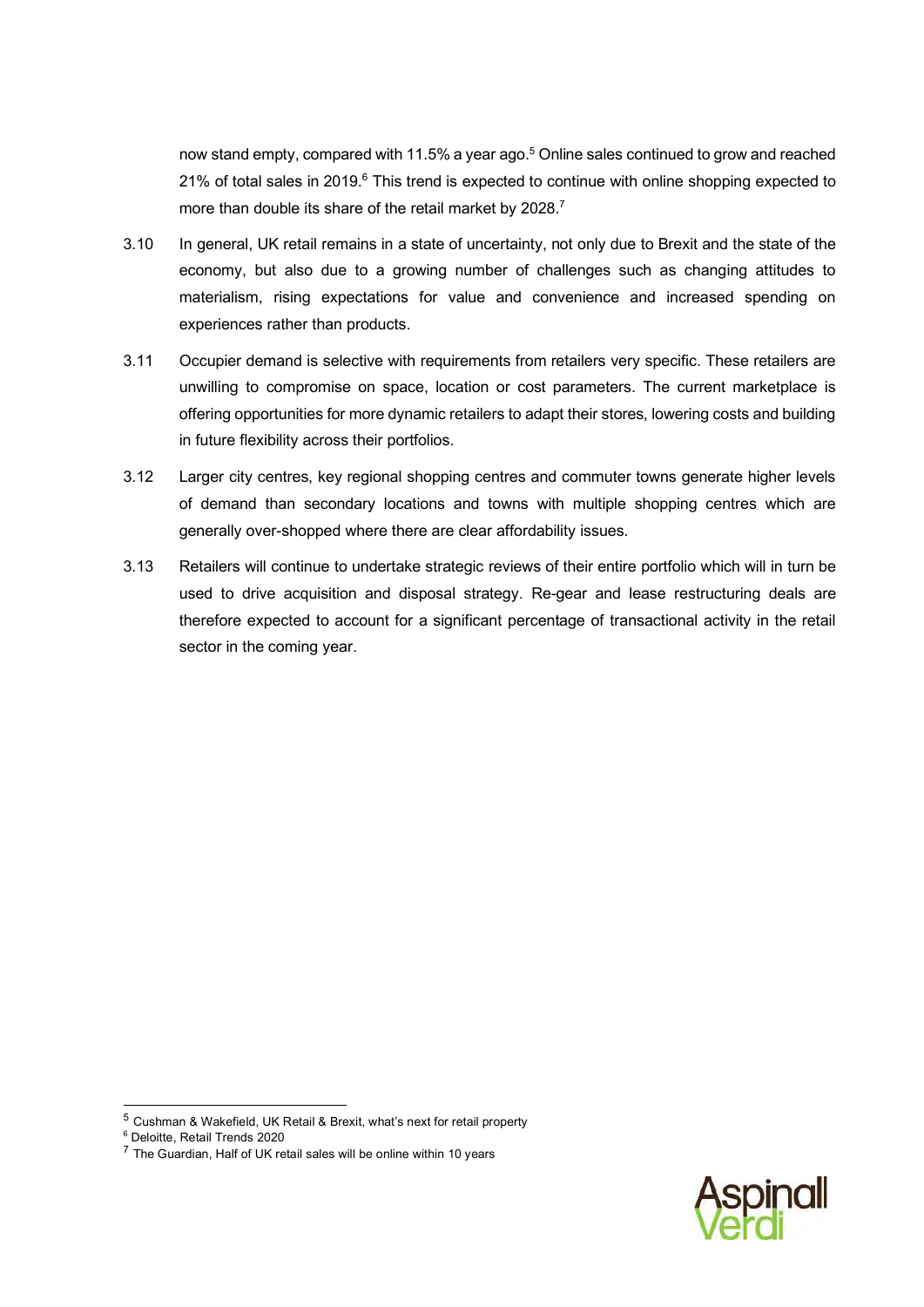# <span id="page-19-0"></span>High Street Retail Context

- 3.14 In recent years, the bricks and mortar comparison retail sector in the UK has struggled, mainly due to the growth of online shopping. Cushman and Wakefield $8$  have reported a 10% year-onyear growth in online retail sales in August 2019, accounting for 19.7% of all retailing. Growth in general retail sales was at 2.5% year on year, demonstrating the stronger online market at present and an overall slowdown in Q3 compared to the previous quarter (3.6% year-on-year).
- 3.15 The FHSF Prospectus (December 2018) describes the current structural changes facing high streets. The Prospectus describes how over many years the ways in which people interact with their high streets and town centres have constantly evolved, e.g. out-of-town shopping centres in the 1980s. However, the speed of change has increased dramatically in recent decades. The unprecedented growth of online shopping in particular has had a big effect on high streets. Between 2007 and 2018 online sales increased six-fold while the growth of in-store sales lagged behind. In 2000 online retailing accounted for less than 1% of total retail sales while in October 2018 almost a fifth of all retail sales took place online.
- 3.16 Technological advances, including smartphone use and improvements to broadband have facilitated this rapid rise in online retailing. This has left a number of vacant or under-used retail spaces in town centres. There is currently a mismatch between the supply of existing space and the demand for different types of space in town centres. Evidence shows that high streets with a wide choice of retail services alongside well-designed and planned residential and office space are more resilient to these changes and are adapting more successfully. In contrast, high streets that rely heavily on traditional retail without sufficient office space and housing surrounding the high street have found it harder to adapt to these changes and tend to be the ones that are struggling.
- 3.17 The challenge for high street comparison retail, where even prime city-centre locations have seen occupiers shutting down and units left vacant, is largely being driven by rising cost pressures associated with:
	- Business rates reforms
	- National Living Wage and pensions
	- Import and export costs
	- Value of the pound
	- Rise of online shopping
	- COVID-19



<sup>8</sup> Cushman & Wakefield, Retail Market Snapshot, Q3 2019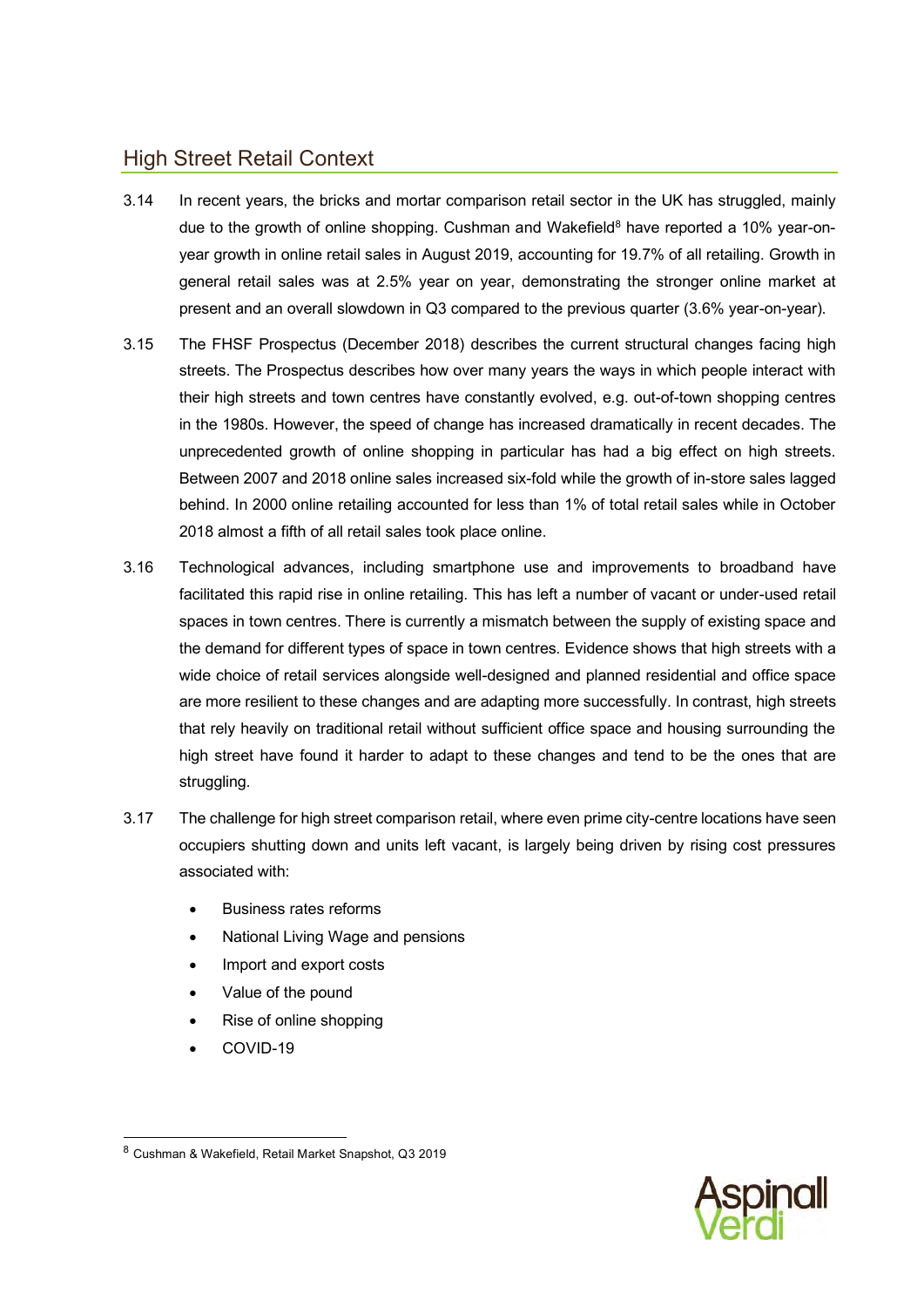- 3.18 A number of retailers have not been able to react quickly enough, and have as a consequence entered Company Voluntary Arrangements (CVA) to help restructure the business and renegotiate terms or enter liquidation. This has resulted in net store openings being in negative territory across all retail sectors across the country $^9$ .
- 3.19 An article published in the Sunday Times dated 29<sup>th</sup> December 2019 called 'The bonfire of Britain's department stores begins' discussed the ongoing decline of the comparison and convenience retail market as a result of the rise of online retailers such as Amazon that offer a broader range of products for lower prices at greater convenience. It draws upon the closure of 22 Debenhams outlets in December 2019 with further closures and streamlining of overheads planned in the new year, and noted that "thousands of workers are likely to lose their jobs" following Beales calling in KPMG for an emergency review, which would to add to the estimated 85,000 who have been made redundant in the retail sector at the date of the article.
- 3.20 The article concludes with stating "in 2007 the John Lewis Partnership, Debenhams and House of Fraser made a combined £580m in pre-tax profits. That has fallen to £193m and the direction continues to be down".
- 3.21 As would be expected, given the ongoing COVID-19 outbreak, the Q1 2020 RICS UK Commercial Property Survey results point to a sharp deterioration in market sentiment. Following what appeared to be a promising start to the year through January and February according to anecdotal evidence, social distancing measures and forced business closures have severely restricted activity and will unfortunately continue to weigh heavily on the outlook over the coming months. The property market survey identified the following trends
	- Near term rental and capital value expectations turn negative
	- Sentiment deteriorates across all sectors, albeit industrials more resilient than retail and offices
	- Headline twelve-month projections also negative, although medium term expectations less downbeat away from retail.

# <span id="page-20-0"></span>Worcester Retail Review

- 3.22 Our property market assessment focuses on availability and deals done using Estate Gazettes Radius Exchange. The primary use class which has been reviewed in this section is Class E (formally A1 Retail and Mixed-Use Retail).
- 3.23 Worcester City Centre is the principal shopping and leisure location in Worcestershire. The City Centre provides a mix of retail, service and leisure facilities. The main shopping street, High

<sup>&</sup>lt;sup>9</sup> https://www.pwc.co.uk/press-room/press-releases/High-street-exits-remain-at-historic-high-as-openings-slump-to-lowest-levelson-record.html

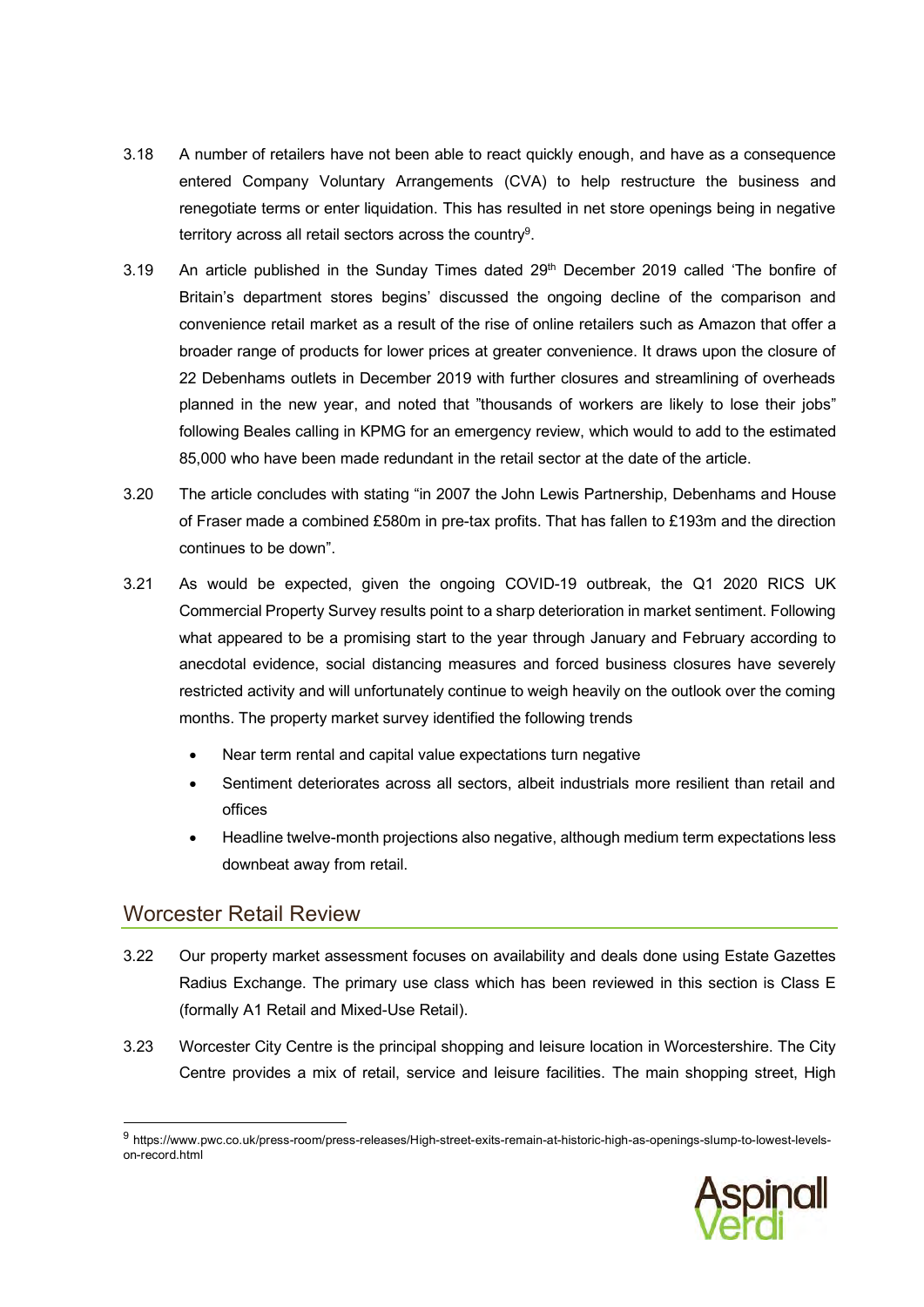Street, is pedestrianised, including more secondary shopping streets such as Broad Street, Pump Street and The Shambles.

- 3.24 The city has a strong comparison goods offer with a high representation of national retailers. Most of the city's fashion offer is situated along the High Street, including the frontage of Cathedral Square shopping centre. Key retailers here include River Island, Jack Wills, Office, Accessorize, Next, H&M and Topshop/Topman. A number of boutique style and independent retailers are also located in Reindeer Court and on Friar Street. The city also has two department stores, Debenhams and House of Fraser which are situated within Crowngate Shopping Centre $^{\mathsf{10}}$ . Given the current economic climate, like other cities across the UK Worcester is exposed to potential store closures resulting in higher vacancy rates. Retailers that have fallen into administration or announced serval store closures include the likes of Debenhams, whilst other national brands in a financial destress include the likes of Quiz, Monsoon, New Look.
- 3.25 In terms of the convenience retail offer, Iceland and Marks & Spencer (food hall) are both present within the city. Tesco Express and Sainsbury's Local both have stores on Foregate Street and Asda has a large store at St Martin's Quarte which is located on the north eastern edge of the city centre.
- 3.26 The cities principal competitor is Birmingham city centre. Its main shopping centre The Bullring is anchored by two main department stores (Selfridges and Debenhams) and includes a range of national retailers.

### Leasehold – Achieved Rents

3.27 We have looked to identify leasehold transactions involving retail units (both comparison and convenience) in Worcester (WR1). The properties identified are set out [Table 3.1](#page-21-0) below.

| <b>Address</b>                                                     | Size (sqft) | <b>Achieved Rent</b><br>(£) | £ psf | <b>Deal Date</b> |
|--------------------------------------------------------------------|-------------|-----------------------------|-------|------------------|
| 50, Upper Tything,<br>Worcester, Worcestershire,<br><b>WR1 1JZ</b> | 547         | £8,500                      | £16   | 02/03/2020       |
| Unit 14, The Hopmarket,<br>Worcester, WR1 1DL                      | 229         | £5,000                      | £22   | 01/02/2020       |
| Unit C, Lowesmoor Place,<br>Worcester, WR1 2DZ                     | 4,960       | £50,000                     | £10   | 28/10/2019       |
| 49, Upper Tything,<br>Worcester, WR1 1JZ                           | 485         | £37,500                     | £15   | 01/09/2019       |
| Unit 3, The Hopmarket,<br>Worcester, WR1 1DL                       | 238         | £5,000                      | f21   | 28/08/2019       |

#### <span id="page-21-0"></span>**Table 3.1 – Achieved Rents**

<sup>10</sup> Worcester Promis Retail Report, August 2020

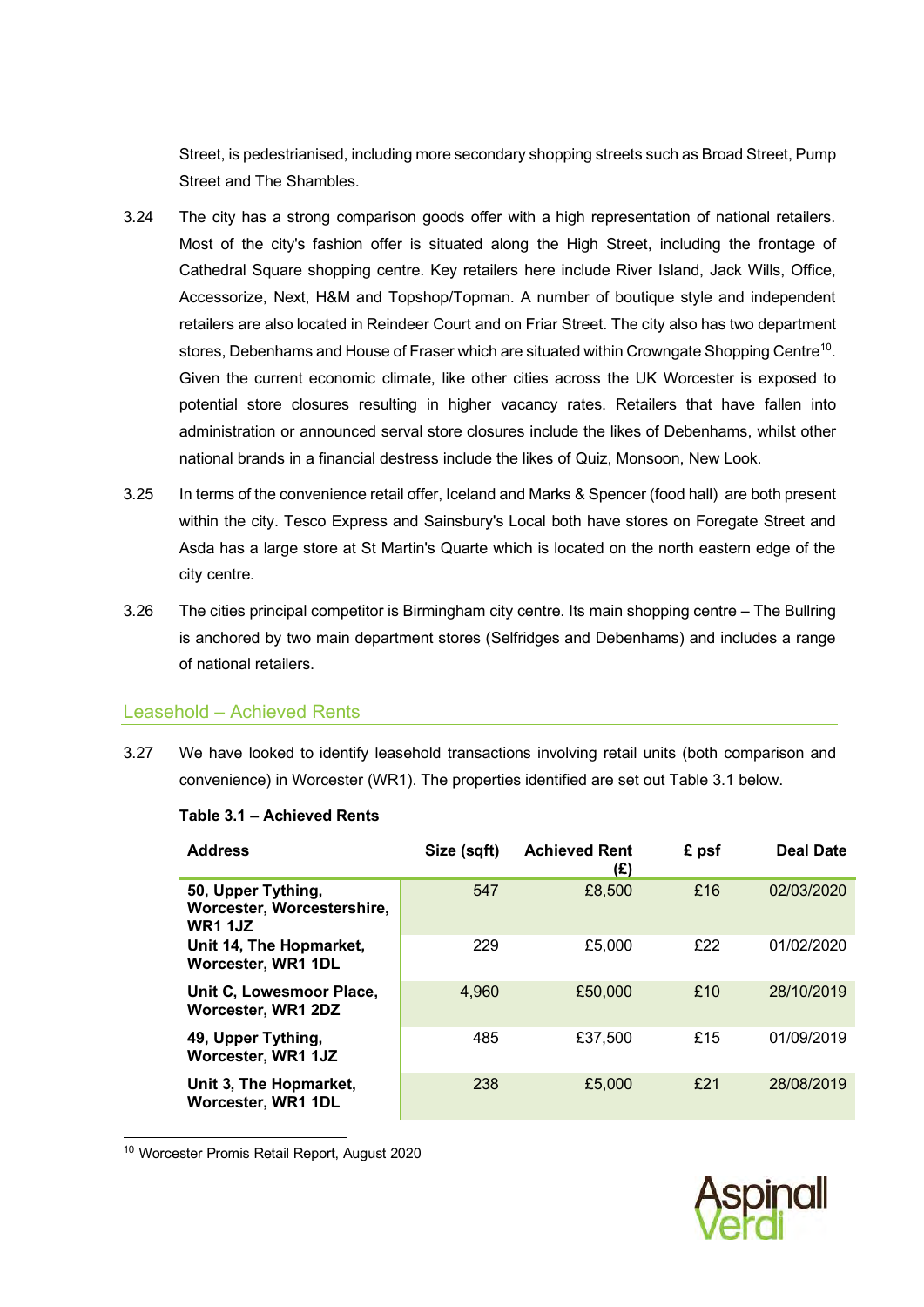| Unit 12, The Hopmarket,<br>Worcester, WR1 1DL                                     | 104   | £2,080  | £20 | 19/08/2019 |
|-----------------------------------------------------------------------------------|-------|---------|-----|------------|
| 69, Barbourne Road,<br>Worcester, WR1 1SB                                         | 401   | £5,000  | £12 | 06/08/2019 |
| Ground, 47, Barbourne<br>Road, Worcester, WR1 1SA                                 | 864   | £8,500  | £10 | 04/07/2019 |
| Ground, 73, Barbourne<br>Road, Worcester, WR1 1SB                                 | 564   | £5,000  | £9  | 24/05/2019 |
| Unit 3, St Andrews House,<br>Queen Street, Worcester,<br><b>WR1 2PL</b>           | 1,152 | £18,000 | £16 | 16/05/2019 |
| 63, Broad Street,<br><b>Worcester, WR1 3LY</b>                                    | 1,825 | £22,916 | £13 | 08/04/2019 |
| 64 Foregate Street, 63-64,<br>Foregate Street, Worcester,<br><b>WR1 1DX</b>       | 945   | £18,500 | £20 | 01/04/2019 |
| Ground, 9-11, Copenhagen<br><b>Street, Worcester, WR1</b><br>2HB                  | 1,010 | £15,000 | £15 | 09/03/2019 |
| Ground, 32, Broad Street,<br>Worcester, WR1 3NH                                   | 2,260 | £20,000 | £9  | 05/02/2019 |
| $\text{Cov}(\mathcal{L}^{\text{c}}) \subset \mathcal{L}^{\text{c}}$ (2010) 2010). |       |         |     |            |

Source: Egi (2019-2020)

- 3.28 [Table 3.1](#page-21-0) shows that in total there has been 15,584 sqft of retail space taken-up over the past year which has been recorded on EGi. For the units identified, achieved rents have ranged between £9.00 to £22.00 psf.
- <span id="page-22-0"></span>3.29 The graph at [Figure 3.2](#page-22-0) below shows the median rents achieved for different sizes of units.

**Figure 3.2 - Median Rents (Not Zoned) by Floorspace**



Source: EGi, January 2019 - September 2020

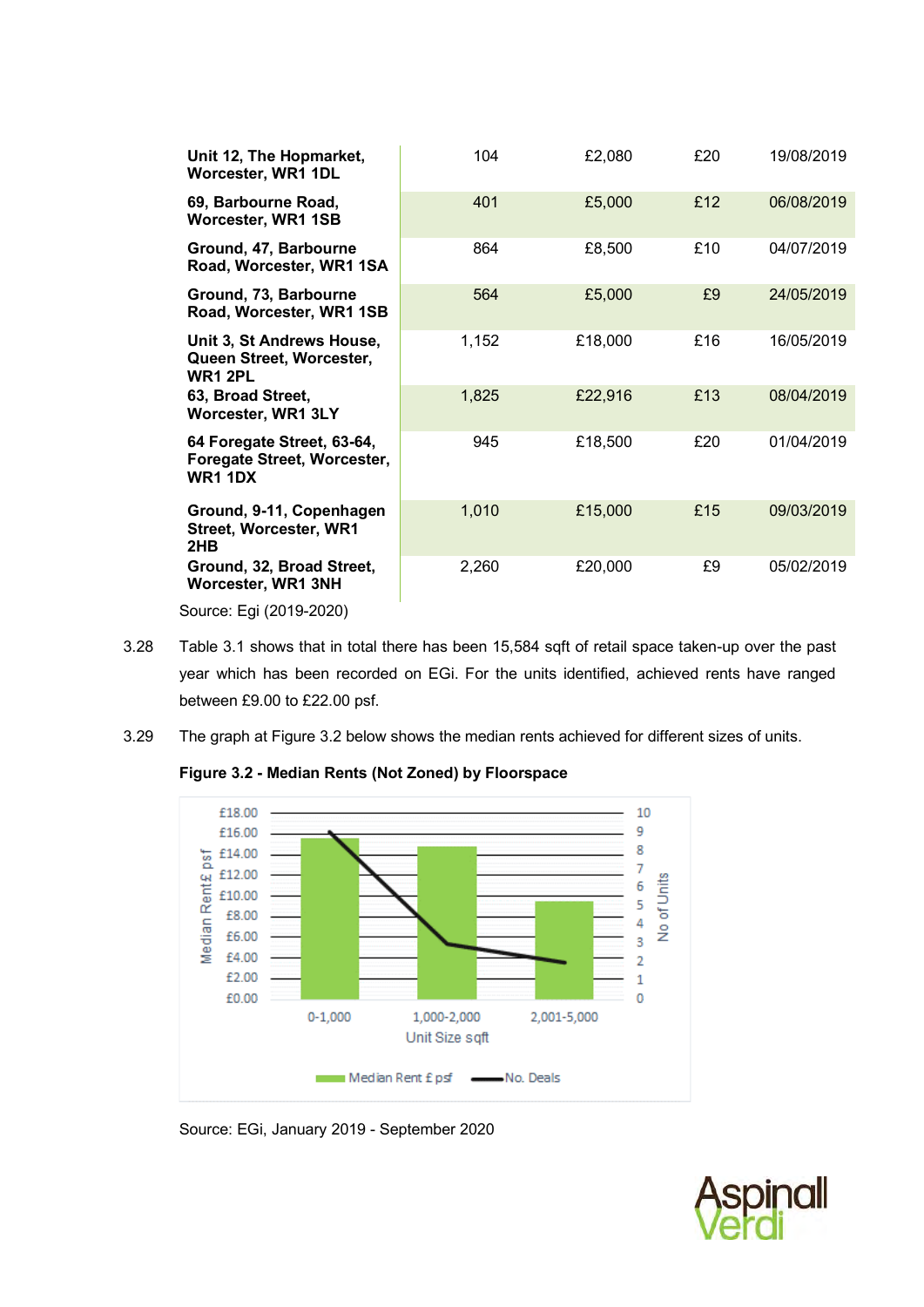### Leasehold - Asking Rents

3.30 In our analysis, we have also considered the asking rents for retail space currently available to let in [Table 3.2.](#page-23-0)

#### <span id="page-23-0"></span>**Table 3.2 - Asking Rents**

| <b>Address</b>                                                        | Size (sqft) | Asking Rent (£) | £ psf |
|-----------------------------------------------------------------------|-------------|-----------------|-------|
| 35, High Street, Worcester,<br>Worcester, Worcestershire, WR1<br>2QL  | 2,857       | £125,000        | £44   |
| 28 The Shambles, Worcester, WR1<br>2RA                                | 3,080       | £39,000         | £13   |
| 14-16 Pump Street, Worcester,<br>Worcestershire, WR1 2QY              | 2,497       | £45,000         | £18   |
| 64 High Street, Worcester,<br>Worcestershire, WR1 2EH                 | 3,341       | £72,500         | £22   |
| 12 Pump Street, Worcester, West<br>Midlands, WR1 2QY                  | 3,105       | £35,000         | £11   |
| 88-89 High Street, Worcester                                          | 3,590       | £185,000        | £52   |
| 76 High Street, Worcester                                             | 3,040       | £79,500         | £26   |
| <b>7c Ground Floor, St Martins</b><br>Quarter, Worcester              | 3,330       | £60,000         | £18   |
| 4 & 6 Angel Place, Worcester,<br><b>WR1 3QS</b>                       | 676         | £12,500         | £18   |
| 95 High Street, Worcester                                             | 3,967       | £100,000        | £25   |
| 68 Broad Street, Worcester, WR1<br>3LY                                | 1,229       | £40,000         | £33   |
| 59-60 High Street, Worcester                                          | 2,172       | £110,000        | £51   |
| 45 Broad Street, Worcester, WR1<br>3LR                                | 550         | £11,000         | £20   |
| 19, Mealcheapen Street,<br>Worcester, WR1 2DQ                         | 610         | £22,000         | £36   |
| 1 Broad Street, Worcester, WR1<br>3LH                                 | 615         | £29,500         | £48   |
| 7 Charles Street, Worcester WR1<br>2AQ                                | 857         | £15,000         | £18   |
| 39, Friar Street, Worcester,<br>Worcestershire, WR1 2NA               | 920         | £13,000         | £14   |
| 63 Broad Street, Worcester, WR1<br>3LY<br>Source: Egi, September 2020 | 1,238       | £35,000         | £28   |

3.31 From Table 3.2 above, we can see that rents widely vary, due to quality of space, size and location and prominence/visibility for example, units located on the High Street are within prominent retail shopping areas. It should also be noted that smaller units tend to generate inflated values on a psf basis.

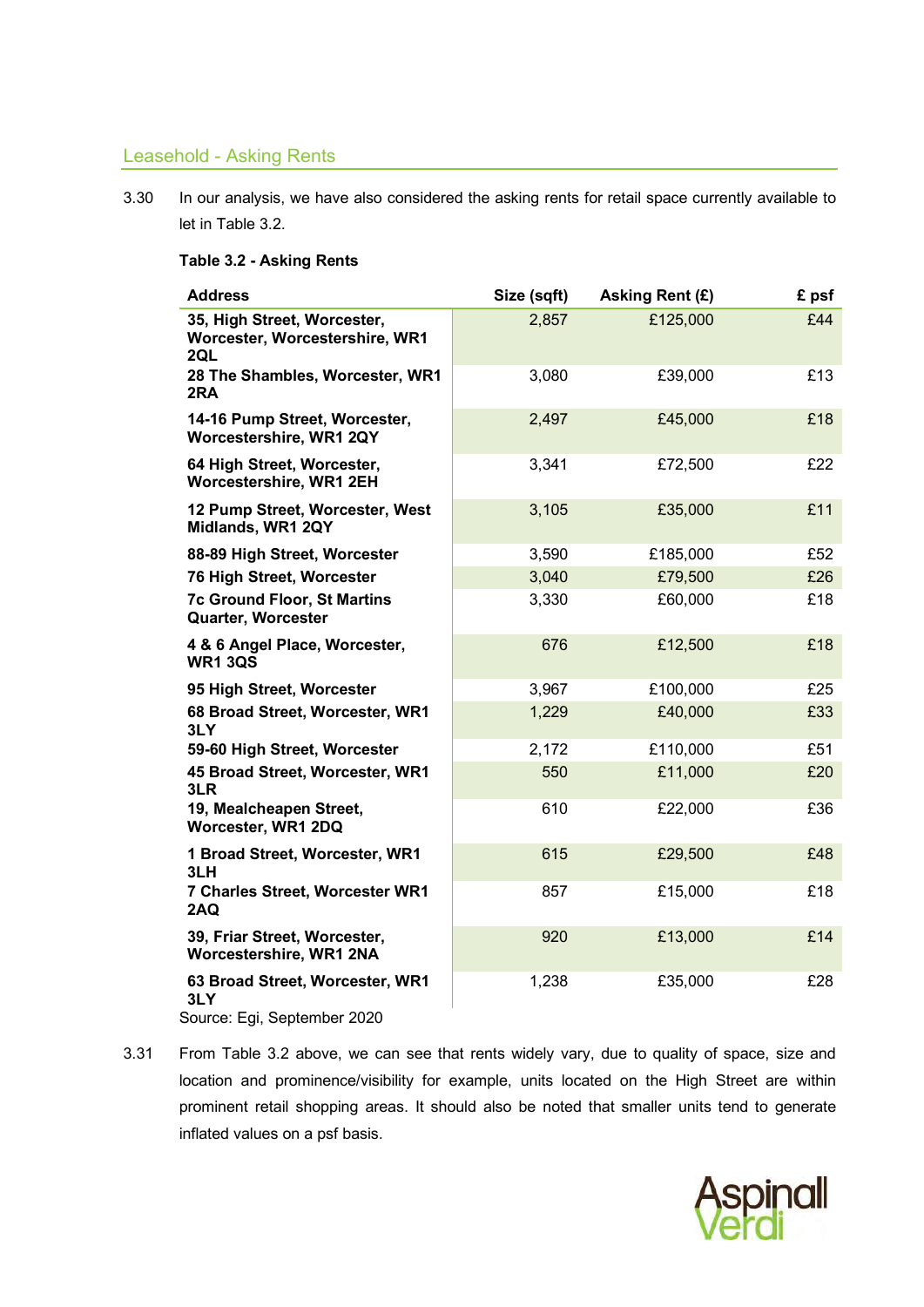3.32 Table 3.3 below breakdowns the availability across different floorplate ranges. It shows that the majority of vacant retail space ranges between 2,001-5,000 sqft. The largest unit available is located at 95 High Street.

#### <span id="page-24-0"></span>**Table 3.3 -- Summary**

| Sqft        | <b>Total Sqft</b><br><b>Available</b> | Median Rent £<br>psf | <b>No. Units</b> |
|-------------|---------------------------------------|----------------------|------------------|
| $0-1,000$   | 4,228                                 | £19                  | 6                |
| 1,000-2,000 | 2,467                                 | £30                  | ົ                |
| 2,001-5,000 | 30,979                                | £22                  | 10               |
|             | 37,674                                |                      |                  |

Source: EGi, September 2020

## Freehold - Investment Transactions

3.33 To determine a suitable yield, we have reviewed investment transactions in Worcester which have completed during the last year in [Table 3.4](#page-24-1) below.

| <b>Address</b>                                                        | <b>Size</b><br>(sqft) | <b>Achieved</b><br>Price (£) | £ psf | <b>Yield (Net</b><br>Initial %) | Rent<br>£ psf | <b>Deal Date</b> |
|-----------------------------------------------------------------------|-----------------------|------------------------------|-------|---------------------------------|---------------|------------------|
| 7, Sansome Street,<br>Worcester,<br><b>Worcestershire, WR1</b><br>1UH | 634                   | £135,000                     | £213  | 6.55                            | £33           | 02/11/2019       |
| 5, Foregate Street,<br>Worcester, WR1 1DB                             | 3,734                 | £995,000                     | £266  | 6.57                            | £41           | 07/08/2019       |
| 49, The Tything,<br>Worcester, WR1 1JT                                | 954                   | £315,000                     | £330  | 8.65                            | £38           | 29/05/2019       |
| 48-50 High Street and<br>3-6 The Shambles,<br>Worceste, WR1 2QB       | 50,037                | £8,150,000                   | £163  | 6.50                            | £25           | 03/04/2019       |
| 31-32, High Street,<br>Worcester, WR1 2QL                             | 3,582                 | £1,100,000                   | £307  | 7.64                            | £40           | 01/03/2019       |

#### <span id="page-24-1"></span>**Table 3.4 - Investment Transactions**

Source: EGi (2019-2020)

3.34 The above properties are all relatively recent transactions achieving a net investment yield of between 6.5% for properties centrally located on the High Street to 8.65%. Rental values for these properties have ranged between £25.00 psf for the larger 50,037 sqft unit located at 48-50 High Street and £41.00 psf.

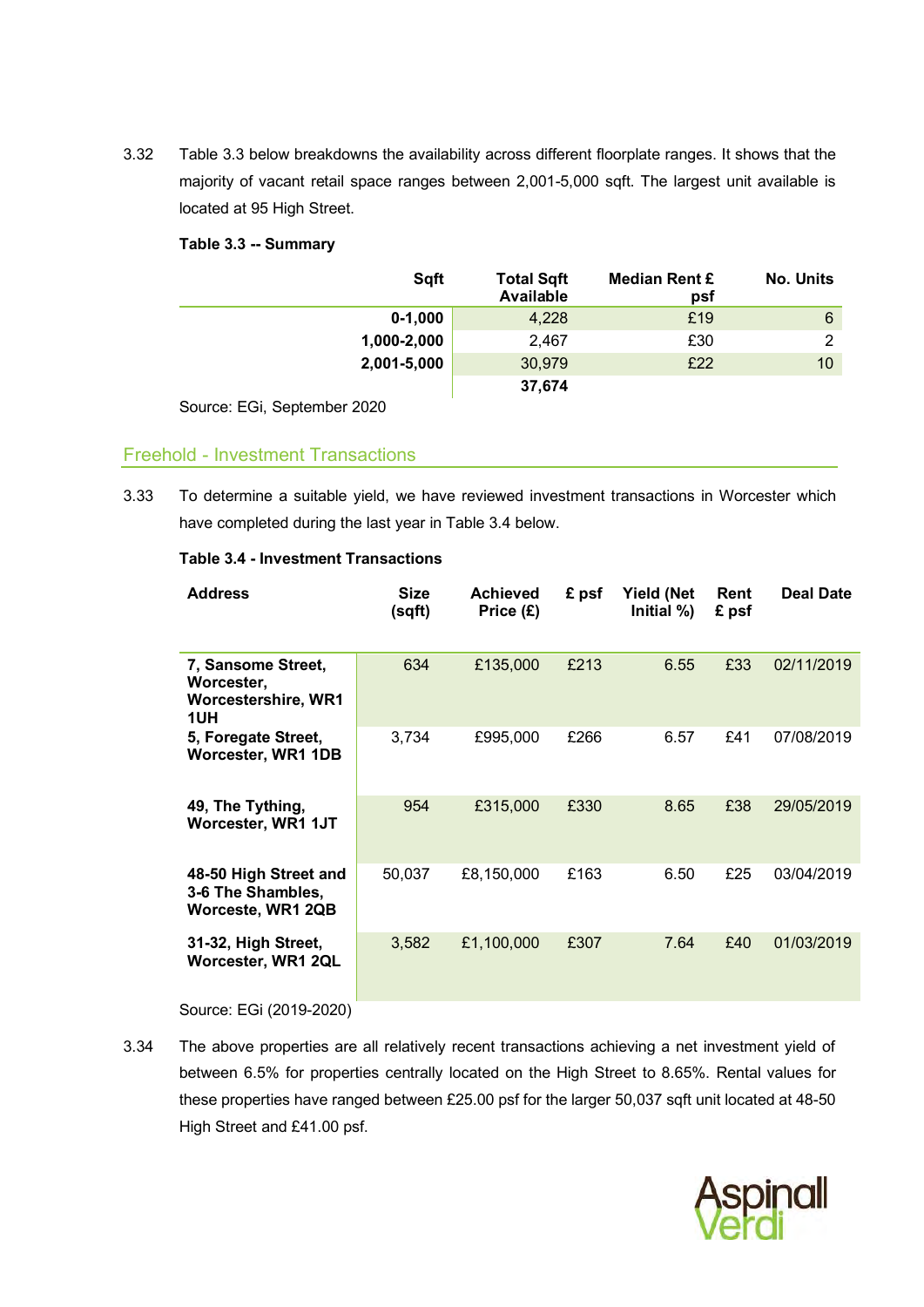3.35 We have also considered property market reports. Knight Frank produced a yield guide (July 2019) for the UK and reported that for high-street retail in good secondary locations a yield of 8.25% would be expected.<sup>11</sup>

### **Conclusions**

- 3.36 Based on the review of available evidence, it is clear that there is a large presence of retail within the town centre, both of national and independent outlets. We consider the demand is likely to be greater for convenience retail floorspace as opposed to comparison. This will most likely be in the form of an express-style store or budget operator occupying a smaller floor space.
- 3.37 For both types of retail space, we would recommend flexibility in terms of physical adaptability of spaces and lease terms. We expect that new build retail space could achieve rents of £20.00 psf and a yield of between 7- 7.5%.



<sup>11</sup> Knight Frank, *Yield Guide July 2020*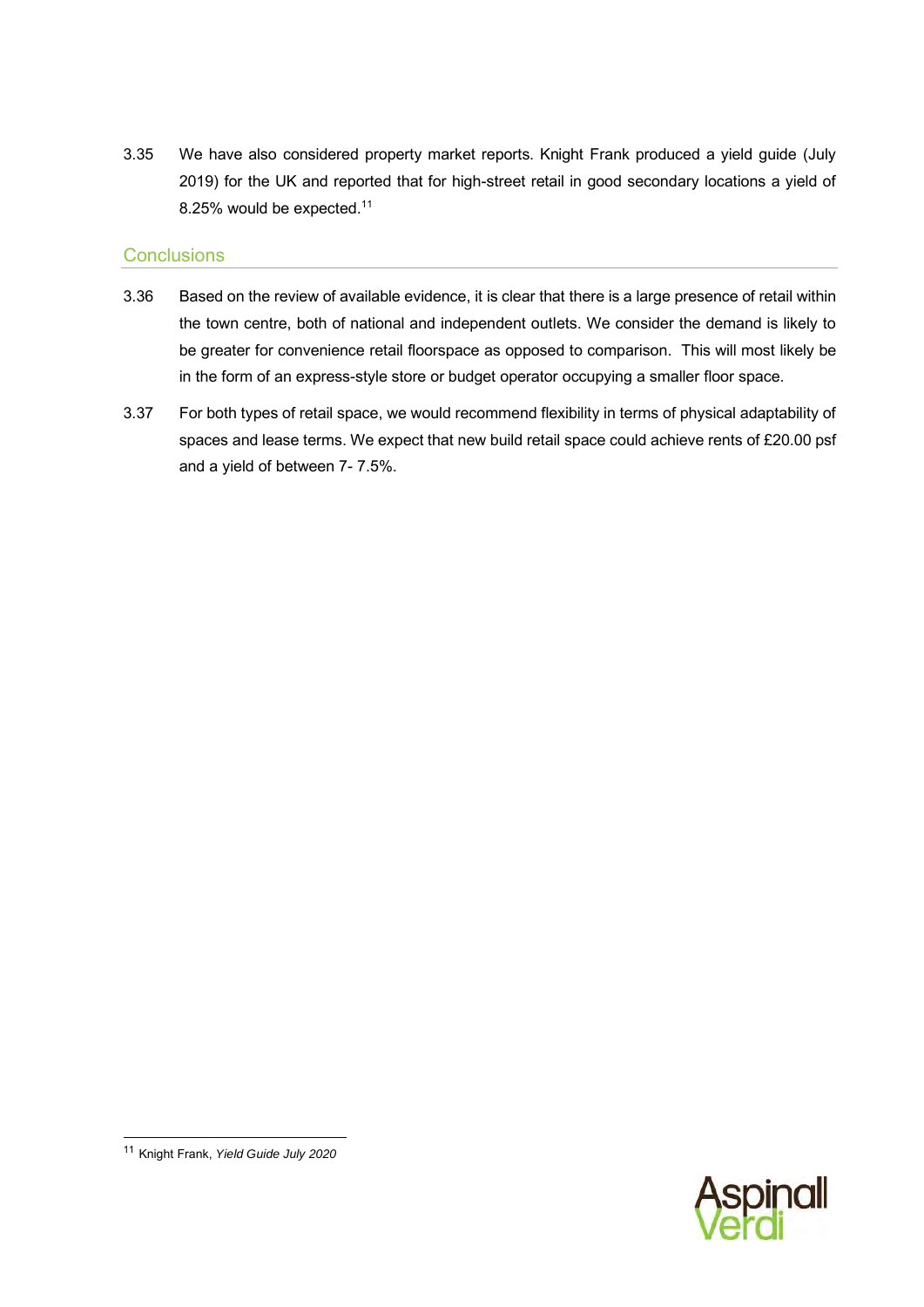# <span id="page-26-0"></span>4 Town Centre Leisure

4.1 The COVID-19 lockdown has severely suppressed leisure spending, by removing virtually all opportunities to spend outside the home and forcing consumers to favour in-home leisure activities. Figure 4.1 below shows that for Q2 overall spending intentions are negative with only in-home leisure activities performing better than in the past.



#### <span id="page-26-1"></span>**Figure 4.1 - UK consumer leisure spending in the last three months**

Source : Deloitte Consumer Tracker Q2 2020<sup>12</sup>

- 4.2 Estates Gazette have also noted a number of F & B operators now closing stores:
	- Prezzo 64 sites totalling 200,000 sqft of space
	- Jamie's Italian 12 sites closed totalling 91,000 sqft of space
	- Byron Proper Hamburgers 19 sites closed totalling 60,000 sqft of space
	- ChimiChanga 33 sites closed totalling 136,000 sqft of space
	- Strada 11 sites closed totalling 35,000 sqft of space
	- Carluccio's 12 sites closed totalling 36,000 sqft of space
- 4.3 These mid-market chains have been struggling more so due to a shift in casual dining habits and falling footfall at leisure parks. Millennials are choosing to eat in rather than out which has led to the rise of app-based delivery services such as Uber Eats and Deliveroo. Furthermore, there has been a rise in independent restaurants.



<sup>12</sup>The Deloitte Consumer Tracker Q2 2020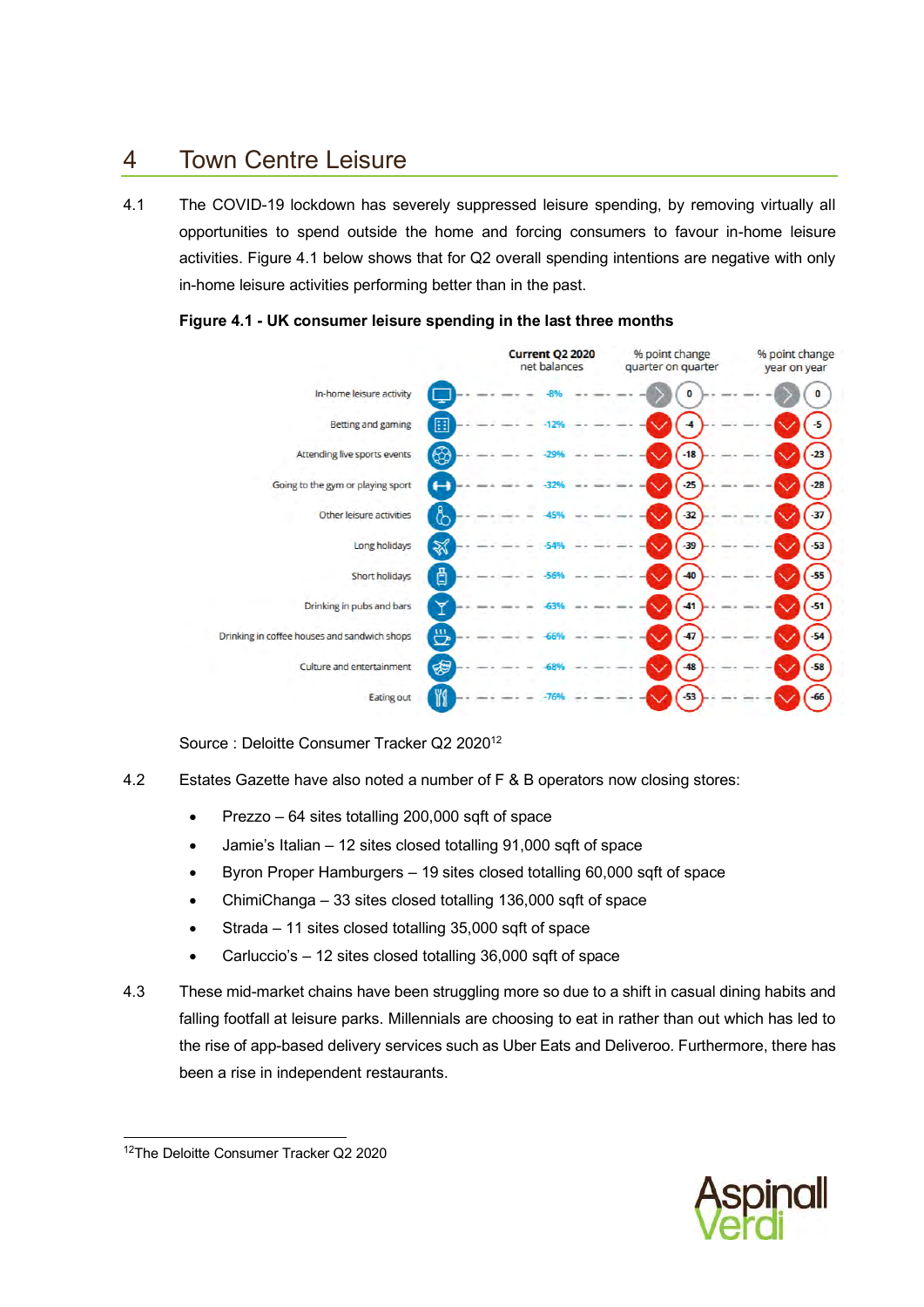- 4.4 Poly Robinson Communication (PRC)<sup>13</sup> has identified a number of current trends in the sector, which we summaries as follows:
	- **Keeping Millennial Diners Happy** PRC state Millennial diners value individuality, uniqueness and adventure. They explain that they like to experiment and explore different styles of food and new cuisines. Also, convenience and affordability are also key to Millennials – the use of technology in the form of booking platforms, self-ordering and payment apps provide control and convenience.
	- **Pop Up to Permanent** linking into Millennials for trying unique and new dining experiences is driving the trend towards pop-up restaurants. The concept allows operators to test new concepts whilst allowing landlords to temporarily fill space.
	- **Do you deliver?** PRC explains that the food delivery market is expected to grow in value by 17% over the next two years, indicating it could be worth close to £5 billion by 2020 according to market analyst NPD.
	- **Family-friendly dining** there is a need for restaurants, pubs and cafés to be more family focus as by 2025 Millennials will make up 83% of all parents.
	- **Provenance, sustainability and tackling food waste** PRC explain that consumers are increasingly making more thoughtful choices about what they eat. This means restaurants sourcing organic or low-input produce, sustainable fish, seafood and meat. Furthermore, there is a rise in "flexitarianism" which means that restaurants need to find ways to reduce meat options.

# <span id="page-27-0"></span>Worcester Leisure Review

# Tourism and Leisure

- 4.5 The cities status as the principal shopping and leisure location in Worcestershire is evidenced by other tourism and leisure facilities that the town has to offer. Although, there are no leisure parks in the Worcester area, both Vue and Odeon cinemas are present in the city centre. Also present there are two ten-pin bowling facilities, gyms (including PureGym) and two bingo halls. There is also a number of museums also present (Tudor House Museum, Museum of Royal Worcester, Worcester City Art Gallery and Museum). Worcester also has both a Premier Inn and a Travelodge.
- 4.6 We have looked to identify achieved rents for leisure uses in Worcester.



<sup>13</sup> https://pollyrobinson.co.uk/blog//2020-uk-restaurant-trends-and-predictions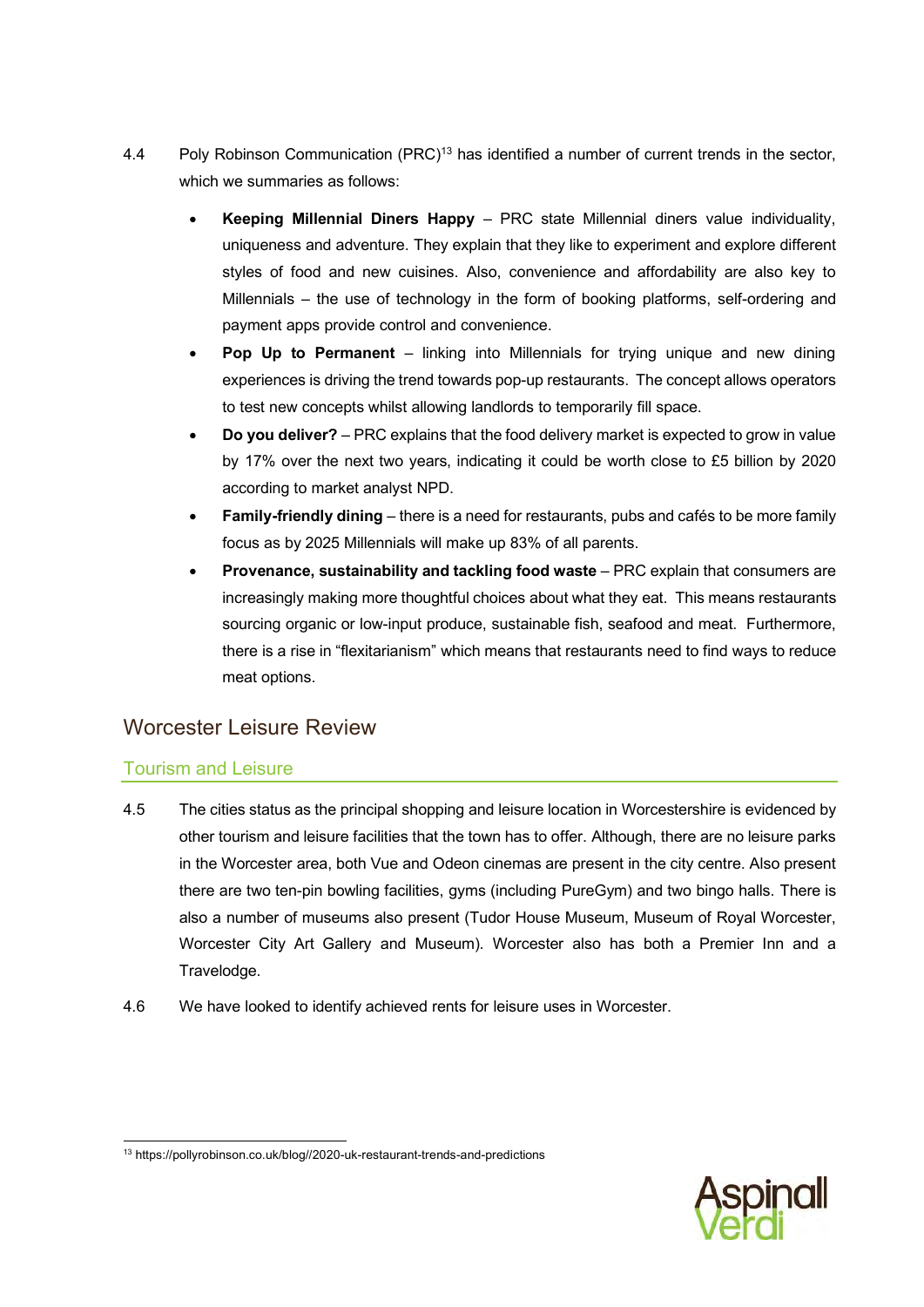#### <span id="page-28-0"></span>**Table 4.1 - Achieved Rents - Leisure Uses**

| <b>Address</b>                                                            | <b>Size</b> | <b>Achieved</b><br>Rent $(E)$ |    | £ psf Primary Use Type                                   | <b>Deal Date</b> |
|---------------------------------------------------------------------------|-------------|-------------------------------|----|----------------------------------------------------------|------------------|
| <b>Trinity Street,</b><br>Worcester,<br>Worcestershire,<br><b>WR1 2PW</b> | 4,542       | £35,000                       | £8 | Hotels and Leisure -<br><b>Leisure Complexes</b><br>(D2) | 01/02/2020       |
| Rear Store, 45,<br><b>Broad Street,</b><br><b>Worcester, WR1 3LR</b>      | 510         | £4,500                        | £9 | Hotels and Leisure -<br>General Leisure (D2)             | 31/05/2019       |

Source: EGi, September 2020

## Food & Beverage

4.7 The F&B economy is spread across the city centre. Although national brands are present (including Pizza Express, Cosy Club, Bills, Café Rouge, Browns, Nando's, Mac Donald's, Zizzi's), there is also a large presence of independents as can be identified by [Figure 4.2.](#page-28-1)

<span id="page-28-1"></span>

#### **Figure 4.2 - Restaurants & Bars**

Source: Google Maps, September 2020

4.8 There is also a wide range of café and bakery options in the centre including a mix of both national brands (Café Nero, Costa Coffee, Pret a Manger, Starbucks) and independent operators.

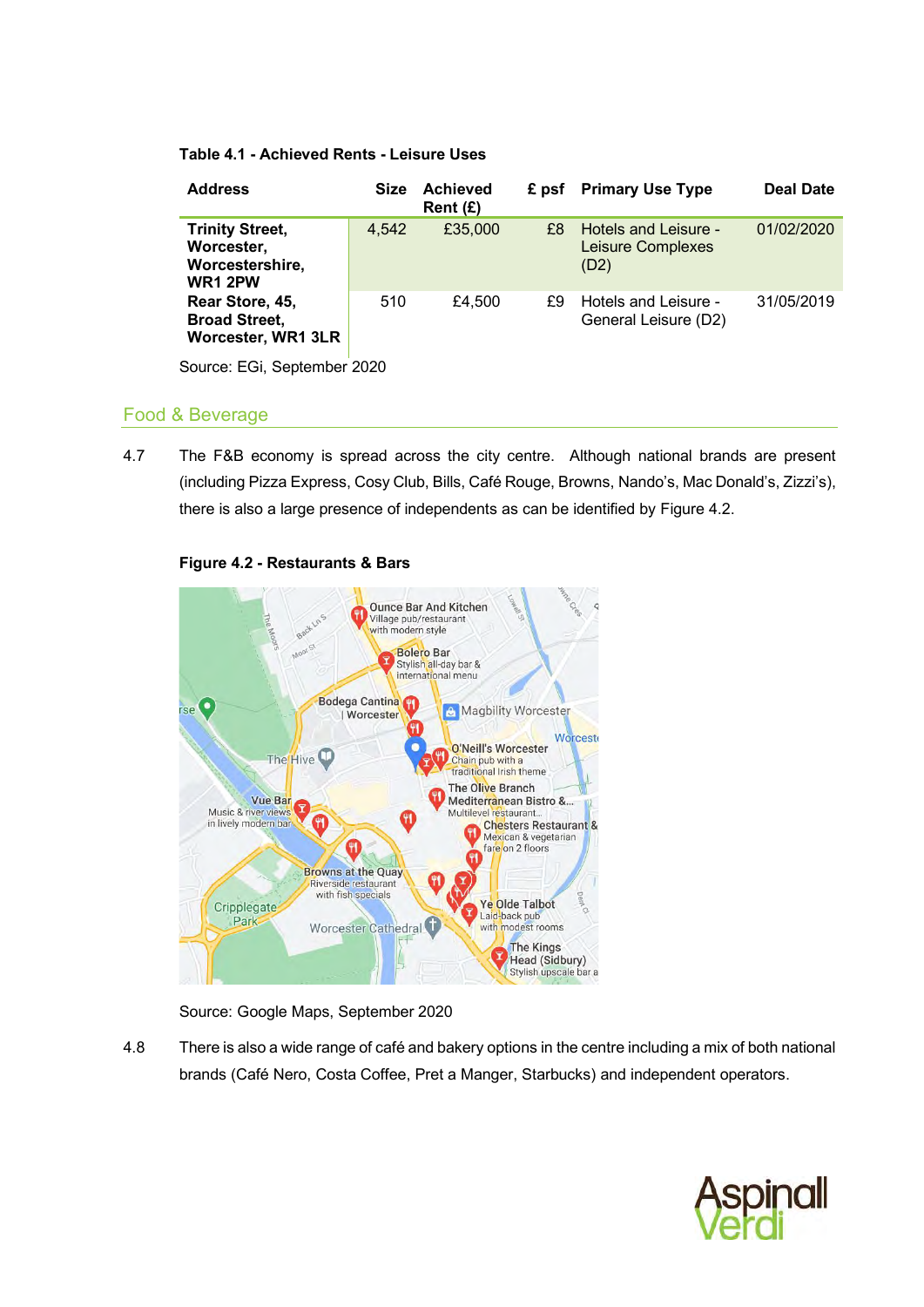4.9 We have looked to identify achieved rents for mixed-use retail currently available that is suitable for Restaurants and Cafes (use class Eb) and Drinking establishments and Hot food takeaways (use class Sui Generis).

| <b>Address</b>                                 | Size (sqft) | <b>Achieved Rent</b><br>(£) | £ psf | <b>Deal Date</b> |
|------------------------------------------------|-------------|-----------------------------|-------|------------------|
| 16, Chapel Walk,<br><b>Worcester, WR1 3LD</b>  | 527         | £15,000                     | £28   | 12/12/2019       |
| 14, Chapel Walk,<br>Worcester, WR1 3LD         | 1,653       | £19,064                     | £12   | 01/07/2019       |
| 21, Chapel Walk,<br><b>Worcester, WR1 3LD</b>  | 386         | £15,000                     | £39   | 01/07/2019       |
| 6-7, Chapel Walk,<br><b>Worcester, WR1 3LD</b> | 4,341       | £70,000                     | £16   | 25/06/2019       |
| 12, Chapel Walk,<br><b>Worcester, WR1 3LD</b>  | 1,287       | £16,500                     | £13   | 01/04/2019       |
| 15B, Chapel Walk,<br><b>Worcester, WR1 3LD</b> | 911         | £15,000                     | £16   | 01/03/2019       |

#### <span id="page-29-0"></span>**Table 4.2 - Leasehold Achieved Rents**

Source: Egi, September 2020

4.10 From our search we have identified 6 transactions of mixed use retail units located within the Chapel Walk shopping centre. Rental values for these units have ranged between £12.00 to £39.00 psf for second hand space. Again it can be seen that the smaller units command a higher price on a £ psf basis.

# **Conclusion**

4.11 The vacant premises in the town centre provide an opportunity to create pop-up space to repurpose the town centre offer. But this will have to actively managed to create the flexible space and promoted to attract the footfall into the town centre. The current offer of cafes and bakeries provide an important supporting function for businesses, bringing further footfall will help the vitality of these businesses. This independent sector can be part of the tourism and leisure offer that can attract and retain new leisure visitors (and permanent residents).

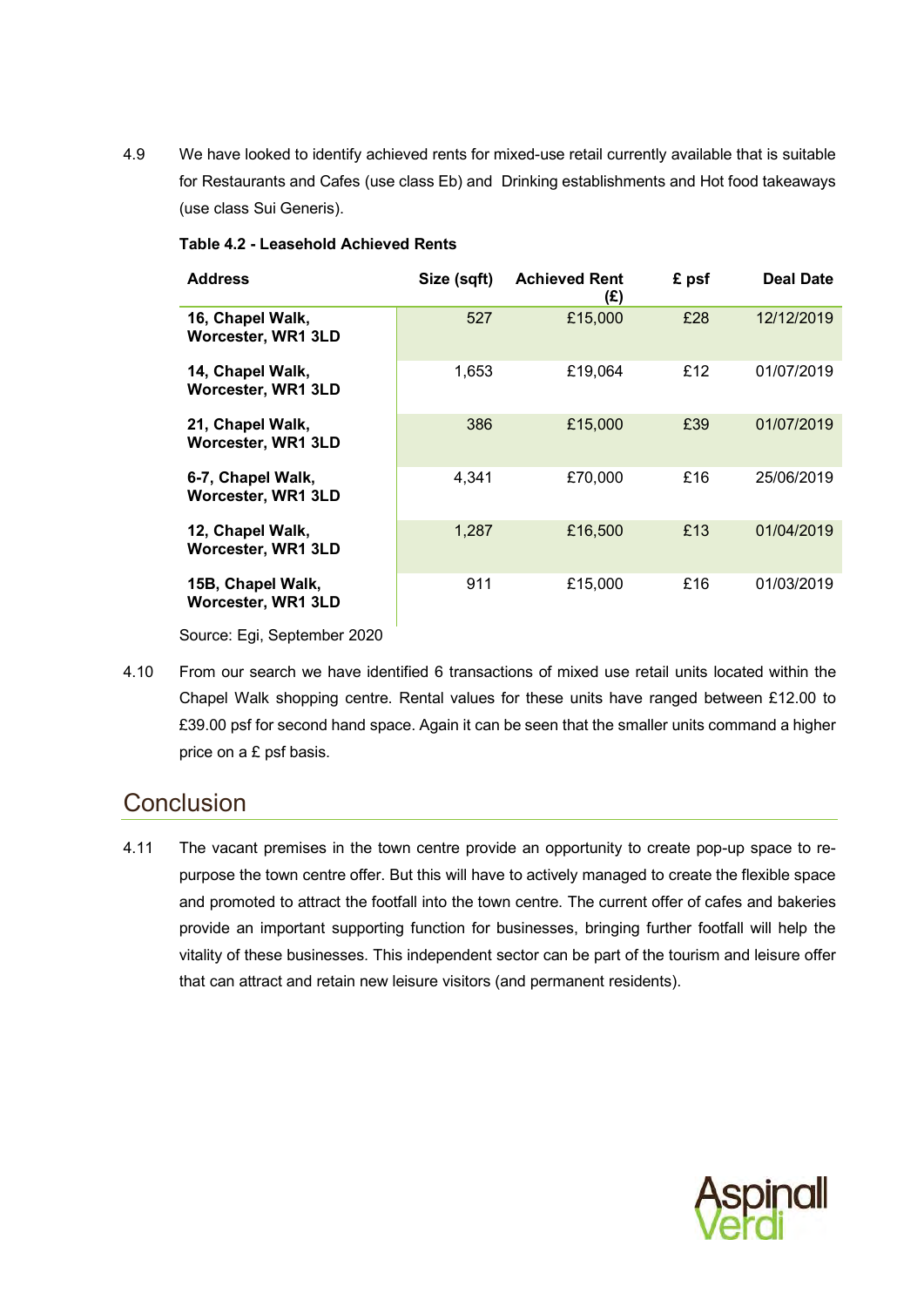# <span id="page-30-0"></span>5 Offices

- 5.1 Typically, new office development is financially viable in major towns and cities. Generally, new development requires a pre-let in place to a blue-chip covenant – i.e. on a long lease to a highquality tenant that is likely always to pay its rent and adhere to its obligations. This structure gives sufficient security to the investment to enable funding to be obtained.
- 5.2 In recent years the main drivers of demand for new office space have been finance, professional services, technology, media & telecommunications (TMTs) and flexible workspace providers. Since the referendum to leave the European Union there has been a slight cooling of office demand from finance and professional services, but demand from TMTs remains robust.
- 5.3 Large corporate occupiers seek high quality modern space in doing so are some prepared commit to a pre-let. Where new build space is not available occupiers will take second-hand space but it needs to provide a high specification. Environmental sustainability is important and many occupiers look seek high BREEAM ratings. Smaller occupiers will generally seek the best quality stock available for their budget. But because space has been lost through permitted development, there is generally less choice available in the current market as this is the most difficult type of space to fund without public sector subsidy.
- 5.4 Occupiers are typically seeking town/city centre locations to enable staff to be close to public transport and amenities. Access to public transport is important for occupiers in all locations, partially fuelled by the fact that younger people are not learning to drive to the same extent as previous generations.
- 5.5 Technology is changing the way in which people work in offices, both remotely and within buildings themselves. To respond to the changes, good quality, reliable digital infrastructure is ever more important. Technology is allowing occupiers to use space in more flexible ways, with the use of laptops, tablets and mobile phones connected through wifi there is no longer a need for "fixed desks." More staff across all grades are "hot desking" thus reducing desk space requirements but in turn, increasing the need for "break out/flexible space." This is a trend that is already being seen in new build office accommodation in London and to some extent in cities like Manchester, Birmingham and Leeds.

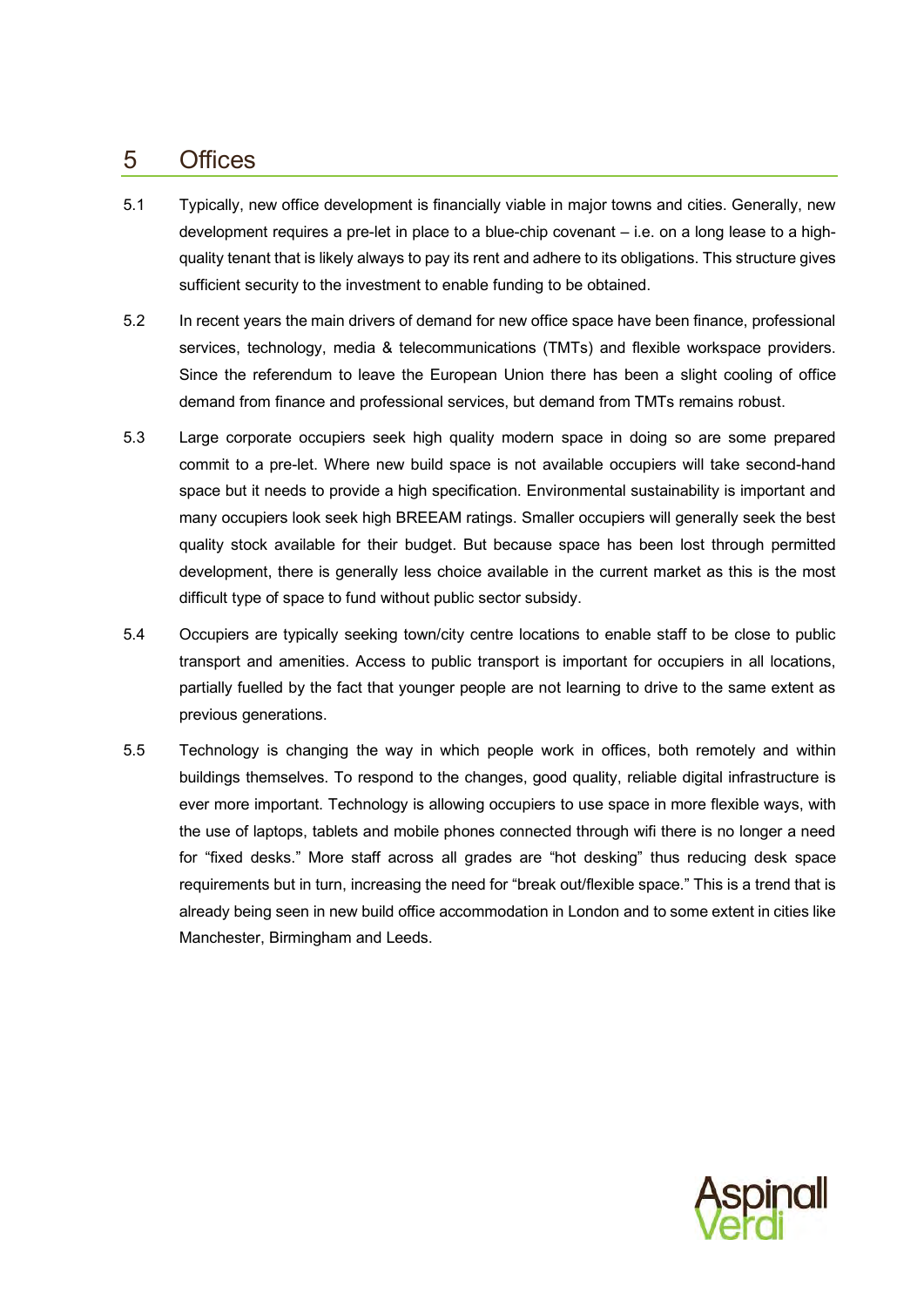# Worcester Office Review

- 5.6 With the infrastructure and population that comes with being a county city, the average transaction/ letting is higher than the rest of the county; most notably owing to a single letting at Perdiswell Park. However, there is strong demand within the sub-1,500sq ft category as occupiers look to take advantage of the multitude of period buildings which have been converted for office use
- 5.7 Availability levels have been cut in half to those of last year owing to the withdrawal of the former DEFRA site development in favour of a residential scheme, which was set to introduce 160,000sq ft of new Grade A office accommodation to the market.
- 5.8 Supply remains strong to the east of the city with plans for a 28,000 sq ft office building at Sixways Park.
- 5.9 The increasing disparity between headline and average rents reflects the demand for open plan floor plates on the business parks to the east of the city, which owing to the infrequency at which this space becomes available means good rents are being paid.
- 5.10 Average sales rates have remained consistent at £145/sq ft, perhaps owing to the lack of brandnew high-quality space that can justify an increase from this.

## <span id="page-31-0"></span>Analysis

- 5.11 We have consulted Rightmove to identify space which is currently being advertised to rent, including both traditional office space but also flexible serviced and managed workspace currently available in Worcester (WR1).
- 5.12 [Figure 5.1](#page-32-0) below provides a location map of office units currently available to let.

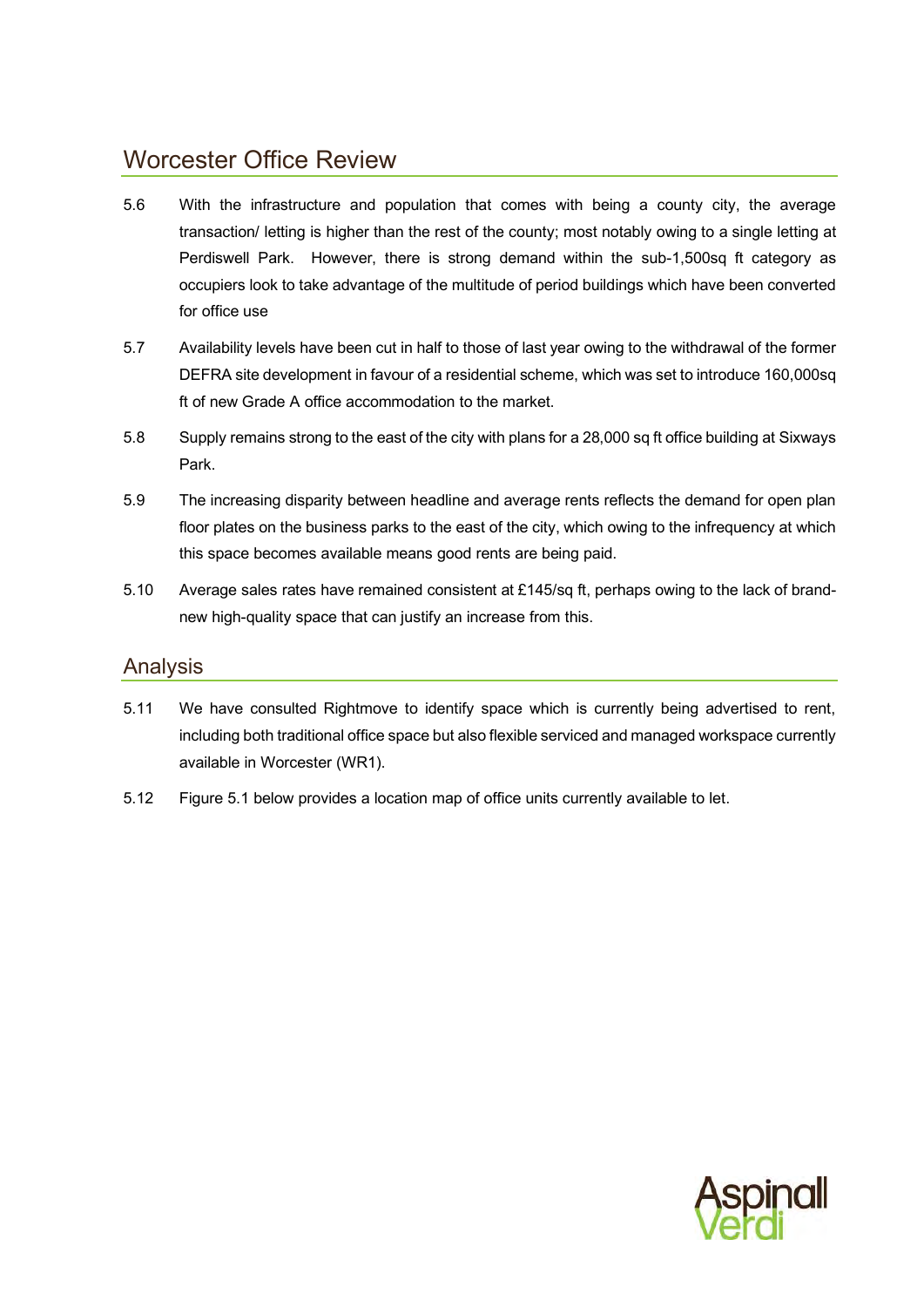# **Figure 5.1 - Office Availability**

<span id="page-32-0"></span>

Source: Rightmove, July 2020

5.13 [Table 5.1](#page-33-0) below provides details of properties listed and their asking rents.

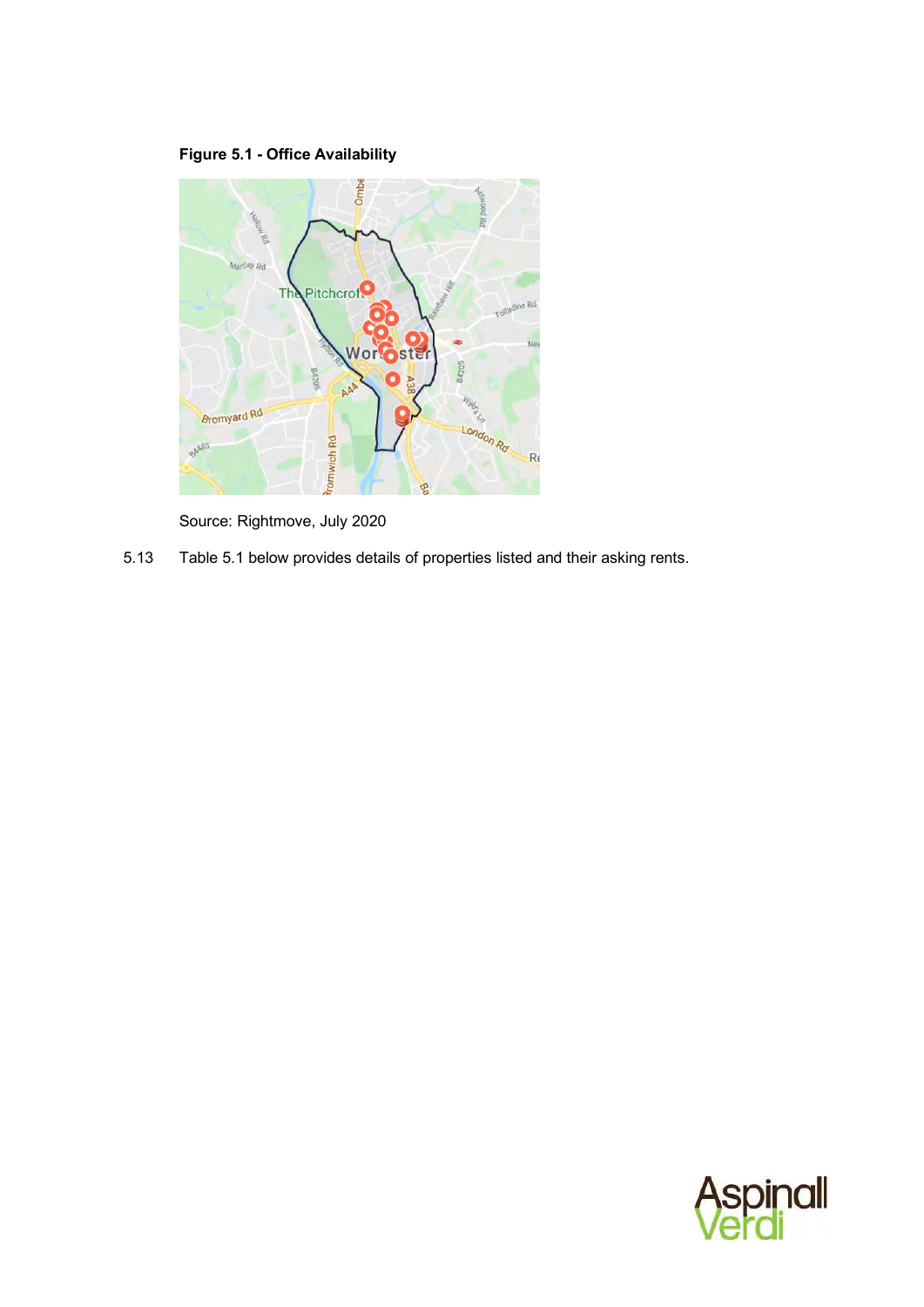# <span id="page-33-0"></span>**Table 5.1 - Asking Rents - Offices**

| <b>Address</b>                                                                       | <b>Size</b><br>(sqft) | <b>Asking</b><br>Rent<br>(E) | £ psf | Image | <b>Comments</b>                                                                                                                                                                                                                                                                                                                                          |
|--------------------------------------------------------------------------------------|-----------------------|------------------------------|-------|-------|----------------------------------------------------------------------------------------------------------------------------------------------------------------------------------------------------------------------------------------------------------------------------------------------------------------------------------------------------------|
| <b>Castle House,</b><br><b>14 Castle</b><br>Street,<br>Worcester,<br>WR <sub>1</sub> | 6,220                 | £55,000                      | £9    |       | Castle House offers 6,220 sqft of<br>office accommodation in a central<br>location of Worcester with open<br>plan and private offices.                                                                                                                                                                                                                   |
| Unit 16<br>Lowesmoor<br>Wharf,<br>Lowesmoor,<br>Worcester                            | 4,672                 | £33,504                      | £7    | em    | The premises comprise an office<br>building arranged over the<br>ground and first floor. The first<br>floor comprises open plan and<br>cellular offices together WC<br>facilities. Over the ground floor<br>there are cellular offices, meeting<br>rooms, WCs, reception area and<br>a kitchen                                                           |
| <b>18 Lowesmoor</b><br>Wharf,<br>Worcester,<br>WR12RS                                | 1,349                 | £15,996                      | £12   |       | 18 Lowesmoor Wharf is one of<br>the main buildings in the<br><b>Lowesmoor Wharf Trading</b><br>Estate. The office provides open-<br>plan office accommodation whilst<br>benefitting from separate<br>meeting/private office's and<br>multiple on-site parking spaces.<br>WC's and a kitchen are within the<br>office making it a self-contained<br>unit. |
| Copenhagen<br>Street,<br>Worcester,<br>Worcestershire,<br><b>WR1 2HB</b>             | 539                   | £4,308                       | £8    |       | Town centre location with offices<br>ranging in size from 539 sqft to<br>1,160 sqft. Office suites benefit<br>from lift access, communal WC<br>and kitchen facilities.                                                                                                                                                                                   |
| <b>Canalside</b><br>Complex,<br>Lowesmoor<br>Wharf,<br>Worcester                     | 1,145                 | £9,600                       | £8    |       | Flexible working environment by<br>having a partitioned<br>meeting/separate office and open<br>planned areas, whilst having a<br>self-contained feel, benefitting<br>from its own kitchen and WC's.                                                                                                                                                      |
| <b>3A Lowesmoor</b><br>Wharf,<br>Worcester                                           | 1,111                 | £8,700                       | £8    |       | The office allows a flexible<br>working environment by providing<br>an open plan space, also<br>benefiting from a private office.<br>Together with WC's and a<br>kitchenette, this allows the office<br>to be self-contained. Parking<br>spaces are also available                                                                                       |
| Foregate<br>Street,<br>Worcester,<br>Worcestershire,<br><b>WR1 1DX</b>               | 1,057                 | £16,848                      | £16   |       | A 1,057 sqft ground floor office /<br>retail property located on<br>Foregate Street providing a<br>mixture of open plan space,<br>meeting rooms and a reception<br>area with prominent window<br>display. One car park space is                                                                                                                          |

Aspinall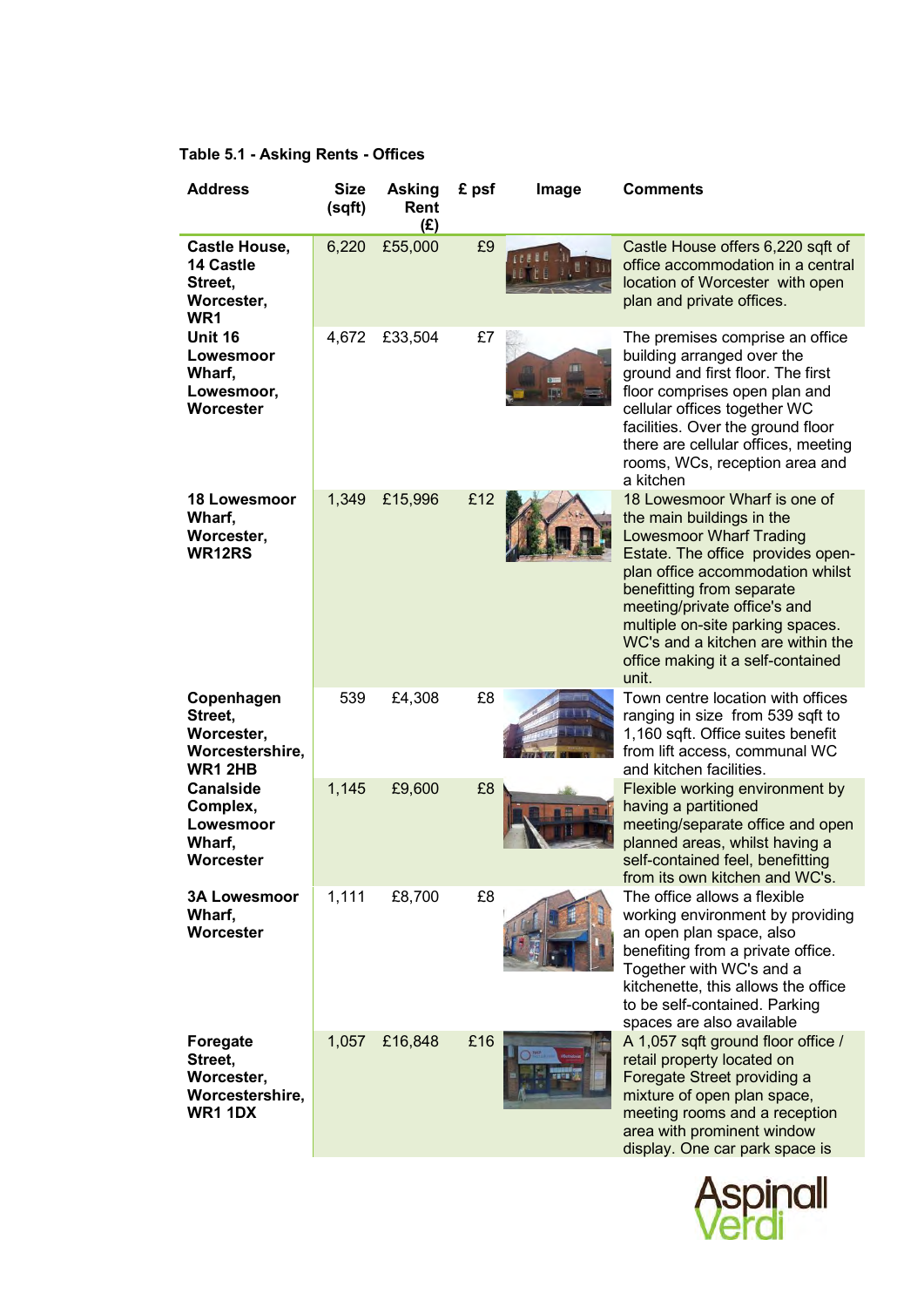|                                               |     |        |     |                  | located to the rear of the<br>property.                                                                                                                                                                                                                     |
|-----------------------------------------------|-----|--------|-----|------------------|-------------------------------------------------------------------------------------------------------------------------------------------------------------------------------------------------------------------------------------------------------------|
| 10A<br>Lowesmoor<br>Wharf,<br>Worcester       | 338 | £5,400 | £16 |                  | 10A Lowesmoor Wharf is a 338<br>sqft self-contained office, located<br>towards the back corner of<br>Lowesmoor Whaf                                                                                                                                         |
| Lowesmoor,<br>Worcester,<br><b>WR1 2RS</b>    | 336 | £5,160 | £15 |                  | These premises overlooking the<br>canal are situated on the<br>established Lowesmoor Wharf<br>trading estate. The estate is<br>situated close to the St Martins<br>Quarter shopping centre and a<br>few minutes' walk from<br>Worcester's main High Street. |
| The Tything,<br>Worcester,<br>WR <sub>1</sub> | 261 | £2,616 | £10 | m<br>獵<br>翤<br>m | Second floor offices to let<br>unfurnished. There is an<br>additional charge for the joint<br>services including cleaning,<br>utilities & use of shared facilities                                                                                          |

Source: Rightmove, September 2020

- 5.14 As can be seen b[y Table 5.1a](#page-33-0)bove rental values for offices available range between £7.00 psf to £16.00 psf for units ranging in size of between 261 sqft to 6,220 sqft. It is usually expected that smaller units command a higher rental value on a £ psf basis.
- 5.15 As illustrated i[n Table 5.1](#page-33-0) above, office space comprises mostly of second hand traditional stock offering a flexible working environment. There is currently no new build office developments or managed workspaces advertised as available to let.

## Leasehold - Achieved Rents

5.16 We have also undertaken a review of achieved rents for office / workspace recorded on EGi over the last year. The data available is presented in [Table 5.2](#page-34-0) below.

| <b>Address</b>                                                                                     | Size (sqft) | <b>Achieved</b><br>Rent $(E)$ | £ psf | <b>Deal Date</b> | <b>Grade Of</b><br><b>Space</b> |
|----------------------------------------------------------------------------------------------------|-------------|-------------------------------|-------|------------------|---------------------------------|
| Unit 11G, Shrub Hill<br><b>Industrial Estate,</b><br>Shrub Hill Road,<br><b>Worcester, WR4 9EL</b> | 513         | £3,432                        | £7    | 20/03/2020       | Second-hand<br>Grade B          |
| 3, Sansome Place,<br>Worcester, WR1 1UQ                                                            | 1.035       | £10,000                       | £10   | 02/03/2020       | Second-hand<br>Grade B          |

#### <span id="page-34-0"></span>**Table 5.2 - Achieved Rents - Offices**

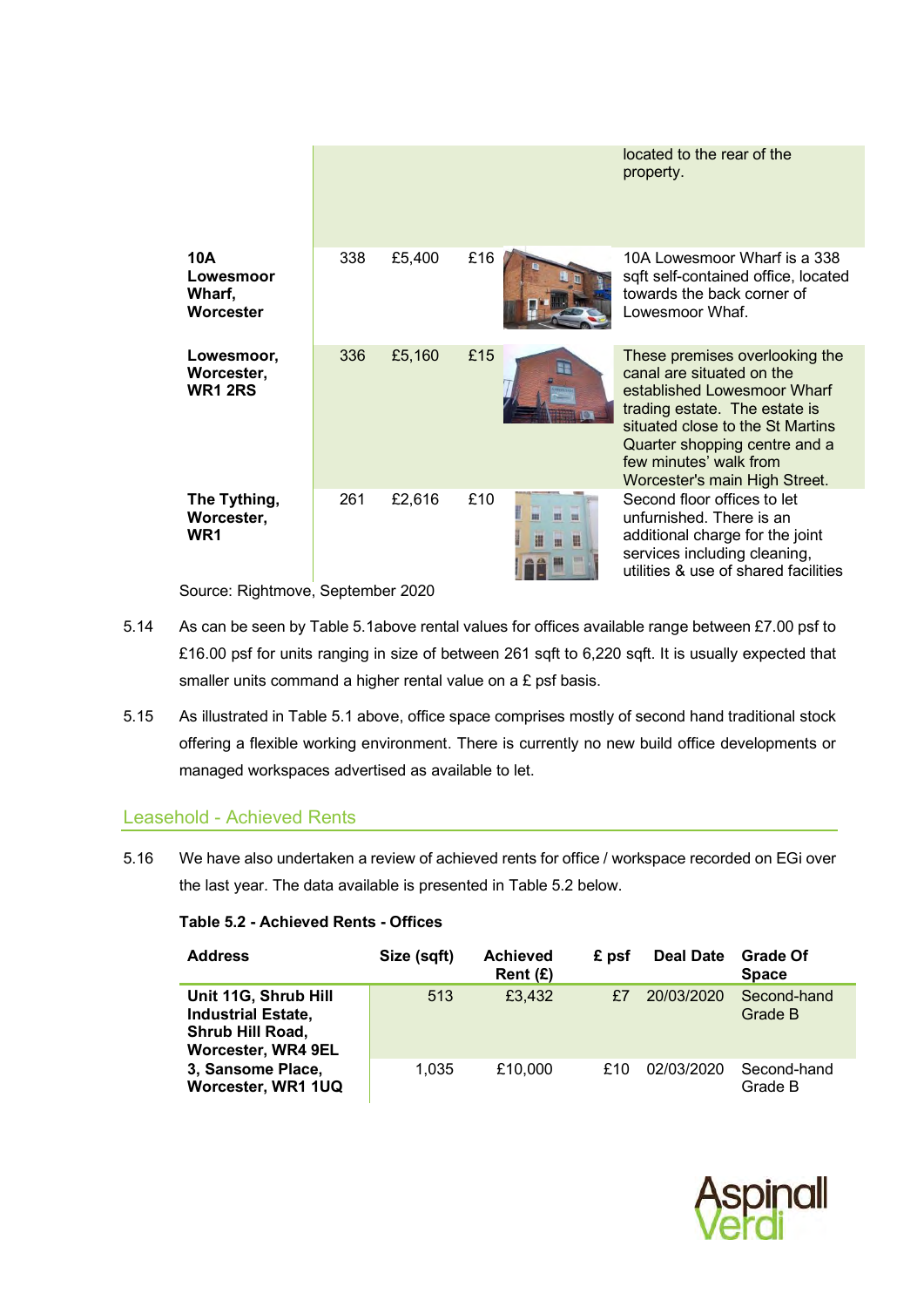| Unit 12A1, Shrub Hill<br><b>Industrial Estate,</b><br>Shrub Hill Road,<br>Worcester, WR4 9EL       | 250   | £2,000  | £8  | 01/02/2020 | Second-hand<br>Grade B        |
|----------------------------------------------------------------------------------------------------|-------|---------|-----|------------|-------------------------------|
| 17A, Ground, Shrub<br><b>Hill Industrial Estate,</b><br>Shrub Hill Road,<br>Worcester, WR4 9EL     | 540   | £3,250  | £6  | 01/02/2020 | Second-hand<br>Grade B        |
| <b>Former Play Premises,</b><br><b>Trinity Street,</b><br>Worcester, WR1 2PW                       | 4,542 | £35,000 | £8  | 01/02/2020 | Second-hand<br>Grade B        |
| Suite 2 (1st Floor),<br><b>Marmion House,</b><br><b>Copenhagen Street,</b><br>Worcester, WR1 2HB   | 1,160 | £9,280  | £8  | 06/01/2020 | Second-hand<br>Grade B        |
| 4, Edgar Street,<br><b>Worcester, WR1 2LR</b>                                                      | 1,180 | £8,000  | £7  | 23/09/2019 | Second-hand<br>Grade B        |
| 1st, 63, Broad Street,<br>Worcester, WR1 3LY                                                       | 526   | £4,000  | £8  | 18/09/2019 | Second-hand<br>Grade B        |
| 4a, Lowesmoor Wharf,<br><b>Worcester, WR1 2RS</b>                                                  | 2,521 | £18,600 | £7  | 01/09/2019 | Second-hand<br><b>Grade B</b> |
| Suite 4, 3rd Floor,<br><b>Marmion House,</b><br><b>Copenhagen Street,</b><br>Worcester, WR1 2HB    | 529   | £4,232  | £8  | 01/08/2019 | Second-hand<br>Grade B        |
| 2nd, 59-60, High Street,<br>Worcester, WR1 2QA                                                     | 1,259 | £8,000  | £6  | 24/07/2019 | Second-hand<br>Grade B        |
| Unit 9, Canalside Office<br>Complex, Lowesmoor,<br><b>Worcester, WR1 2RS</b>                       | 355   | £4,800  | £14 | 01/05/2019 | Second-hand<br>Grade B        |
| Unit 3A/B, Shrub Hill<br><b>Industrial Estate,</b><br>Shrub Hill Road,<br>Worcester, WR4 9EL       | 410   | £3,500  | £9  | 01/05/2019 | Second-hand<br>Grade B        |
| Entire Building, 54-55,<br><b>Foregate Street,</b><br>Worcester, WR1 1DX                           | 1,493 | £8,250  | £6  | 14/03/2019 | Second-hand<br>Grade B        |
| 9 Edgar St - Ground &<br>1st, 8/9, Edgar Street,<br>Worcester, WR1 2LR                             | 904   | £5,600  | £6  | 01/03/2019 | N/A                           |
| Unit 17, Canalside<br><b>Office Complex,</b><br>Lowesmoor,<br><b>Worcester, WR1 2RS</b>            | 344   | £4,500  | £13 | 01/03/2019 | Second-hand<br>Grade B        |
| Unit 11J, Shrub Hill<br><b>Industrial Estate,</b><br>Shrub Hill Road,<br><b>Worcester, WR4 9EL</b> | 239   | £1,500  | £6  | 22/02/2019 | Second-hand<br>Grade B        |
| 9 Edgar St - 2nd & 3rd<br>floor, 8/9, Edgar Street,<br>Worcester, WR1 2LR                          | 830   | £9,000  | £11 | 15/02/2019 | N/A                           |

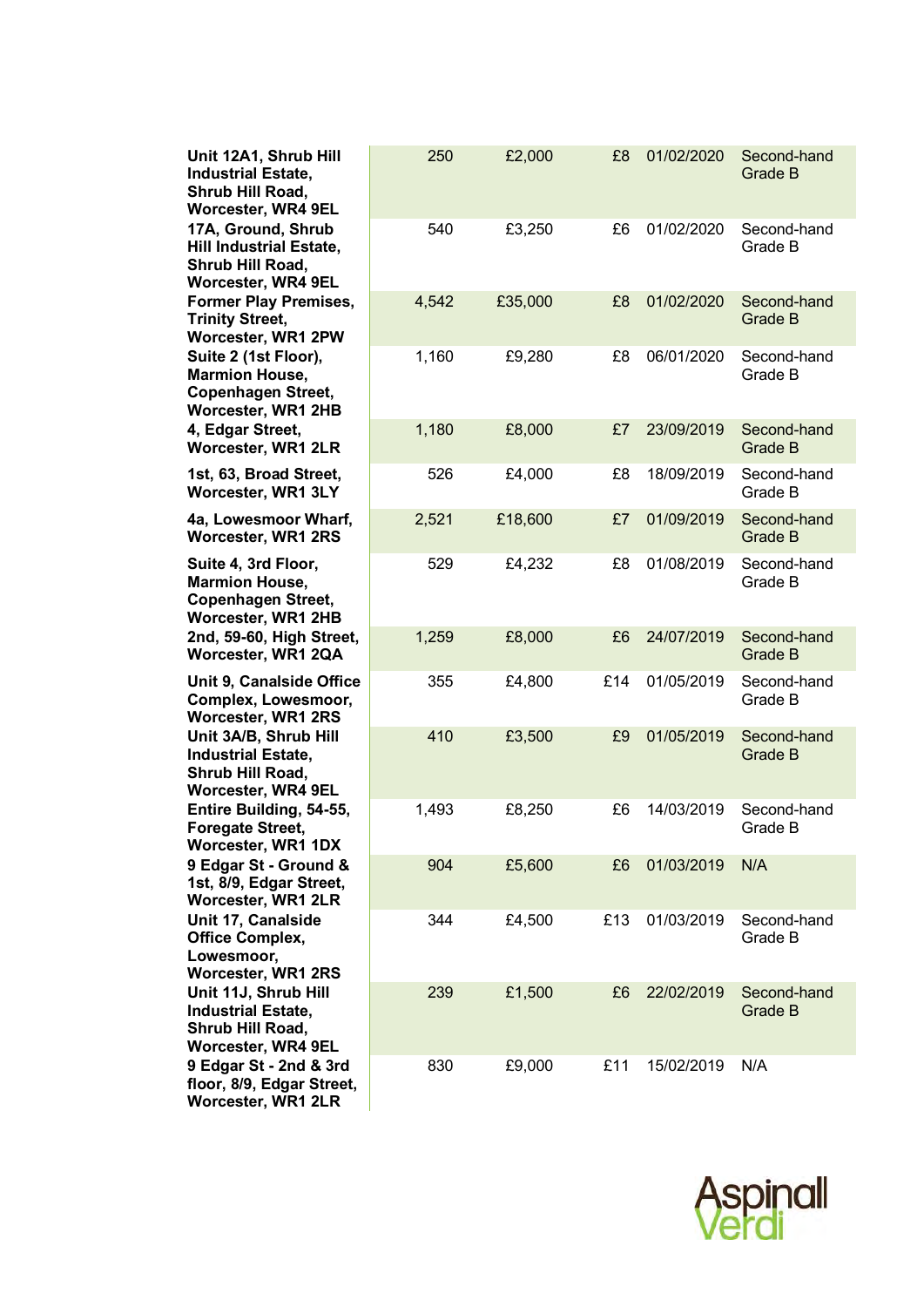| 1st Floor, 1 Castle<br><b>Street, Worcester, WR1</b>                                  | 800 | £10,000 | £13 | 07/02/2019 | Second-hand<br>Grade B |
|---------------------------------------------------------------------------------------|-----|---------|-----|------------|------------------------|
| 3AA<br>Unit 19, Canalside<br><b>Office Complex,</b>                                   | 358 | £5,000  | £14 | 01/02/2019 | Second-hand<br>Grade B |
| Lowesmoor,<br><b>Worcester, WR1 2RS</b>                                               |     |         |     |            |                        |
| Units 8 & 18, Canalside<br><b>Office Complex,</b><br>Lowesmoor,<br>Worcester, WR1 2RS | 543 | £7,500  | £14 | 01/02/2019 | Second-hand<br>Grade B |
| 8 Edgar St, 8/9, Edgar<br><b>Street, Worcester, WR1</b><br>2LR                        | 792 | £8,400  | £11 | 01/01/2019 | N/A                    |
| Units 6 & 7, Canalside<br><b>Office Complex,</b><br>Lowesmoor,<br>Worcester, WR1 2RS  | 686 | £8,000  | £12 | 01/01/2019 | Second-hand<br>Grade B |
| Source: EGi, 2019-2020                                                                |     |         |     |            |                        |

5.17 From the evidence above we can see that there has been transactional activity in the office market in last year with 21,809 sqft of space registered on EGi. The majority of transactions are for smaller size units of between the 0-1000 sqft and 1,000 -2,000 sqft bracket. In terms of rental values, the above transactions have achieved rents of between £6.00-£14.00 psf for secondary space which is as would be expected, they are lower than rents in Birmingham City Centre where rental values have ranged between £6.00 to £35.00 psf with an average achieved rent of £21.00 psf for the same review period.

### Freehold – Investment

<span id="page-36-0"></span>5.18 In terms of investment transactions, we have only been able to identity the most recent being;

#### **Table 5.3 – Investment Transactions**

| <b>Date</b> | <b>Address</b>                                                       | Size sqft | Net initial yield | <b>Rent Epsf</b> |
|-------------|----------------------------------------------------------------------|-----------|-------------------|------------------|
| 15/01/2020  | Restdale House, 32-<br>33, Foregate Street,<br>Worcester, WR1<br>1EE | 4.602     | 13.28%            | £23.09           |

#### Source: EGi, 2020

5.19 The above transaction is a second hand serviced office space, accounting for the higher rental value on a  $E$  psf basis. Due to limited evidence on a local scale, we have also considered property market reports. Knight Frank yield guide (July 2020) states for major regional cities offices yields are 5%. Given the secondary location of Worcester, we would expect offices to achieve a yield in the region of 6-7%.

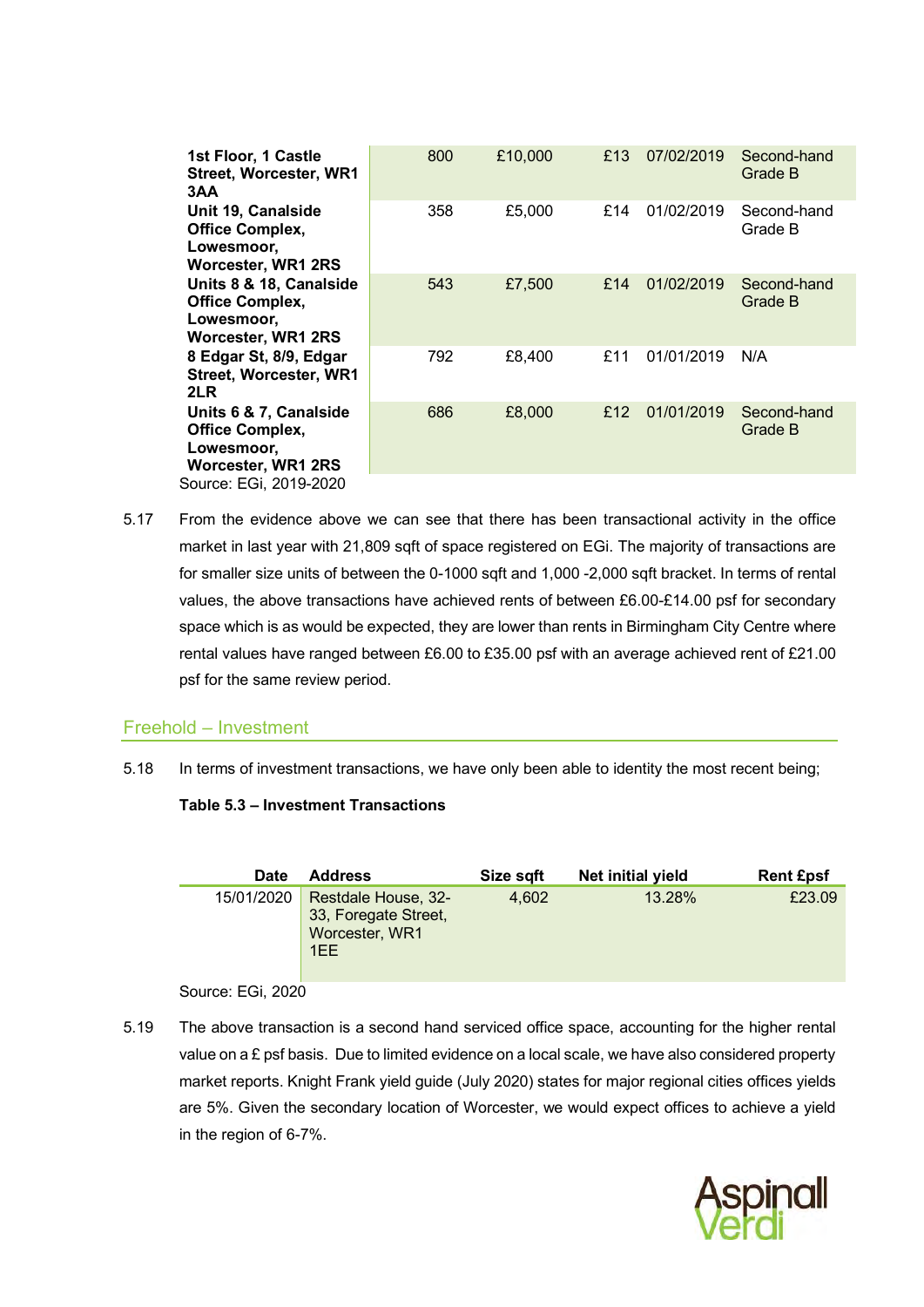# <span id="page-37-0"></span>**Conclusion**

- 5.20 In Worcester, the demand for offices comes from civic organisations, administration and local SME's providing professional services across the city and its hinterland. The demand has traditionally been satisfied by repurposed period buildings. The majority of transactions are for less than 1,500sq.ft of space.
- 5.21 Rental values that have been achieved are not of a significant enough level that would viably deliver new-build office development without public sector involvement. In our view, it would be more commercially viable to deliver space through conversion and refurbishment but again depending upon scale this is also likely to be challenging commercially unless a pre-let can be secured at an appropriate rental value which would significantly reduce risk.
- 5.22 Office demand in Worcester is likely to come from smaller businesses and start-ups which will require flexibility. Demand will come primarily from local people who are seeking to have formal spaces which enable greater productivity through high speed broadband, availability of meeting rooms, ability to network and secure support.
- 5.23 As the High Street struggles, Worcester needs to address the shifting geographical location of its office market in order to attract office workers to the city centre. This can be addressed by looking at the conversion of the upper floors above retail accommodation, parts of which are currently underutilised

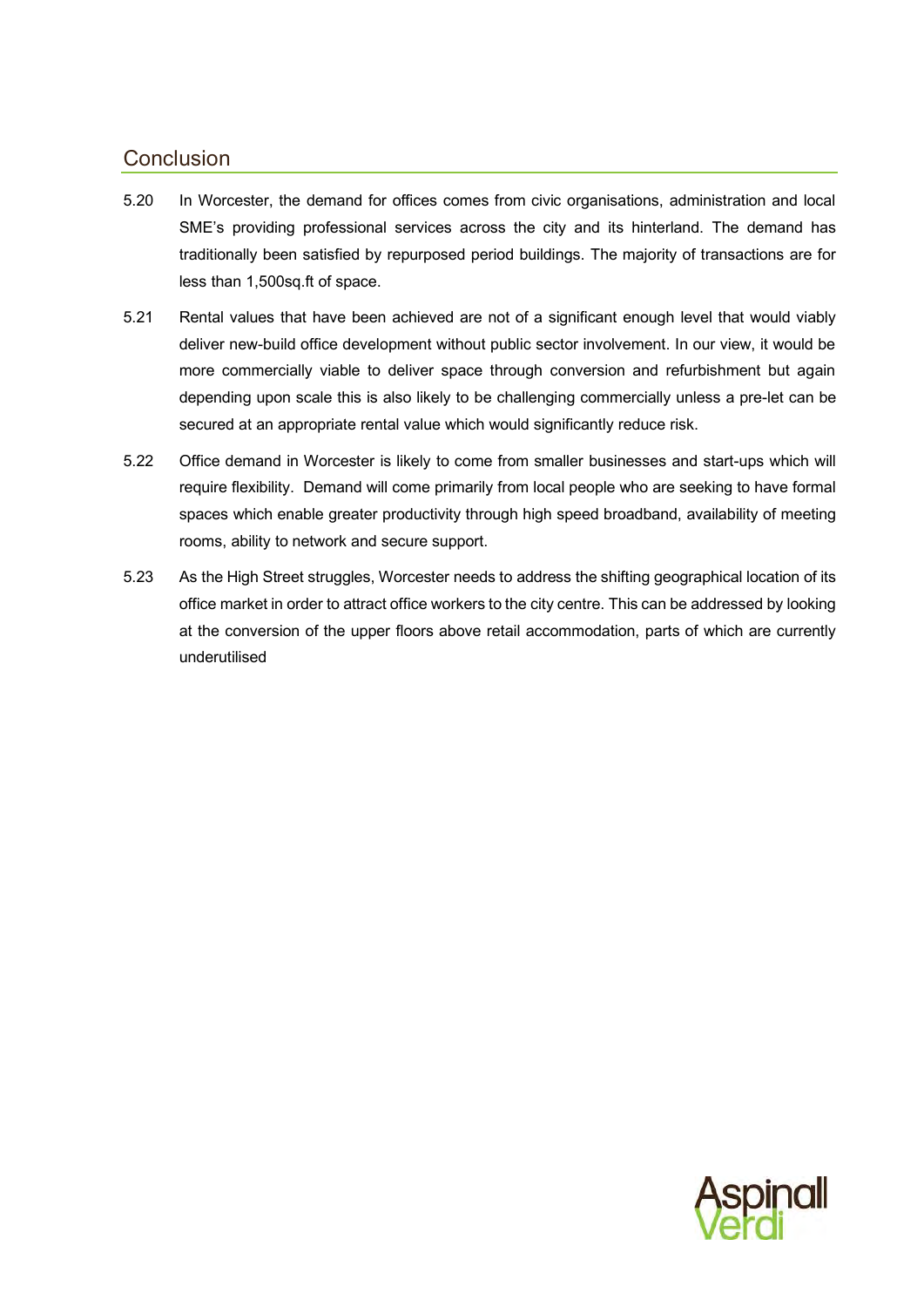# <span id="page-38-0"></span>6 Conclusions and Recommendations

- 6.1 Worcester City Council is seeking to attract significant investment into the centre as the town continues to develop as a major driver of economic growth in Worcestershire. A key opportunity for achieving this growth is the creation of a Town Investment Plan for Worcester.
- 6.2 We have undertaken a review of the property market in Worcester. This is a holistic view of the investment potential of the town for the sectors that are most impacted by investment from the Towns Fund. This means the retail, residential and office sectors.
- 6.3 Worcester is the administrative centre for the county and the primary location for non-food shopping. It is a major focus for employment in local government, manufacturing, logistics as well as leisure opportunities – for residents and visitors.
- 6.4 Private sector investment is generally concentrated in higher value areas where there is greater certainty of market demand and development value. As evidenced in this report, the only clear evidence of private sector activity has been in the residential market where there is confidence of demand for new housing.
- 6.5 Although the town centre has a wide-ranging shopping offer, and is the main non-food shopping centre for the area, for many years there has been little investment in new floorspace. Retail investment has been restrained.
- 6.6 There has been no significant investment in new office development for some time. There is a significant amount of secondary office stock in Worcester of varying specification and quality. As would be expected of a historic county town, much of the existing office stock ranges from period buildings converted into offices, premises above shops and purpose-built office from the 1960's to 1980's. In our analysis, we have been unable to identify any Grade A office stock.
- 6.7 Rental levels and capital values for second hand space remain strong, as companies look to remain involved with the strong business network of the county city. If it is to continue to compete however, Worcester does need to address the availability of good quality space. This is particularly prevalent in the freehold market whereby opportunities need to be created to match the appetite from the owner occupier and investment markets.
- 6.8 Town Centre residential needs to be part of the mixed-use, sustainable future for the town. There is demand in the southern town centre area for new apartment and retirement accommodation. These are small scale interventions needed to facilitate development. We would expect that city centre opportunities will be delivered by a combination of commercial developers and Registered Providers.
- 6.9 To provide further evidence of the attractiveness of the town and the advantages of its location, there is good demand for suburban housing sites. To capture the benefits of a new population

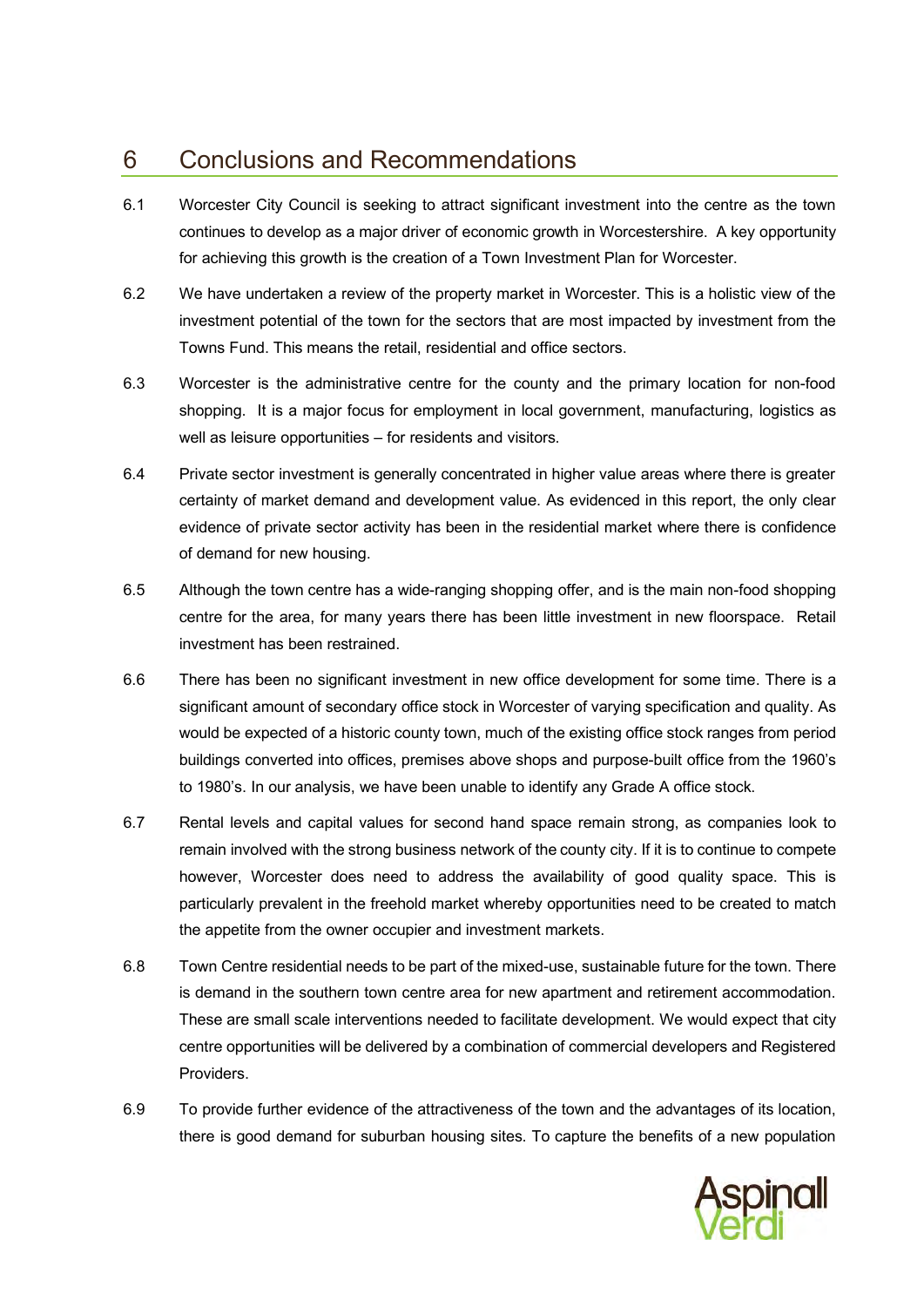on the edge of town, it is vital that the town centre is appealing with a wide range of shops, cultural activities, leisure opportunities and jobs.

# Swot Analysis

| Strengths      | Heritage<br>Good motorway links<br>Good rail links to Birmingham<br>$\bullet$<br>Active residential development.<br>٠<br>Established retail destination with a good offer of both comparison and<br>$\bullet$<br>convenience retailing in the town centre.<br>Tourism and Leisure destination<br>$\bullet$<br><b>County Town</b><br>$\bullet$                                                                                                                                                                                                                                                                                                                                                          |
|----------------|--------------------------------------------------------------------------------------------------------------------------------------------------------------------------------------------------------------------------------------------------------------------------------------------------------------------------------------------------------------------------------------------------------------------------------------------------------------------------------------------------------------------------------------------------------------------------------------------------------------------------------------------------------------------------------------------------------|
| Weaknesses     | Reliance on attractiveness of the city has led to complacency on the<br>$\bullet$<br>need to continue to invest<br>Competing locations have more modern property offer<br>٠<br>Gateway locations give poor first impressions<br>$\bullet$<br>Too much retail space<br>٠<br>Lack of vitality outside working hours<br>$\bullet$<br>Values do not support new office development<br>$\bullet$                                                                                                                                                                                                                                                                                                            |
| Opportunities  | <b>Town Investment Funding</b><br>$\bullet$<br>Changing working patterns post Covid19<br>$\bullet$<br>Public Investment in economic development projects<br>$\bullet$<br>Smart city/digitisation of the high street through WiFi etc. to increase<br>$\bullet$<br>footfall and help business thrive/grow, experimenting with new<br>technology e.g. charging points.<br>The development of space for start-ups, existing firms and<br>٠<br>independents e.g. in redundant space (vacant shops).<br>New uses to increase vitality e.g community/health/social hubs.<br>$\bullet$<br>Enhanced quality, availability and variety of shops, services and<br>facilities<br>Planning as catalyst for change. |
| <b>Threats</b> | Failure to invest leading to decline in townscape<br>$\bullet$<br>Competing towns may 'up their offer'<br>$\bullet$<br>Further growth in online retailing<br>٠<br>Weakening of the property market                                                                                                                                                                                                                                                                                                                                                                                                                                                                                                     |

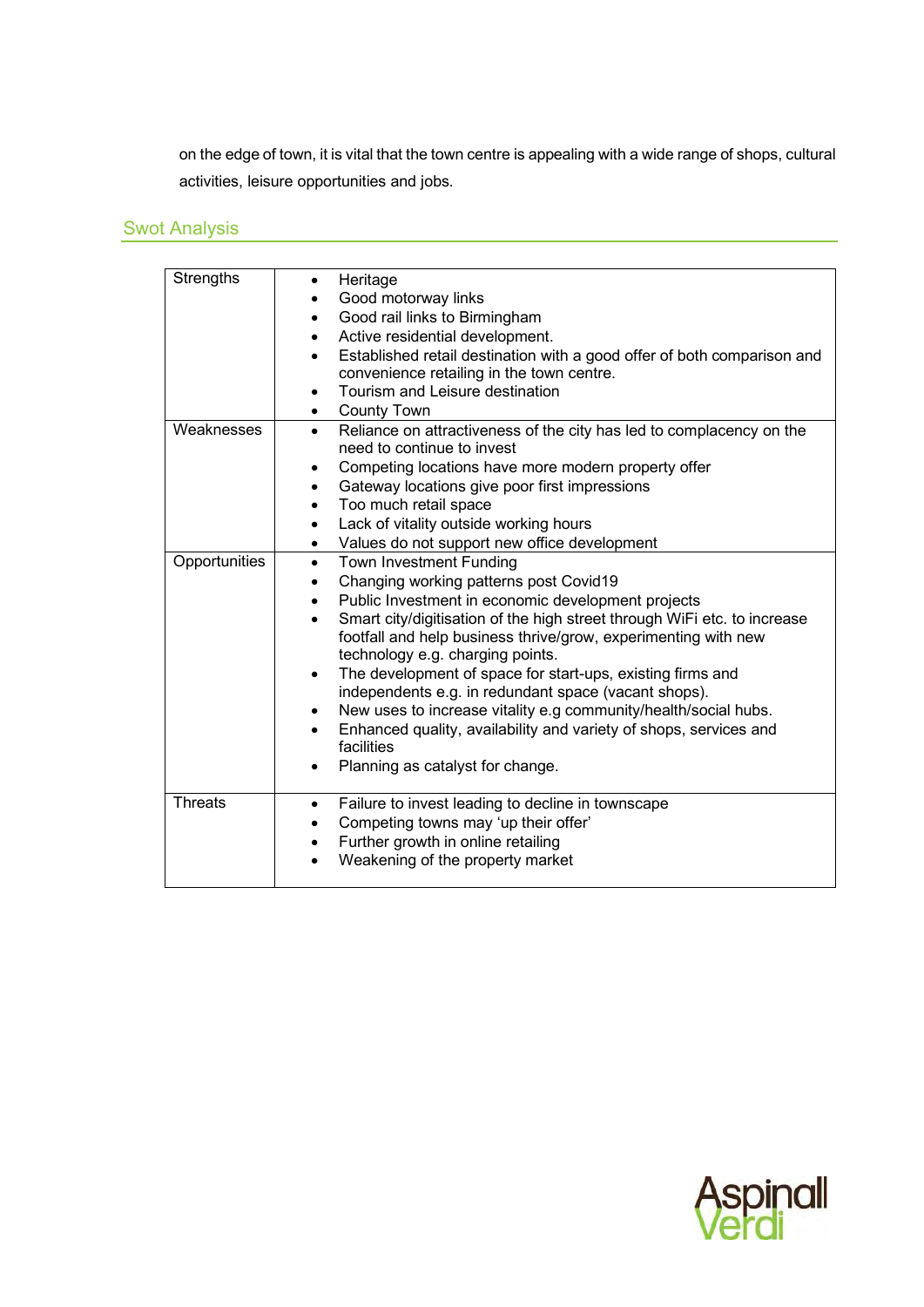# Recommendations

- 6.10 In the future and in line with its strategy, Worcester city centre needs to move beyond retail and further develop as vibrant centre for living, culture, entertainment, leisure, shopping, business and civic activity. It needs to constantly evolve to remain economically vibrant. Local people must want to use it and be proud of it. Visitors must still be attracted to visit and spend leisure time here.
- 6.11 There needs to be a smaller retail core, supplemented by the further development of a wide range of uses such as food and leisure, accessible and affordable transport, a range of market, affordable and retirement housing, care facilities and a greater number of office and civic functions.
- 6.12 There is opportunity for county towns and service centres like Worcester. High streets are suffering and are disproportionally affected by the changing face of retail – and now COVID-19. Yet as we reflect on medium to long-term changes, it would seem to follow that service centres are well-placed for recovery, as they will continue to be the hub of their communities.
- 6.13 As such, we believe there are some trends and actions that we can take to use those trends to reposition Worcester as a service centre hub for the next fifty years.
	- Flexible working and the mix of work life into home life and the subsequent impact on wellbeing. Reduced commuting could well be a long-term impact of the pandemic and demand for smaller, more local co-working space may result from this.
	- Residential development to replace outmoded retail (or office) buildings. This can enhance vitality and viability by increasing the number of people using the town centre at all times of the day;
	- The new population will add to the customer base of the existing retail and leisure outlets, it can also attract new ones to locate here
	- Tighter communities based around where we live, work and spend our leisure time ought also to offer some solutions for addressing care for the elderly and vulnerable, by making them part of that community. They will also provide a ready market for retail and leisure outlets.
- 6.14 Whilst there will be viability challenges, these uses move towards flexible working, and capitalise on that to deliver housing and right-size commercial town centres whilst consolidating nonresidential uses and promoting local economic growth.